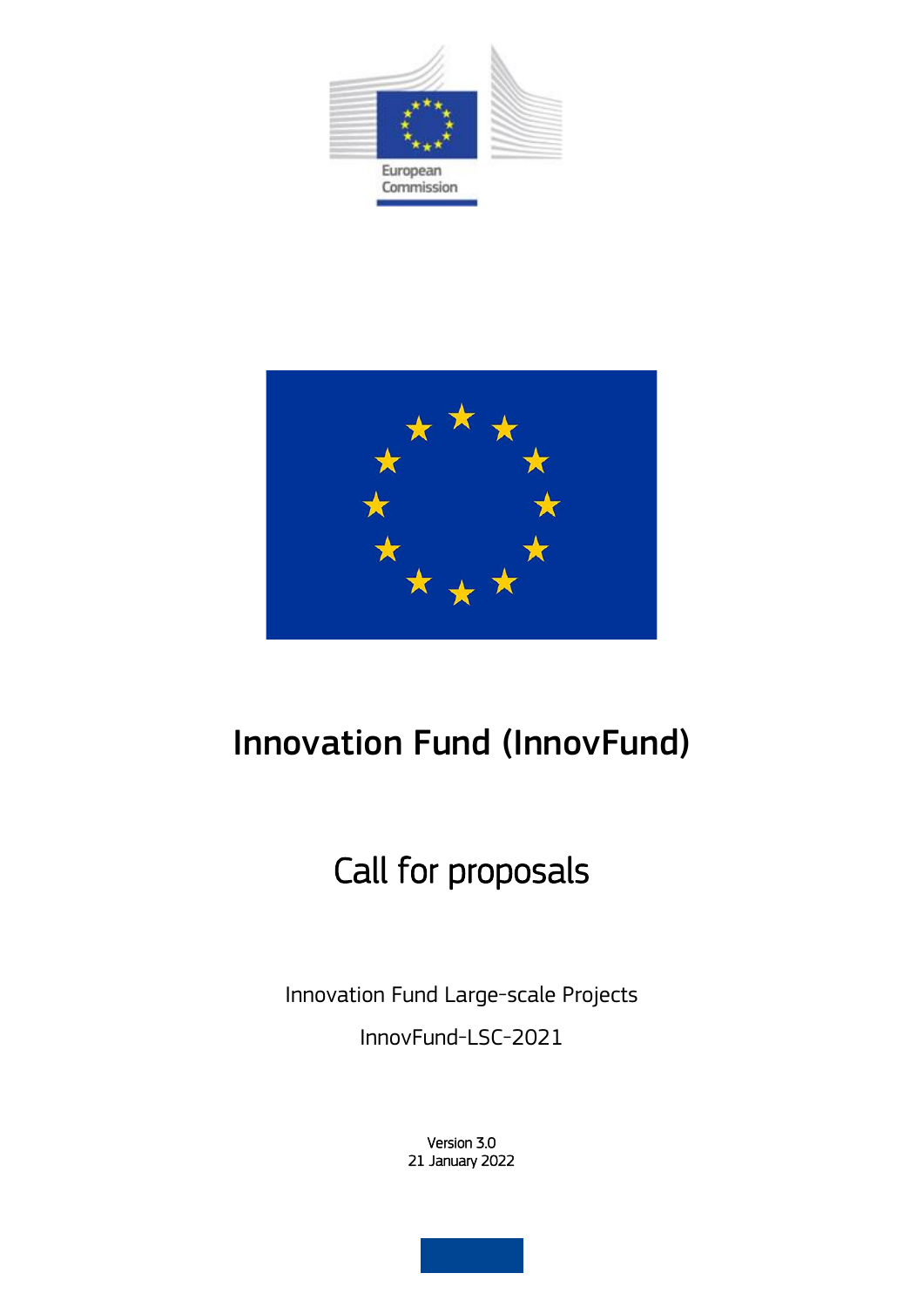| <b>HISTORY OF CHANGES</b> |                  |                                                                                                                                                                                                                                                                                                                                                                                                                                                                                                                                                                                                                                                                     |  |
|---------------------------|------------------|---------------------------------------------------------------------------------------------------------------------------------------------------------------------------------------------------------------------------------------------------------------------------------------------------------------------------------------------------------------------------------------------------------------------------------------------------------------------------------------------------------------------------------------------------------------------------------------------------------------------------------------------------------------------|--|
| Version                   | Publication date | Change                                                                                                                                                                                                                                                                                                                                                                                                                                                                                                                                                                                                                                                              |  |
| 1.0                       | 26.10.2021       | Initial version.                                                                                                                                                                                                                                                                                                                                                                                                                                                                                                                                                                                                                                                    |  |
| 2.0                       | 21.12.2021       | Section 2.2.: Correction of the link to the ETS Directive<br>- latest consolidated version in force;<br>Section 5.3: clarification on the eligibility of projects<br>located in the UK:<br>Section 7: Specification concerning the minimum<br>threshold for "Degree of Innovation";<br>Section 8: Correction of what is considered under the<br>sub-criterion "Quality of the calculation, net carbon<br>removals, other GHG savings", for the criterion "GHG<br>emission avoidance"; Additional explanation on the cost<br>efficiency formula;<br>Explaining the concept of system readiness in Annex D;<br>Adding a spossible sector for CCS category in Annex E. |  |
| 3.0                       | 22.01.2022       | Section 7 and section 9: Clarification of conditions for<br>proposals to be considered for project development<br>assistance<br>Section 10.7: Clarification on knowledge to be shared<br>Annex F: Clarification on deliverables, milestones, means<br>of verification and dissemination level.                                                                                                                                                                                                                                                                                                                                                                      |  |
|                           |                  |                                                                                                                                                                                                                                                                                                                                                                                                                                                                                                                                                                                                                                                                     |  |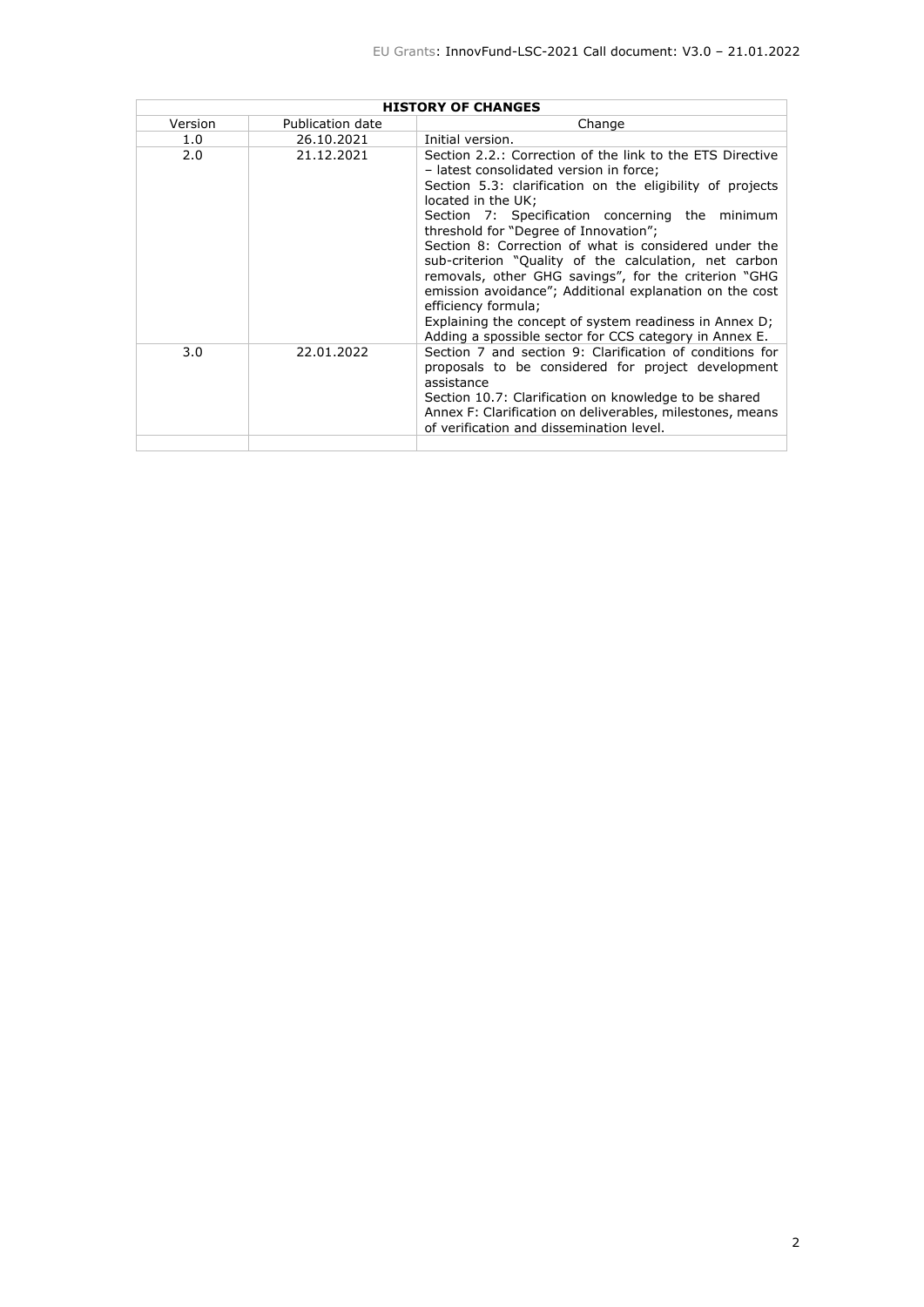## **CALL FOR PROPOSALS**

## **TABLE OF CONTENTS**

| 1.             |  |
|----------------|--|
|                |  |
|                |  |
|                |  |
|                |  |
|                |  |
|                |  |
|                |  |
|                |  |
|                |  |
|                |  |
|                |  |
|                |  |
|                |  |
|                |  |
|                |  |
|                |  |
|                |  |
|                |  |
|                |  |
|                |  |
|                |  |
|                |  |
|                |  |
|                |  |
| Scalability 18 |  |
|                |  |
|                |  |
|                |  |
|                |  |
|                |  |
|                |  |
|                |  |
|                |  |
|                |  |
| Payments 22    |  |
|                |  |
|                |  |
|                |  |
|                |  |
|                |  |
|                |  |
|                |  |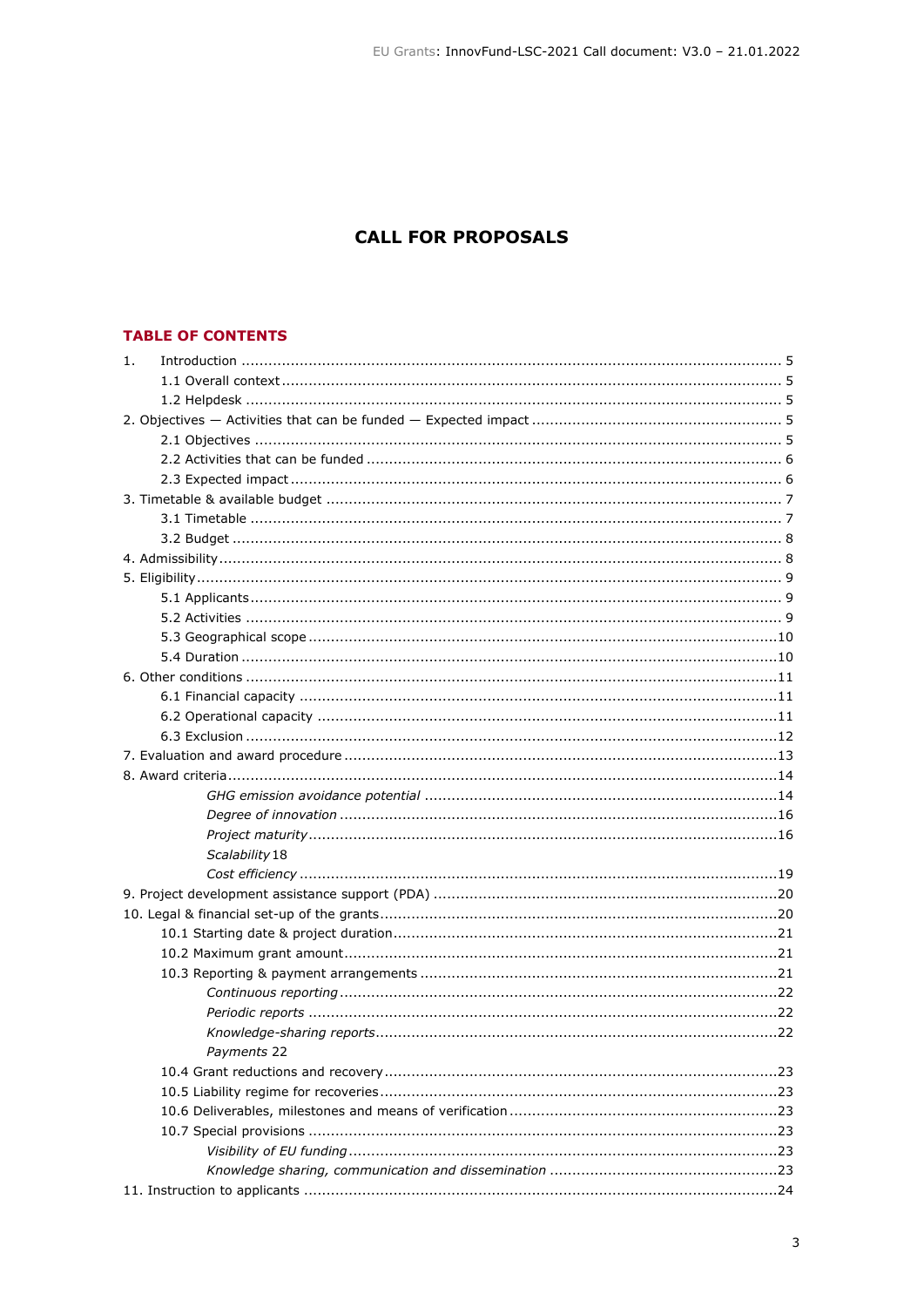| Annex F Guidance of Work packages, deliverables, milestones and means of their verification37 |  |
|-----------------------------------------------------------------------------------------------|--|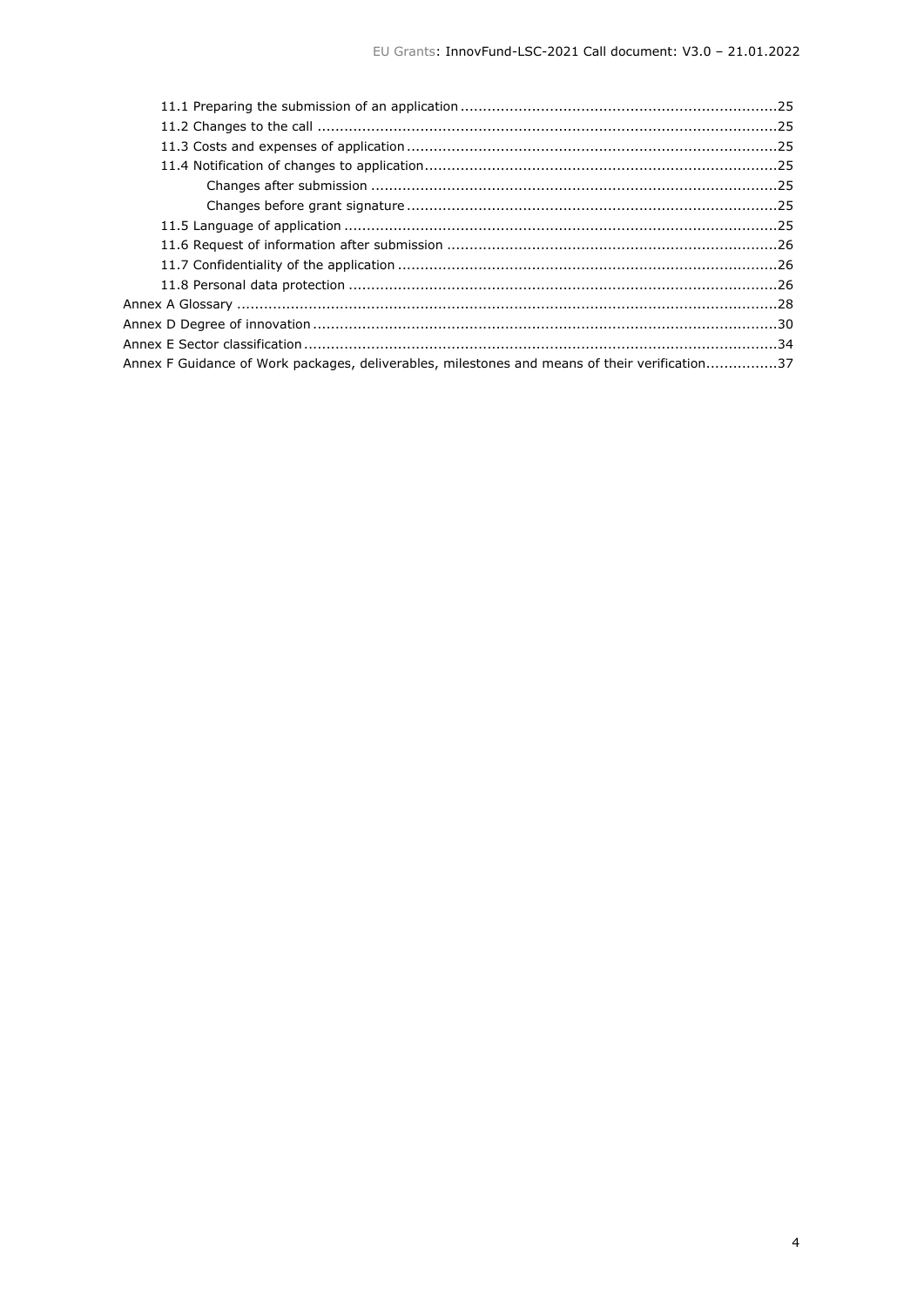## <span id="page-4-0"></span>**1. Introduction**

## <span id="page-4-1"></span>**1.1 Overall context**

This is a call for proposals<sup>1</sup> for EU grants in the field of demonstration of innovative lowcarbon technologies under the Innovation Fund (IF). The call is launched in accordance with Commission Delegated Regulation (EU) 2019/856<sup>2</sup>, as amended by Delegated Regulation (EU) 2021/1204<sup>3</sup>, implementing Article 10a(8) of **EU Directive [2003/87/EC](https://eur-lex.europa.eu/legal-content/EN/TXT/?qid=1529480964952&uri=CELEX:02003L0087-20180408)<sup>4</sup>** (the EU ETS Directive) and will be managed by the European Climate, Infrastructure and Environment Executive Agency (CINEA).

It covers the following **topic**:

**INNOVFUND-LSC-2021** (Topic  $1$ )  $-$  Large-Scale Projects

The call targets projects in all sectors covered by Article 10a(8) of the EU ETS Directive.

Only projects with a total capital expenditure above EUR 7 500 000 are eligible under this call.

The funds set aside for this call are described in *section 3.2*. This call text describes the process for application, evaluation, selection and award of grants to projects applying for funding under this call.

This call is implemented in one stage as outlined in the timetable in *section 3.1*.

Applicants are invited to read carefully the full call for proposals text, including the Annexes and the instructions for proposal submission in the Funding & Tenders Portal Online Manual and IT [How](https://webgate.ec.europa.eu/funding/display/ECResearchGMS/Proposals#All_expert_deck-189314935) To.

#### <span id="page-4-2"></span>**1.2 Helpdesk**

Applicants should visit the call page on the  $E_{\text{U}}$  Funding & [Tenders](https://ec.europa.eu/info/funding-tenders/opportunities/portal/screen/programmes/innovfund) Portal where the frequently asked questions (FAQs) are published and regularly updated before the deadline for application. If applicants cannot find answers to their questions there, they can ask questions via the EU Funding and Tenders Portal [Helpdesk](https://ec.europa.eu/info/funding-tenders/opportunities/portal/screen/support/helpdesks;programCode=INNOVFUND) page (IT questions and call related questions).

#### <span id="page-4-3"></span>**2. Objectives — Activities that can be funded — Expected impact**

#### <span id="page-4-4"></span>**2.1 Objectives**

The objectives of this call are to:

<sup>&</sup>lt;sup>1</sup> Please consult the [Glossary](https://ec.europa.eu/info/funding-tenders/opportunities/portal/screen/support/glossary) of the Funding and Tenders Portal for explanation of the terms used in this text specific to Regulation (EU, Euratom) [2018/1046](https://eur-lex.europa.eu/legal-content/EN/ALL/?uri=CELEX:32018R1046&qid=1535046024012) of the European Parliament and of the Council of 18 July 2018 on the financial rules applicable to the general budget of the Union, amending Regulations (EU) No 1296/2013, (EU) No 1301/2013, (EU) No 1303/2013, (EU) No 1304/2013, (EU) No 1309/2013, (EU) No 1316/2013, (EU) No 223/2014, (EU) No 283/2014, and Decision No 541/2014/EU and repealing Regulation (EU, Euratom) No 966/2012, OJ L 193, 30.7.2018, p.1 (hereafter the Financial Regulation). Terms specific to the Innovation Fund are explained in Annex A Glossary.

<sup>&</sup>lt;sup>2</sup> Commission Delegated Regulation (EU) 2019/856 of 26 February 2019 supplementing Directive 2003/87/EC of the European Parliament and of the Council with regard to the operation of the Innovation Fund, OJ L 140, 28.5.2019, p. 6.

<sup>&</sup>lt;sup>3</sup> Commission Delegated Regulation (EU) 2021/1204 of 10 May 2021 amending Delegated Regulation (EU) 2019/856 as regards the application and selection procedures under the Innovation Fund, C/2021/3188, OJ L 261, 22.7.2021, p. 4–7

<sup>4</sup> Directive 2003/87/EC of the European Parliament and of the Council of 13 October 2003 establishing a system for greenhouse gas emission allowance trading within the Union and amending Council Directive 96/61/EC, OJ L 275, 25.10.2003, p. 32.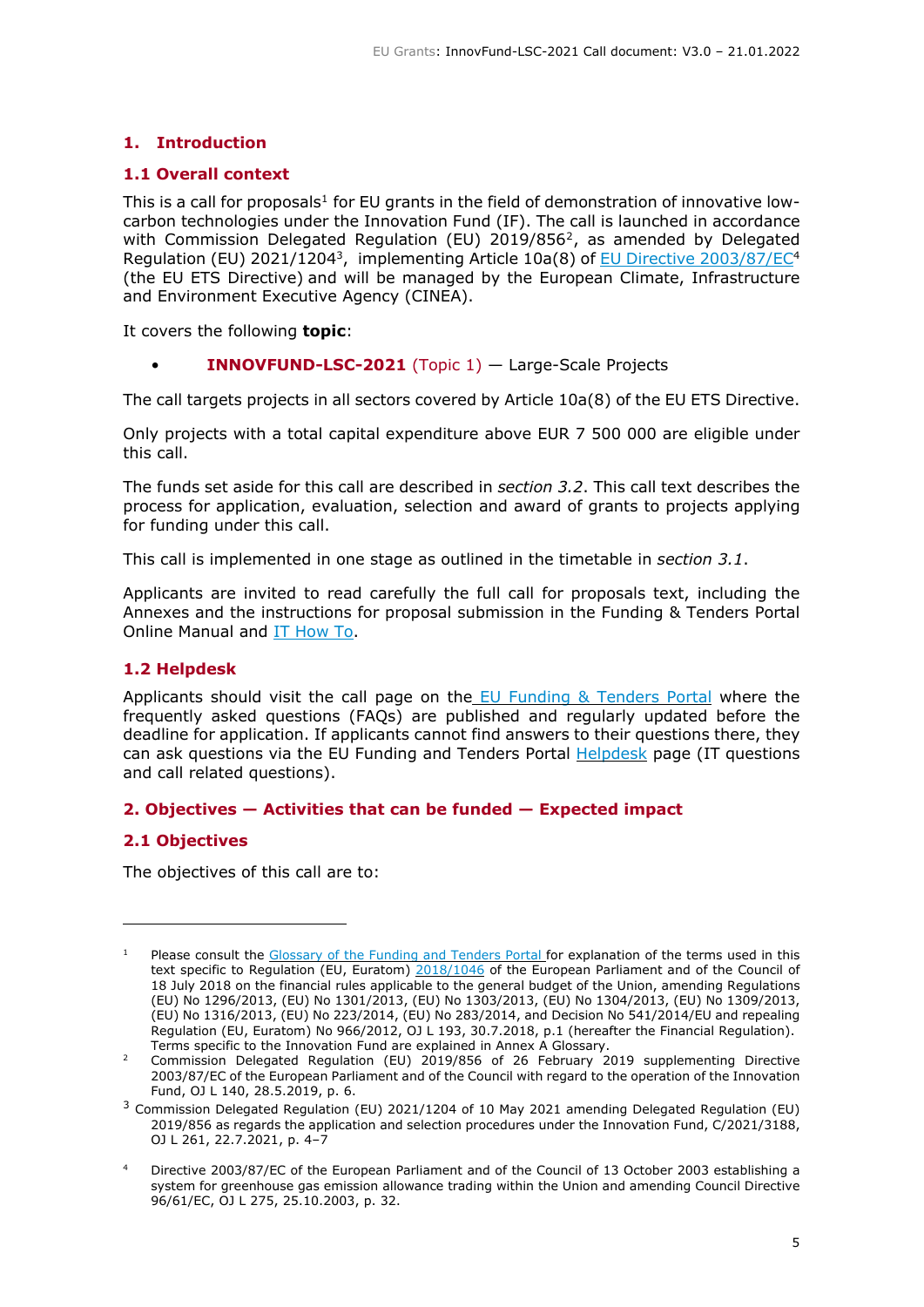- (a) support projects demonstrating highly innovative technologies, processes or products, that are sufficiently mature and have a significant potential to reduce greenhouse gas emissions;
- (b) offer financial support tailored to market needs and risk profiles of eligible projects, while attracting additional public and private resources.

#### <span id="page-5-0"></span>**2.2 Activities that can be funded**

The following activities can be funded under this call:

activities that support innovation in low-carbon technologies and processes in sectors listed in Annex I to the EU ETS [Directive,](https://eur-lex.europa.eu/legal-content/EN/TXT/?uri=CELEX%3A02003L0087-20210101) including environmentally safe carbon capture and utilisation (CCU) that contributes substantially to mitigating climate change, as well as products substituting carbon intensive ones produced in sectors listed in Annex I to the EU ETS Directive,

activities that help stimulate the construction and operation of projects that aim at the environmentally safe capture and geological storage of  $CO<sub>2</sub> (CCS)$ ,

activities that help stimulate the construction and operation of innovative renewable energy and energy storage technologies.

Carbon capture and utilisation can be funded if the capture of  $CO<sub>2</sub>$  occurs within one of the activities listed in Annex I of the EU ETS Directive, or if the utilisation of  $CO<sub>2</sub>$  results in products substituting carbon intensive ones from the sectors listed in Annex I to the EU ETS Directive even if carbon is captured outside the activities of Annex I.

## <span id="page-5-1"></span>**2.3 Expected impact**

Projects to be funded by this Innovation Fund call are expected to contribute to the transition to a climate-neutral economy by 2050 and to the target to reduce emissions by at least 55% by 2030 as defined in the **European Climate Law<sup>5</sup>** within the overall framework of the **European Green Deal<sup>6</sup>** .

Moreover, Innovation Fund projects are expected to contribute to a number of interelated EU policy objectives, in so far as they are relevant for the project in question:

• The **Integrated SET Plan <sup>7</sup>** , which defines the European research and innovation energy-related agenda covering the European energy system as a whole and going beyond the 'technology silos' concept.

<sup>5</sup> Regulation (EU) 2021/1119 of the European Parliament and of the Council of 30 June 2021 establishing the framework for achieving climate neutrality and amending Regulations (EC) No 401/2009 and (EU) 2018/1999 ('European Climate Law'), OJ L 243, 9.7.2021, p. 1–17

<sup>6</sup> Communication from the Commission to the European Parliament, the European Council, the Council, the European Economic and Social Committee and the Committee of the Regions, The European Green Deal, (COM (2019) 640 final)

<sup>7</sup> <https://setis.ec.europa.eu/actions-towards-implementing-integrated-set-plan>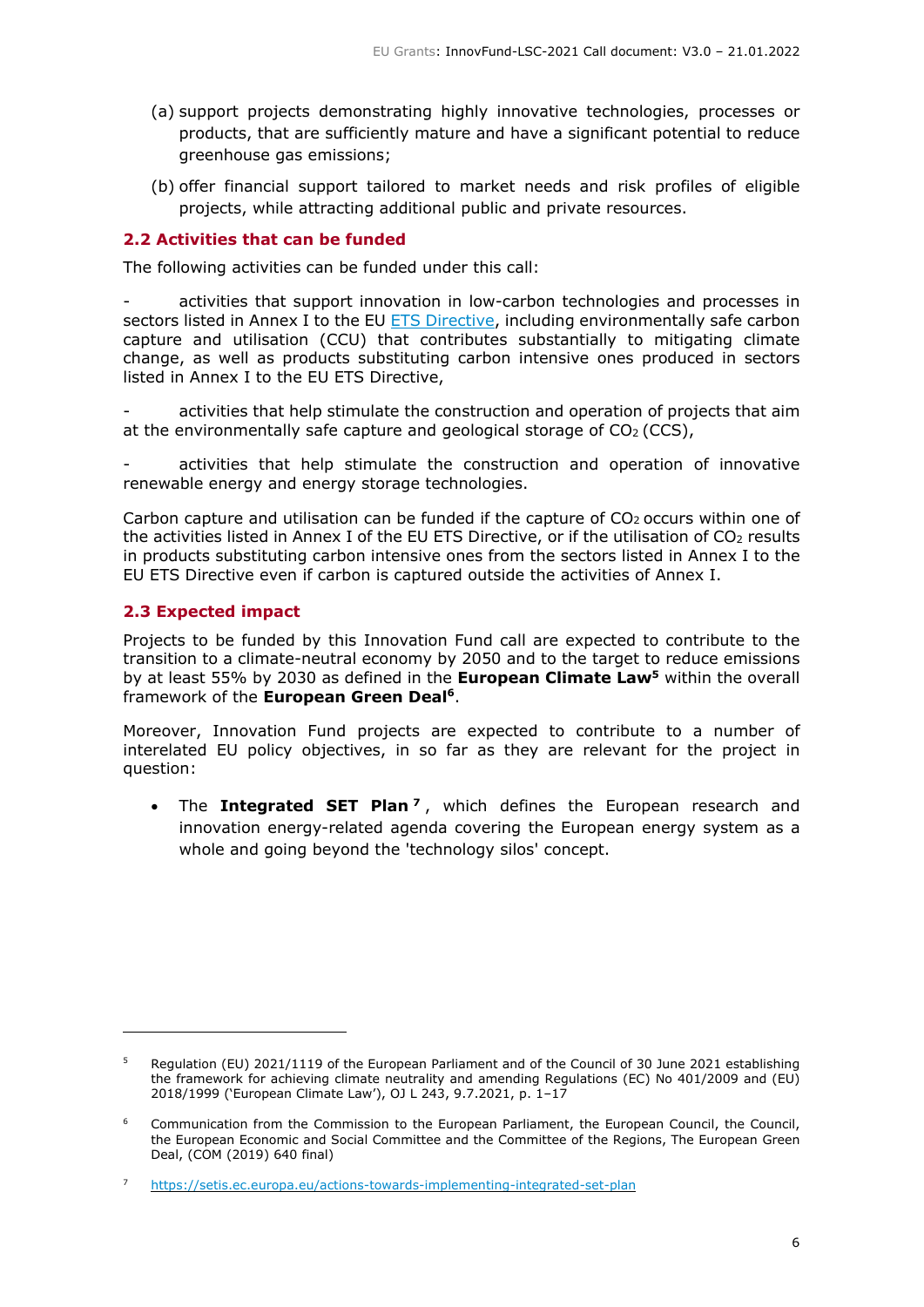- The **New Industrial Strategy for Europe**<sup>8</sup> **,** the Communication on critical raw materials resilience<sup>9</sup> its 2021 update<sup>10</sup> and the **Communication on a recovery plan for Europe<sup>11</sup>** , which aims to reinforce industrial competitiveness and strategic autonomy, reducing dependence on others for things Europe needs the most, including critical materials and technology.
- The new **Circular Economy Action Plan<sup>12</sup>** , which updates the Action Plan of 2015, aims at scaling up the circular economy from front-runners to the mainstream economic players in order to contribute to achieving climate neutrality by 2050 and decoupling economic growth from resource use, while ensuring the long-term competitiveness of the EU and leaving no one behind.
- The shift to **renewables** and increased electrification are crucial to achieve carbon neutrality by 2050. The share of electricity produced by renewable energy sources is expected to grow from 25% to more than 50% by 2030. At the same time, electricity must also be produced and delivered in sufficient quantities when there is no wind or sun. $13$
- The **LULUCF Regulation<sup>14</sup>** sets out a framework for climate-friendly agriculture and forestry to increase the removal of  $CO<sub>2</sub>$  from the atmosphere through action in these sectors.
- The **EU Biodiversity Strategy for 2030**<sup>15</sup> aims to halt the loss of biodiversity and ecosystem services in the EU and worldwide.
- The **Bioeconomy Strategy** <sup>16</sup> aims to accelerate the deployment of a sustainable European bioeconomy. In particular projects which use biomass feedstocks must demonstrate to which extent they contribute to more climatefriendly land use.

## <span id="page-6-0"></span>**3. Timetable & available budget**

#### <span id="page-6-1"></span>**3.1 Timetable**

| <b>Activity</b>    | <b>Timing</b>   |
|--------------------|-----------------|
| Launch of the call | 26 October 2021 |

Communication from the Commission to the European Parliament, the European Council, the Council, the European Economic and Social Committee and the Committee of the Regions, A new industrial strategy for Europe, (COM (2020) 102 final).

<sup>9</sup> Communication from the Commission to the European Parliament, the Council, the European Economic and Social Committee and the Committee of the Regions, Critical Raw Materials Resilience: Charting a Path towards greater Security and Sustainability, (COM (2020) 474 final)

<sup>&</sup>lt;sup>10</sup> Communication from the Commission to the European Parliament, the European Council, the Council, the European Economic and Social Committee and the Committee of the Regions, Updating the 2020 New Industrial Strategy: Building a stronger Single Market for Europe's recovery, (COM(2021) 350 final).

<sup>&</sup>lt;sup>11</sup> Communication from the Commission to the European Parliament, the European Council, the Council, the European Economic and Social Committee and the Committee of the Regions, The EU budget powering the recovery plan for Europe, (COM (2020) 442 final).

 $12$  Communication from the Commission "New Circular Economy Action Plan For a cleaner and more competitive Europe", COM/2020/98 final

<sup>13</sup> [https://ec.europa.eu/energy/topics/markets-and-consumers/market-legislation/electricity-market](https://ec.europa.eu/energy/topics/markets-and-consumers/market-legislation/electricity-market-design_en)[design\\_en](https://ec.europa.eu/energy/topics/markets-and-consumers/market-legislation/electricity-market-design_en)

<sup>14</sup> [https://ec.europa.eu/clima/policies/forests/lulucf\\_en#tab-0-0](https://ec.europa.eu/clima/policies/forests/lulucf_en#tab-0-0)<br>15 https://ec.europa.eu/cnvironment/pature/hiodiversity/etrategy

<sup>15</sup> [https://ec.europa.eu/environment/nature/biodiversity/strategy/index\\_en.htm#stra](https://ec.europa.eu/environment/nature/biodiversity/strategy/index_en.htm#stra)tegy\_index\_en.htm = 16 Communication from the Communication  $\frac{16}{10}$ 

**<sup>16</sup>** Communication from the Commission "A sustainable Bioeconomy for Europe: Strengthening the connection between economy, society and the environment" COM/2018/673 final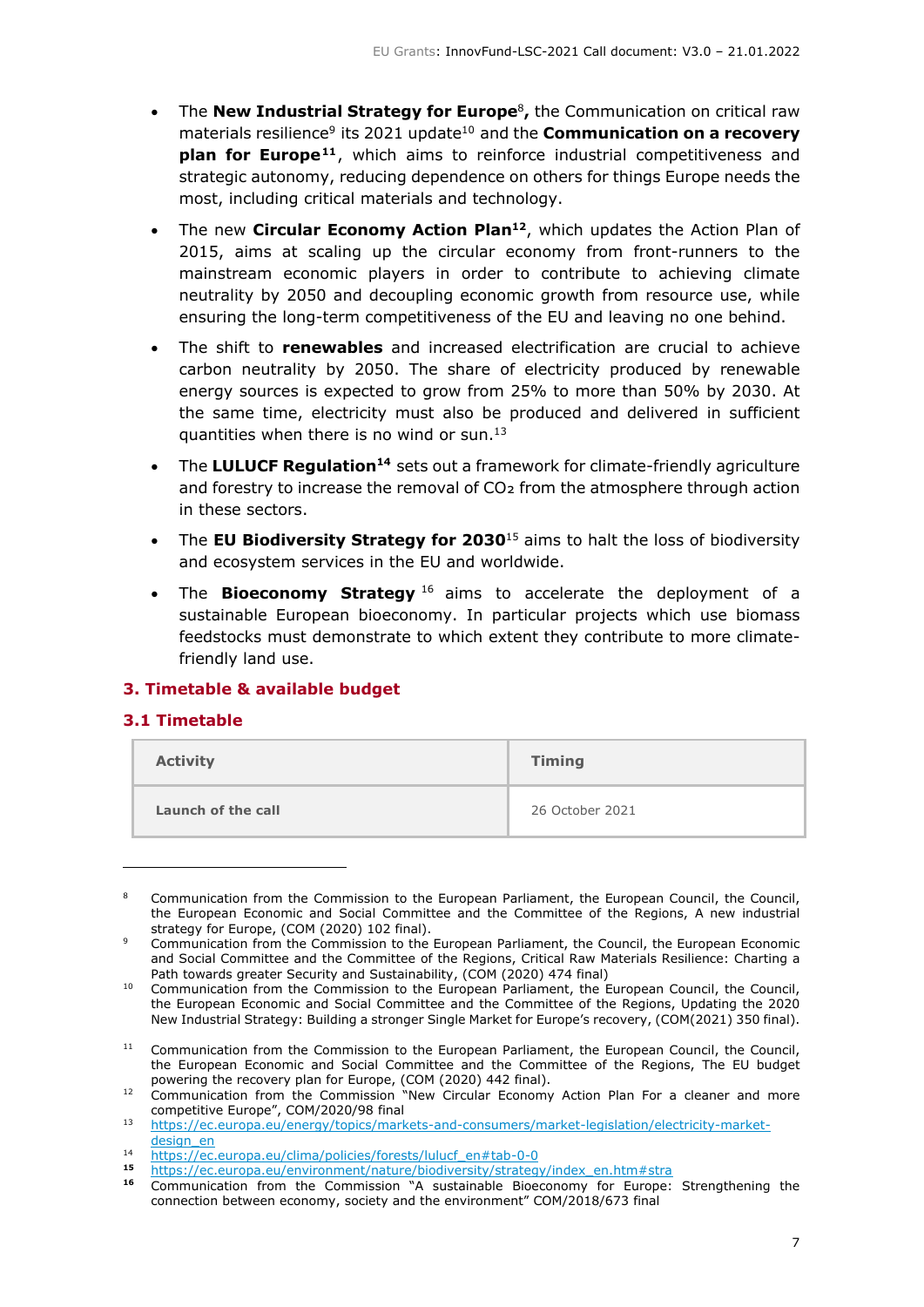| <b>Deadline for submission of applications</b>                  | 3 March 2022 at 17:00 (CET, Brussels) |  |
|-----------------------------------------------------------------|---------------------------------------|--|
| Information on evaluation results and invitation<br>for the PDA | 3 September 2022                      |  |
| Award of the grants                                             | 3 December 2022                       |  |

## <span id="page-7-0"></span>**3.2 Budget**

The available budget for this call is **EUR 1 500 000 000 for grants** and **EUR 2 000 000** for project development assistance (PDA). The grants will be provided as lump sums.

The Commission reserves the right not to award all available funds and adjust the call amounts, depending on the applications received and the results of the evaluation.

## <span id="page-7-1"></span>**4. Admissibility**

Applications must be submitted before the **call deadline** *(see timetable section 3.1)*.

Applications must be submitted **electronically** via the Funding & Tenders Portal Electronic Submission System (accessible via the Topic page in the Search [Funding](https://ec.europa.eu/info/funding-tenders/opportunities/portal/screen/opportunities/topic-search;freeTextSearchKeyword=;typeCodes=0,1;statusCodes=31094501,31094502,31094503;programCode=null;programDivisionCode=null;focusAreaCode=null;crossCuttingPriorityCode=null;callCode=Default;sortQuery=openingDate;orderBy=asc;onlyTenders=false;topicListKey=topicSearchTablePageState) & [Tenders](https://ec.europa.eu/info/funding-tenders/opportunities/portal/screen/opportunities/topic-search;freeTextSearchKeyword=;typeCodes=0,1;statusCodes=31094501,31094502,31094503;programCode=null;programDivisionCode=null;focusAreaCode=null;crossCuttingPriorityCode=null;callCode=Default;sortQuery=openingDate;orderBy=asc;onlyTenders=false;topicListKey=topicSearchTablePageState) section). Paper submissions are NOT possible.

Applications (including supporting documents) must be submitted using the forms provided *inside* the Submission System ( NOT the documents available on the Topic page — they are only for information).

Applications must be **complete** and contain:

- Application Form (Part A) (to be filled in directly online)  $-$  contains administrative information about the participants (future coordinator, beneficiaries and affiliated entities) and the summarised budget for the project
- Application Form (Part B) (to be downloaded from the Portal Submission System, completed and then assembled and re-uploaded as PDF in the system) — contains the technical description of the project
- Application Form (Part C) duly filled in online
- Mandatory supporting documents listed in Application Form (Part B)  $^{17}$ ; and optional supporting documents listed in Application Form (Part B) if available; these documents must be uploaded in the format indicated in Application Form (Part B).

For multi-applicant proposals, the project coordinator will have to confirm its **mandate to act** for all applicants, that the information in the application is correct and complete and that all the applicants comply with the conditions for receiving EU funding

 $17$  Please note that applications may be considered non-admissible if application form B or any of the mandatory supporting documents including the financial model summary sheet and relevant cost calculation sheets are filled only partially, do not contain all the required information, or do not use the template available on the call section of the Funding and Tenders Portal.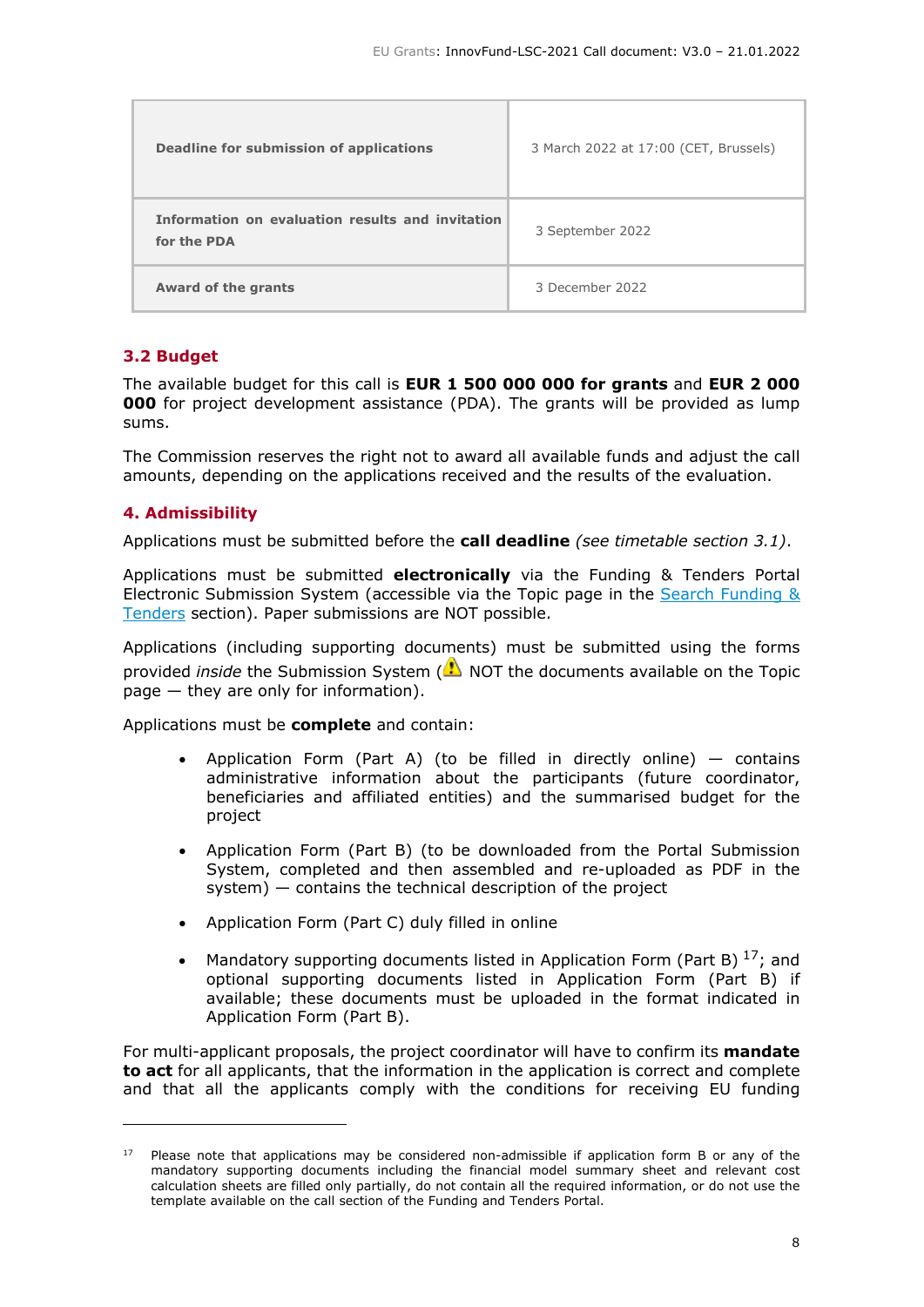(especially eligibility, financial and operational capacity, exclusion, etc.). Before signing the grant agreement, each applicant will have to confirm this again by signing a declaration of honour.

The application must be **readable**, **accessible and printable**.

There are specific **page limits** to the applications forms and their supporting documents. These are specified in Application Form (Part B). Any excess pages will be blanked for evaluators and therefore disregarded.

## <span id="page-8-0"></span>**5. Eligibility**

### <span id="page-8-1"></span>**5.1 Applicants**

In order to be eligible for funding under this call, the applicants must be:

- legal persons:
- belong to one of the following categories: private entities, public entities, or international organisations $18$ :
- be directly responsible for the implementation and management of the project where relevant jointly with other applicants, i.e. not acting as an intermediary.

The minimum number of applicants is one.

Applications may be submitted by a consortium of legal entities acting together. In the case of an application by a consortium of legal entities, the funding is awarded to the consortium, which is responsible for delivering the project. The entities participating in the consortium will have to sign a consortium agreement among themselves – establishing their internal arrangements and designate a project coordinator – before signing the grant agreement.

Affiliated entities that participate in the project with funding, but do not become beneficiaries, are allowed.

Natural persons are NOT eligible. EU bodies can NOT be part of the consortium.

**EU restrictive measures** — Special rules apply for entities from certain countries, for example, entities subject to EU [restrictive](http://www.sanctionsmap.eu/) measures under Article 215 of the Treaty on the Functioning of the EU (TFEU)<sup>19</sup> and entities covered by Commission Guidelines No  $2013/C$  205/05<sup>20</sup>. Such entities are not eligible to participate in any capacity, including as beneficiaries, affiliated entities, associated partners, subcontractors or recipients of financial support to third parties (if any).

To prove eligibility, applicants and affiliated entities must register in the **[Participant](https://ec.europa.eu/info/funding-tenders/opportunities/portal/screen/how-to-participate/participant-register)** [Register](https://ec.europa.eu/info/funding-tenders/opportunities/portal/screen/how-to-participate/participant-register)  $-$  before the call deadline  $-$  and afterwards will be requested to upload the necessary documents showing their legal status and origin.

#### <span id="page-8-2"></span>**5.2 Activities**

Only large-scale projects with a total capital expenditure above EUR 7 500 000 are eligible under this call.

The projects concerning the activities listed in *section 2.2* are eligible for funding.

<sup>&</sup>lt;sup>18</sup> For the definition, see Article 156 EU Financial Regulation [2018/1046.](https://eur-lex.europa.eu/legal-content/EN/ALL/?uri=CELEX:32018R1046&qid=1535046024012)

<sup>19</sup> Please note that the EU Official Journal contains the official list and, in case of conflict, its content prevails over that of the EU [Sanctions](http://www.sanctionsmap.eu/) Map.

<sup>&</sup>lt;sup>20</sup> Commission guidelines No [2013/C](http://eur-lex.europa.eu/LexUriServ/LexUriServ.do?uri=OJ:C:2013:205:FULL:EN:PDF) 205/05 on the eligibility of Israeli entities and their activities in the territories occupied by Israel since June 1967 for grants, prizes and financial instruments funded by the EU from 2014 onwards (OJEU C 205 of 19.07.2013, pp. 9-11).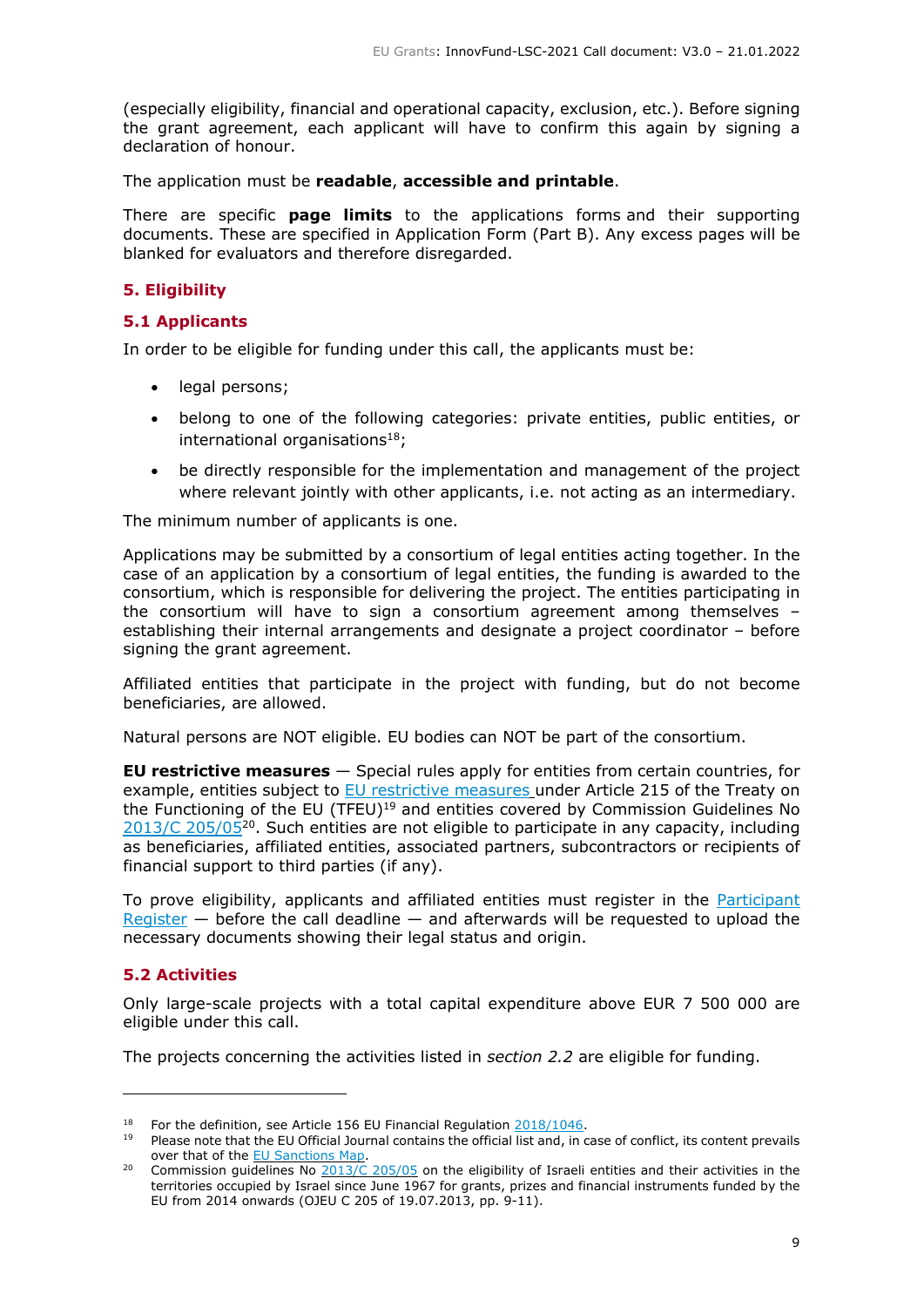The applicants will be required to demonstrate the eligibility of the projects by providing the required information on the activities in the application forms.

#### **Choosing your sector**

In Application Form Part A, applicants will specify the sector their project belongs to. If project activities take place across several sectors, the applicant has to specify a single sector. The list of sectors is provided in *Annex E*. Further guidance on how to select the most appropriate sector is given in *Annex C Methodology for GHG emission avoidance calculation*.

The sectors are displayed in the drop-down menu **Fixed Keyword 1**. It is important to **choose only one sector**, even if the Submission System allows to add several Fixed Keywords.

## <span id="page-9-0"></span>**5.3 Geographical scope**

Only actions implemented on the territory of one (or more) of the EU Member States, Norway or Iceland are eligible for funding under this call.

In the specific case of actions delivering greenhouse gas emission avoidance through the use of the product, e.g. production facilities for renewable energy or energy storage components, both the production and the use of products must take place in one (or more) of the EU Member States, Norway or Iceland.

**Projects located on the territory of the United Kingdom (UK)** —please be aware that eligibility criteria must be complied with for the entire duration of the grant. Any project located in the United Kingdom will only be eligible to receive funding from the EU ETS Innovation Fund insofar as this is provided for by an international agreement between the EU and the United Kingdom. Currently, as per the agreement on the [withdrawal](https://eur-lex.europa.eu/legal-content/EN/TXT/HTML/?uri=CELEX:12020W/TXT&from=EN) of the United Kingdom of Great Britain and Northern Ireland from the European Union and the European Atomic Energy Community and specifically Annex 4 thereof, projects located in the UK are not eligible, except projects located in Northern Ireland on the condition that the project concerns the generation, transmission, distribution or supply of electricity.

#### <span id="page-9-1"></span>**5.4 Duration**

The following conditions must be fulfilled in relation to the duration of their proposed actions:

- a) the project must reach financial close within four years (48 months) after grant signature
- b) the default monitoring and reporting period once the project has entered into operation is 10 years; exceptionally shorter periods (no shorter than 3 years) can be accepted by CINEA based on a justification provided by the applicant in the Application Form Part B.

Projects applying for the Innovation Fund support are not allowed to include costs incurred before the submission of the application for the calculation of relevant costs. Applicants which decide to start the activities included in the application after submitting an application and before the award decision, act on their own risk should the proposal not be awarded a grant.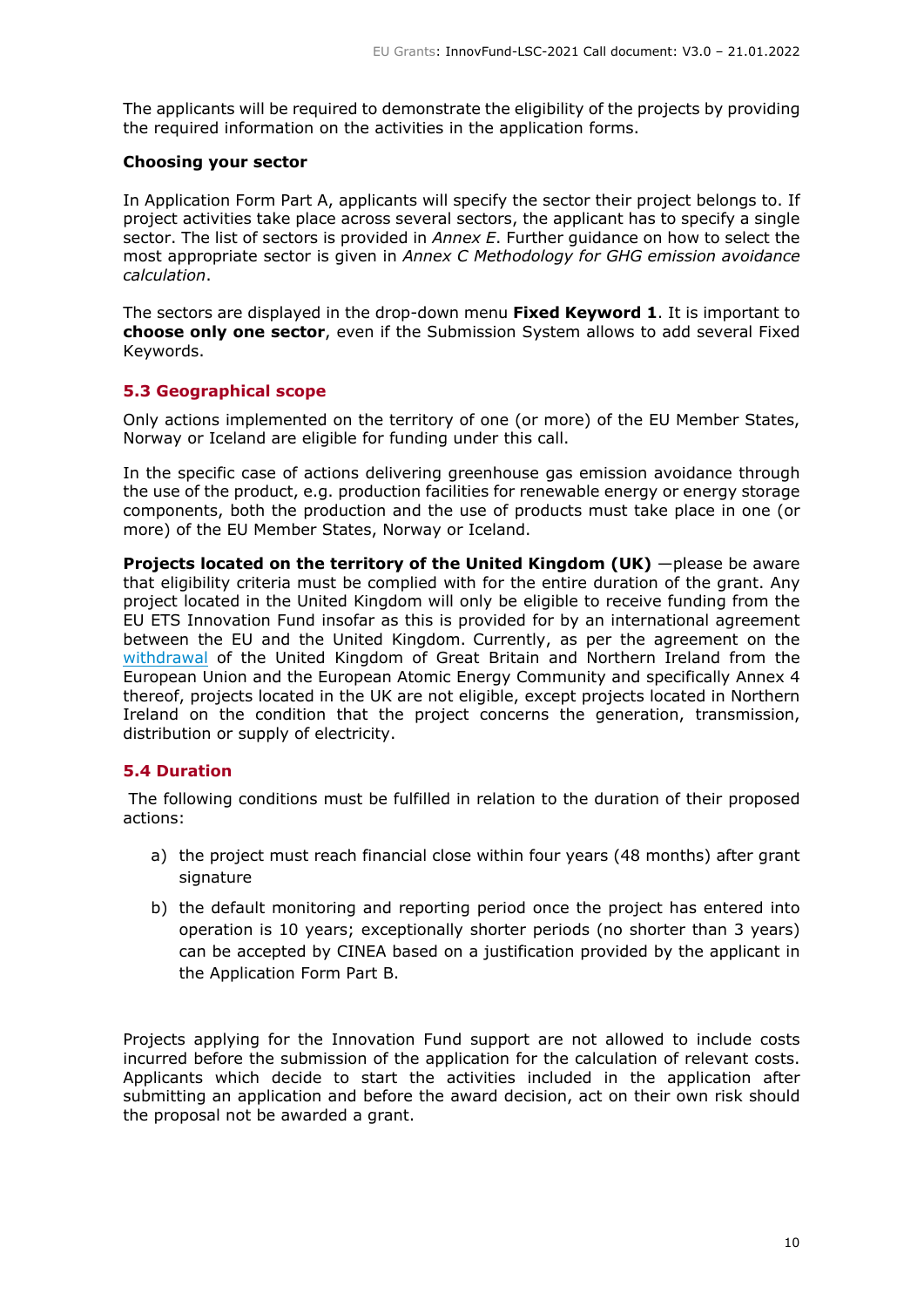## <span id="page-10-0"></span>**6. Other conditions**

#### <span id="page-10-1"></span>**6.1 Financial capacity**

Applicants must have stable and sufficient resources to maintain their activity throughout the period for which the grant is awarded.

In order to demonstrate that this criterion is fulfilled, applicants whose proposals are successful will be required to submit the following documents:

- 1. Profit and loss account for the last two financial years for which the accounts were closed  $-$  dated and signed by the management of the entity, clearly indicating the amounts of turnover, operating income, staff, depreciation, amortization costs, net operating result and interest expenses. If this information is not indicated in the profit and loss account or in the explanatory notes it must be provided in the form of a self-declaration, signed by the management
- 2. Balance sheet for the last two financial years for which the accounts were closed — dated and signed by the management, clearly indicating the nature and the maturity (i.e. below or above one year) of receivables, provisions and debts. If this information is not indicated in the balance sheet or in the explanatory notes it must be provided in the form of a self-declaration, signed by the management
- 3. Explanatory notes and/or annexes that form part of the above financial statements (if available)
- 4. External audit report certifying the accounts for up to the last two available financial years. For entities without external financial audit, a self-declaration, signed by the legal representative of the entity, which certifies the validity of the accounts.

For newly created entities, the business plan and financial model over the lifetime of the project might replace the above documents.

Public bodies established in the EU and international organisations<sup>21</sup> and affiliated entities are exempted.

More detailed information on the documents to submit can be found in the [Rules](https://ec.europa.eu/info/funding-tenders/opportunities/docs/2021-2027/common/guidance/rules-lev-lear-fca_en.pdf) on legal entity validation, legal entity appointed [representative,](https://ec.europa.eu/info/funding-tenders/opportunities/docs/2021-2027/common/guidance/rules-lev-lear-fca_en.pdf) appointment and financial capacity [assessment.](https://ec.europa.eu/info/funding-tenders/opportunities/docs/2021-2027/common/guidance/rules-lev-lear-fca_en.pdf)

#### <span id="page-10-2"></span>**6.2 Operational capacity**

Applicants must have the know-how and qualifications needed to successfully implement the project, including sufficient experience with projects of a comparable size and with implementation of projects in the Member State where the project will be located.

To assess this capacity, applicants (with the exception of public bodies established in the EU and international organisations $^{22}$ ) must provide the following documents:

1. description of the profiles of the people primarily responsible for managing and implementing the project (accompanied by a *curriculum vitae*);

<sup>&</sup>lt;sup>21</sup> Within the meaning of Article 156 of the Financial Regulation.

 $22$  See See Article 136(1) of the Financial Regulation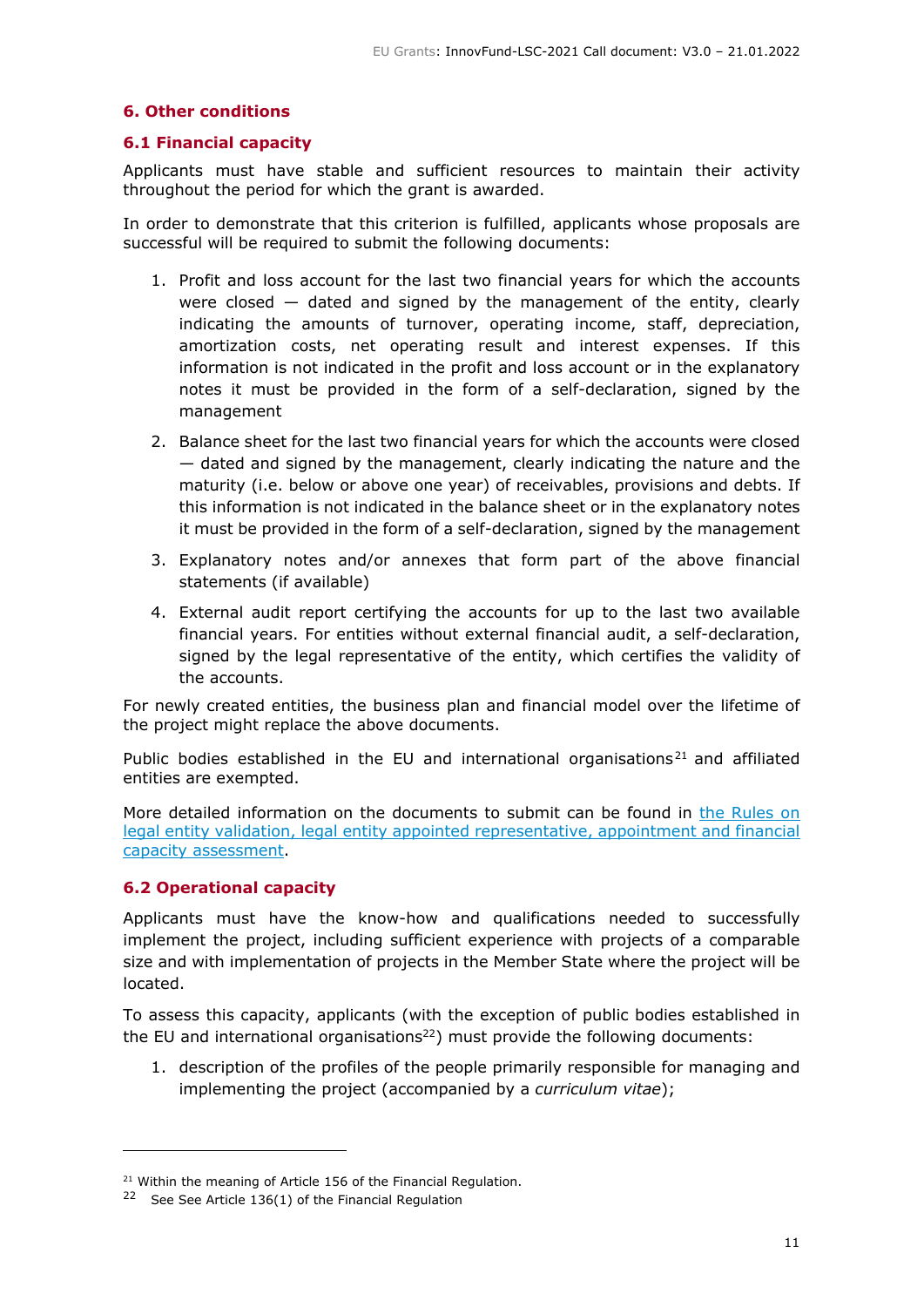- 2. explanation of activities in company's operations relevant to delivery of the project for at least the last year; and
- 3. a list of relevant previous projects and/or activities carried out in comparable projects in related fields.

## <span id="page-11-0"></span>**6.3 Exclusion**

Applicants that are subject to an EU administrative sanction (i.e. exclusion or financial penalty decision)<sup>23</sup> or are in one of the following situations<sup>24</sup> are excluded from receiving EU grants and therefore cannot apply for funding under this call:

- bankruptcy, winding up, affairs administered by the courts, arrangement with creditors, suspended business activities or other similar procedures (including procedures for persons with unlimited liability for the applicant's debts)
- in breach of social security or tax obligations (including if done by persons with unlimited liability for the applicant's debts)
- quilty of grave professional misconduct<sup>25</sup> (including if done by persons having powers of representation, decision-making or control, beneficial owners or natural persons who are essential for the award/implementation of the grant)
- committed fraud, corruption, links to a criminal organisation, money laundering, terrorism-related crimes (including terrorism financing), child labour or human trafficking (including if done by persons having powers of representation, decision-making or control, beneficial owners or natural persons who are essential for the award/implementation of the grant)
- shown significant deficiencies in complying with main obligations under an EU procurement contract, grant agreement or grant decision (including if done by persons having powers of representation, decision making or control, beneficial owners or natural persons who are essential for the award/implementation of the grant)
- guilty of irregularities within the meaning of Article 1(2) of Council Regulation  $2988/95<sup>26</sup>$  $2988/95<sup>26</sup>$  (including if done by persons having powers of representation, decision making or control, beneficial owners or natural persons who are essential for the award/implementation of the grant)
- created under a different jurisdiction with the intent to circumvent fiscal, social or other legal obligations in the country of origin or created another entity with this purpose (including if done by persons having powers of representation, decision making or control, beneficial owners or natural persons who are essential for the award/implementation of the grant).

Applicants will also be excluded if it turns out during the grant award procedure that they $27$ :

<sup>&</sup>lt;sup>23</sup> See Article 136(1) of the Financial Regulation

<sup>&</sup>lt;sup>24</sup> See Articles  $136(1)$  and  $141(1)$  of the Financial Regulation.

<sup>&</sup>lt;sup>25</sup> Professional misconduct includes: violation of ethical standards of the profession, wrongful conduct with impact on professional credibility, false declarations/misrepresentation of information, participation in a cartel or other agreement distorting competition, violation of IPR, attempting to influence decisionmaking processes or obtain confidential information from public authorities to gain advantage.

<sup>&</sup>lt;sup>26</sup> Council Regulation (EC, Euratom) No 2988/95 of 18 December 1995 on the protection of the European Communities financial interests, OJ L 312, 23.12.1995, p. 1–4

<sup>&</sup>lt;sup>27</sup> See Article 141(1) of the Financial Regulation.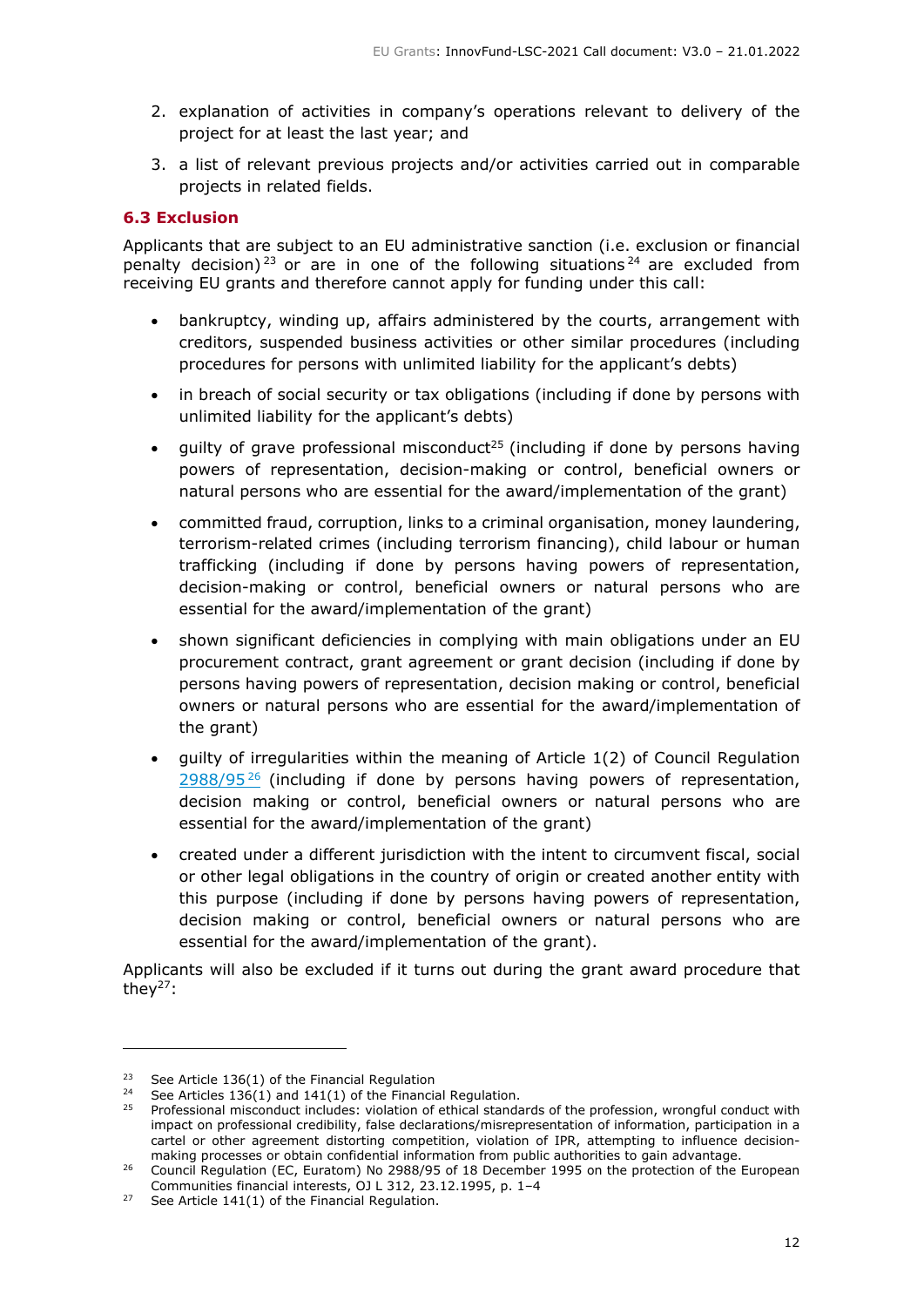- misrepresented information required as a condition for participating in the grant award procedure or failed to supply that information
- were previously involved in the preparation of grant award documents where this entails a breach of the principle of equality of treatment, including distortion of competition that cannot be remedied otherwise.

### <span id="page-12-0"></span>**7. Evaluation and award procedure**

CINEA checks that proposals are admissible and eligible (*see sections 4 and 5*)*.* Proposals that fulfil the admissibility and eligibility conditions are evaluated by external evaluators against the award criteria laid down in *section 8.*

Projects applying for Innovation Fund support will be evaluated based on the following award criteria:

- Greenhouse gas (GHG) emission avoidance potential
- Degree of innovation
- Project maturity
- Scalability
- Cost efficiency

Proposals will be evaluated based on the following award criteria, according to the following cascade :

- (1) Degree of innovation. If a proposal scores less than the minimum threshold under the fist sub-crierion "Innovation in relation to the state of the art", the evaluation is stopped (the remaining criteria are neither evaluated nor scored);
- (2) Project maturity and greenhouse gas emission avoidance potential. If a proposal scores less than 50% of total points under the project maturity criterion or if it does not meet the minimum requirements or is found to have a manifest error under the greenhouse gas emission avoidance potential criterion, the evaluation is stopped (the remaining criteria are neither evaluated nor scored);
- (3) Scalability and cost efficiency.

The award criteria are explained in more detail in *section 8*.

The outcome of the evaluation will lead either to the invitation of the proposal to grant agreement preparation, or rejection of the proposal. Rejected proposals that fail the Project Maturity award criterion but have the potential to improve their maturity through the provision of project development assistance may be invited for the project development assistance (PDA) support following the rules and procedure in section 9.

Proposals are ranked according to the sum of the points received for the award criteria provided that the minimum requirements are fulfilled for each criterion. If a proposal does not fulfil the minimum requirements in one or more criteria, it will be rejected.

If proposals have an equal number of points, the following rules are applied in the presented priority order:

(a) if a proposal is located in an EU Member State, Norway or Iceland with lower number of higher-ranked proposals, it will be ranked higher than proposals with the same number of total points;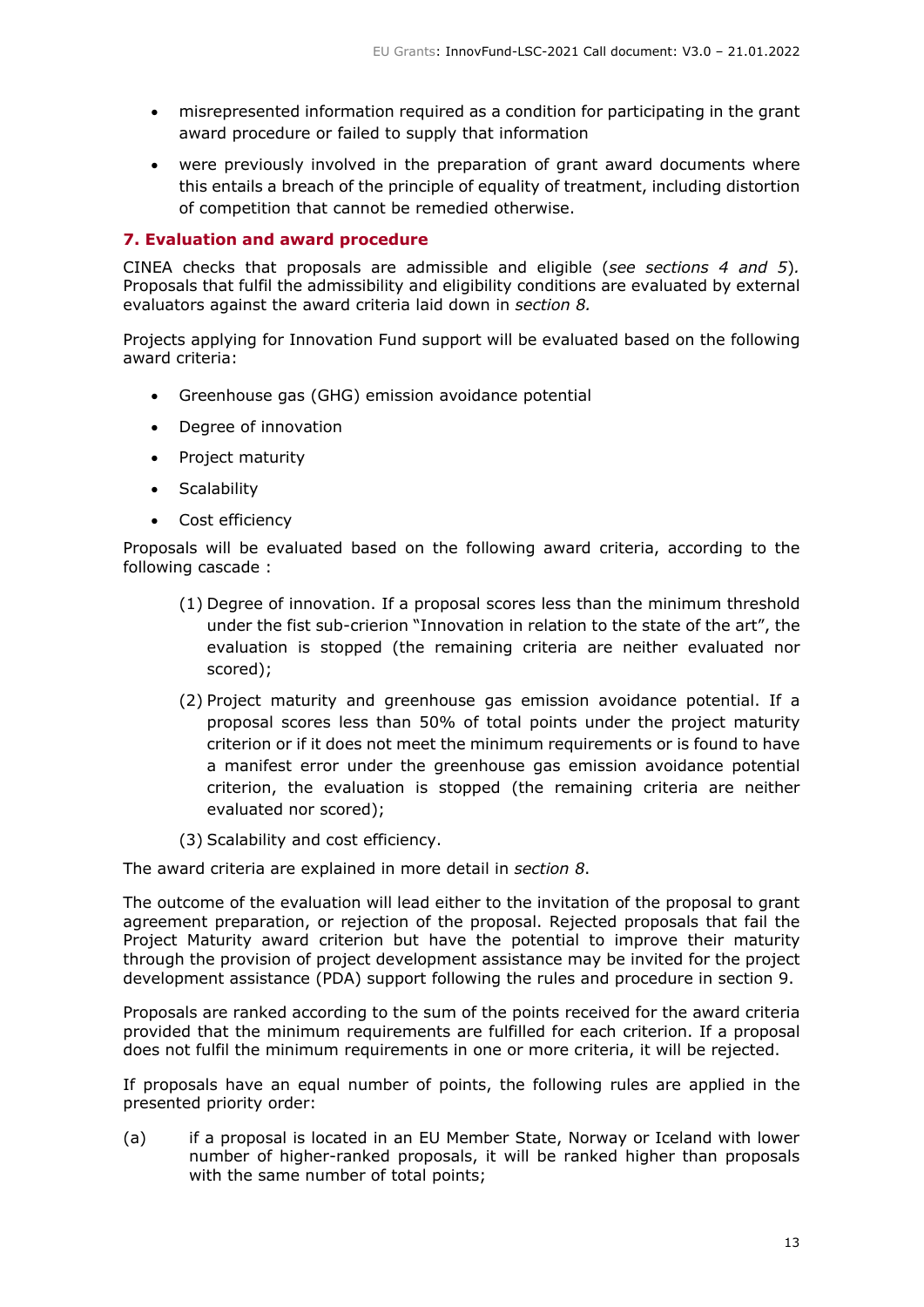- (b) if the rule referred to in point (a) does not suffice and if the proposals are from different specified sectors as defined in Appendix C1 of the GHG emissions avoidance methodology, then the proposal with the higher ranking in its specified sector will be ranked higher. For the purpose of this rule, a ranking list is established for each specified sector based on the total number of points under all award criteria;
- (c) if the rule referred to in point (b) does not suffice, a proposal that has more points for the criterion degree of innovation will be ranked higher compared to a proposal with the same total number of points;
- (d) if the rule referred to in point (c) does not suffice, a proposal that received more points under the criterion scalability will be ranked higher compared to a proposal with the same total number of points.

#### *Reserve list*

Proposals that pass the thresholds but are not ranked sufficiently high to receive funding may be put on the reserve list if a reserve list is established. The reserve list may be used to select proposals if a possibility arises to fund further proposals, for example if applicants invited to grant preparation fail to sign a grant agreement.

#### <span id="page-13-0"></span>**8. Award criteria**

#### <span id="page-13-1"></span>*GHG emission avoidance potential*

Applicants must carry out two calculations according to the detailed methodologies for calculation of GHG emission avoidance provided in *Annex C Methodology for GHG emission avoidance calculation*:

- The **absolute GHG emission avoidance** is calculated as the difference between the expected GHG emissions of the project and the GHG emissions in the reference scenario during 10 years after entry into operation. As a minimum requirement, the process emissions of the project per unit of product must be below the EU ETS benchmark(s)<sup>28</sup> applicable at the time of the deadline for submission of the applications.
- The **relative GHG emission avoidance** equals the absolute GHG emission avoidance of the project divided by the GHG emissions in the reference scenario over the same 10 year period.

Please note that all **bio-economy** projects shall ensure that the used biomass meets the sustainability requirements of the Renewable Energy Directive.<sup>29</sup> The biomass feedstock must either be listed in Part A of Annex IX of the Directive or be certified as low indirect land use change (ILUC)-risk as defined by Commission Delegated Regulation (EU) 2019/807. For a commitment to be considered credible, the applicant should either provide evidence of an agreement in principle to source from one or more producers who are already certified low ILUC-risk, or provide evidence of an agreement in principle to source one or more producers who have a clear plan to apply for low ILUC-risk certification.

The evaluation will in addition consider:

<sup>&</sup>lt;sup>28</sup> Commission Implementing Regulation (EU) 2021/447 of 12 March 2021 determining revised benchmark values for free allocation of emission allowances for the period from 2021 to 2025 pursuant to Article 10a(2) of Directive 2003/87/EC of the European Parliament and of the Council, available at https://eurlex.europa.eu/eli/reg\_impl/2021/447.

<sup>&</sup>lt;sup>29</sup> Directive (EU)  $2018/2001$  of the European Parliament and of the Council of 11 December 2018 on the promotion of the use of energy from renewable sources (Text with EEA relevance.), *OJ L 328, 21.12.2018, p. 82–209*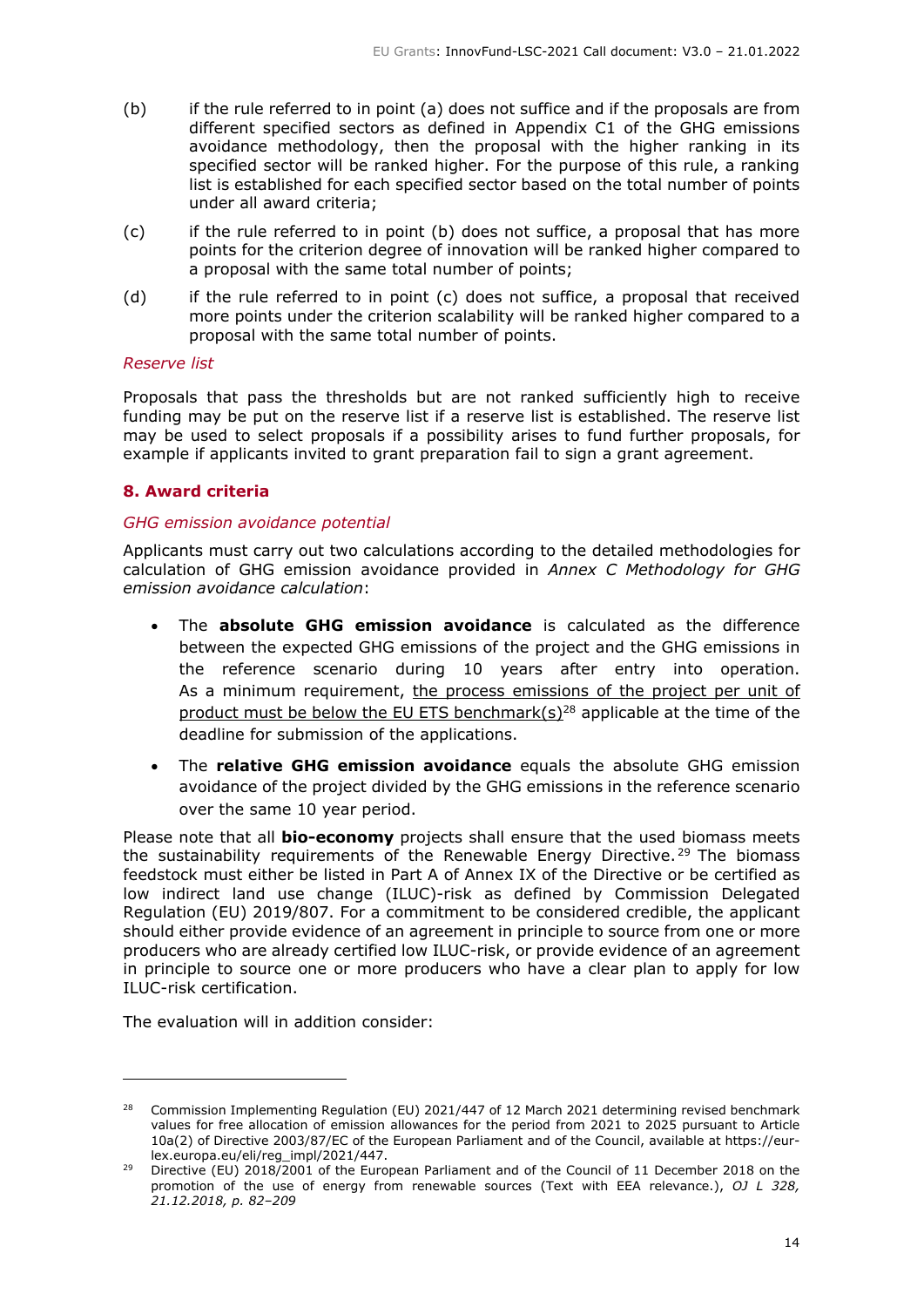- **Quality and credibility** of the calculations.
- Potential to deliver **net carbon removals**.
- **Other GHG savings** from emissions sources that go beyond the boundaries established in the Innovation Fund methodology for the given Sector, such as emissions due to transportation of raw materials or finished products, waste management, etc.

Projects with substantial potential for net carbon removals or substantial additional GHG savings can be awarded up to 1 additional point under sub-criterion "Quality of the calculation, net carbon removals, other GHG savings" without exceeding the maximum of 5 points for the sub-criterion.

Points may be reduced in case of **doubts about the credibility and robustness of the calculations**, including the reliability and margin of uncertainty of key parameters.

**If errors are of a clerical nature** and can be easily corrected, CINEA may ask the applicants to correct the error by a certain deadline. If the applicant does not make the correction by the deadline, the evaluators may consider this a manifest error. The recalculated GHG emission avoidance, based on the error correction suggested by CINEA and accepted by the applicant, will be taken into account for the preparation of the grant agreement.

In case of manifest **errors** in the calculation of GHG emission avoidance, the score for this criterion is set at 0 and the proposal will be rejected.

The criterion "GHG emission avoidance potential" will be scored differently depending on whether or not the proposals meet the minimum score thresholds for each of the award criteria "degree of innovation", "project maturity", "scalability" and the minimum requirements for the GHG emissions avoidance criterion.

(i) For those that meet the aforementioned scoring thresholds and minimum requirements and do not present any manifest errors:

- First the median result in the sector is calculated for all applications that meet the aforementioned scoring thresholds and minimum requirements. The application that has the median result gets 2.5 points. All other applications are given a score between 0 and 5 according to their absolute emission avoidance proportional to the median value of the absolute emissions avoidance. The score is rounded to the nearest half point.

-To derive the score for the relative emission avoidance, the result in percent for the relative emission avoidance is normalized across all submitted proposals that meet the minimum criteria stated in this section. The score given is between 5 and 0. 100% or above of relative emission avoidance results in 5 points. 0% of relative emission avoidance results in 0 points. The score is rounded to the nearest half point.

(ii) For proposals that do not meet the minimum thresholds under "project maturity" or "scalability" award criteria or the minimum requirements for the GHG emissions avoidance criterion, the same procedure as in point (i) will be used except that all such proposals without manifest errors will be used in the calculation of the score. The scores will be given in the range from 0 to 5.The project can achieve the following points for each sub-criterion:

| Sub-criteria                            | <b>Points</b> (half points are<br>possible) |
|-----------------------------------------|---------------------------------------------|
| <b>Absolute GHG emissions avoidance</b> | $5-0$                                       |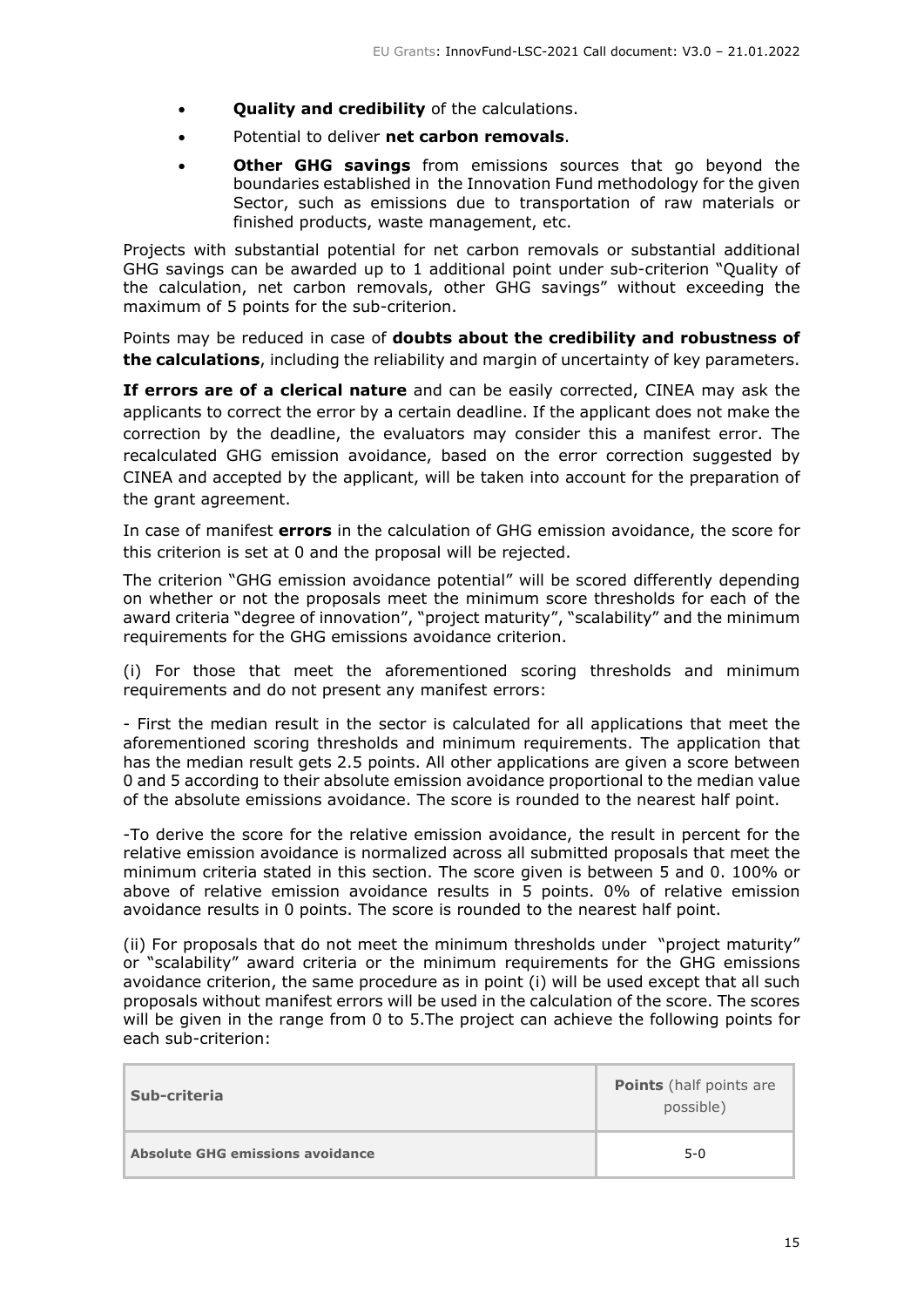| <b>Relative GHG emissions avoidance</b>                                   | 5-0   |
|---------------------------------------------------------------------------|-------|
| <b>Quality of the calculation, net carbon removals, other GHG savings</b> | $5-0$ |

For the purpose of contributing to the overall ranking, the overall scoring out of 15 points for this criterion is normalised to 5 points in order to contribute with the same weight as the other award criteria to an overall scoring for the proposal. Half points are possible.

## <span id="page-15-0"></span>*Degree of innovation*

The evaluation assesses the degree to which the proposed actions (technologies and products) are innovative compared to the state-of-the-art, go beyond incremental innovation (see Annex D.1 for examples) and contribute to energy efficiency, circularity and production or use of additional renewable electricty. Applicants should explain why the proposed scale is the most appropriate to reach the objectives of the action.

- (1) The degree to which the project goes beyond incremental innovation on a scale from intermediate to breakthrough innovation (see Annex D.1 for examples).
- (2) The contribution to the following further EU policy objectives for a climateneutral economy:
	- **Energy efficiency** as a main objective of the EU and the first building block of the Long-term Strategy (see Annex D.2);
	- **Circularity** as a further essential part of a wider transformation of industry towards climate neutrality and long-term competitiveness. See Annex D for further explanation of what could constitute an action contributing to the circular economy objectives. (see Annex D.2)
	- If relevant, contribution to production or use of additional **renewable electricity**. Projects that propose to use electricity from the grid must demonstrate whether they are using electricity of renewable origin and whether they are adding to the renewable deployment as defined in Annex D.3. Projects that propose to feed electricity into the grid must consider the relationship with the electricity market and how to match the demand of electricity from the grid.

The evaluation also takes into account the quality, soundness and reliability of the information provided in the proposal.

| The project can achieve the following points: |  |
|-----------------------------------------------|--|
|-----------------------------------------------|--|

| Sub-criteria                                        | <b>Points</b> (half points are<br>possible) | <b>Required minimum</b><br>points |
|-----------------------------------------------------|---------------------------------------------|-----------------------------------|
| Innovation in relation to the state of the art      | $5-0$                                       |                                   |
| <b>Contribution to further EU policy objectives</b> | $5-0$                                       | n/a                               |

For the purpose of contributing to the overall ranking, the overall scoring out of 10 points for this criterion is normalised to 5 points in order to contribute with the same weight as the other award criteria to an overall scoring for the proposal. Half points are possible.

## <span id="page-15-1"></span>*Project maturity*

The evaluation is performed on the basis of information and evidence provided in the Application Form Part B and C and mandatory documents, including feasibility study,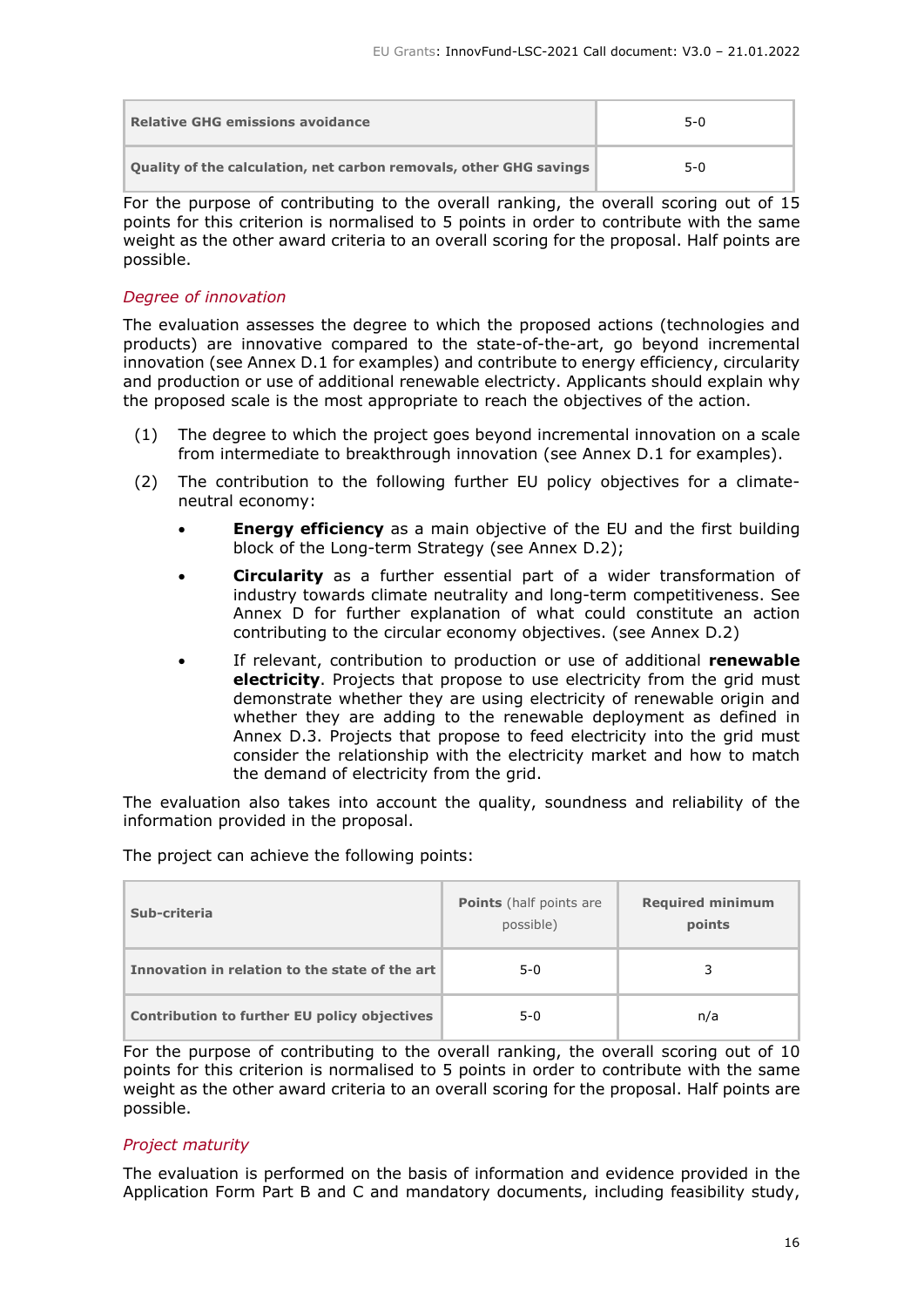business plan, project implementation plan and financial model summary sheet; and in the due diligence reports produced by an independent third party, if available. The evaluation assesses the maturity of the proposed projects in accordance with the following three sub-criteria and also takes into account the quality, soundness and reliability of the information provided in the proposal:

- (1) **Technical maturity** to assess:
	- the technical feasibility of achieving the GHG emissions avoidance within the project's operational environment;
	- the understanding of technology and related technical risks and proposed risk mitigation measures.
- (2) **Financial maturity** to assess the financial and business viability of the project, including:
	- Credibility of the project business model, business plan and financial model, expected project profitability;
	- Robustness and credibility of the strategy to secure key construction, supply and off-take contracts;
	- Soundness of the financing plan along the project milestones and of the expected sources of financing including private sector contributions, Member State support or other types of public support, where relevant, and ability to reach Financial Close at most 48 months after signing the Grant Agreement;
	- Solidity and level of the commitment of project developers, owners and debt funders and capital structure in line with the project risks and returns;
	- The understanding of the project's expected business and financial risks, their probability and potential impact, and quality of proposed mitigation measures.
- (3) **Operational maturity** to assess the prospects for successful commercial deployment or demonstration of the project, including:
	- Credibility and level of detail of the project implementation plan covering all project milestones (which must include at least financial close, entry into operation and annual reporting after the entry into operation) and related deliverables;
	- Relevance and track record of the project management/team and soundness of the project organisation;
	- State of play and credibility of the proposed plan for obtaining required permits, intellectual property rights or licences and other regulatory procedures;
	- Soundness of the strategy for ensuring public acceptance;
	- The understanding of the project's implementation risks and credibility of proposed mitigation measures.

The project can achieve the following points for each sub-criterion and must achieve the following minimum points for each sub-criterion: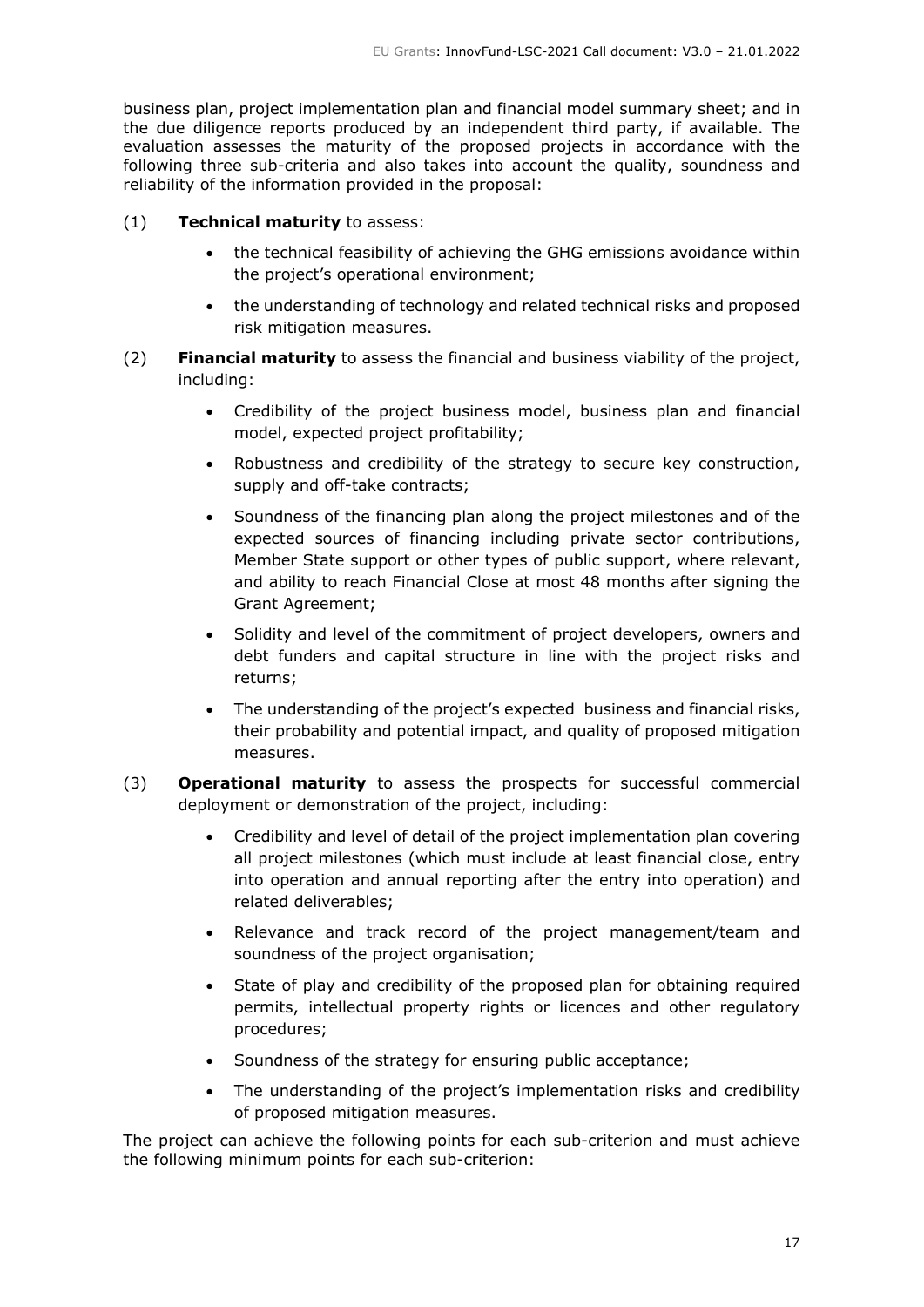| Sub-criteria                | <b>Points</b> (half points are possible) | <b>Required minimum</b><br>points |
|-----------------------------|------------------------------------------|-----------------------------------|
| <b>Technical maturity</b>   | $5 - 0$                                  | 3                                 |
| <b>Financial maturity</b>   | $5-0$                                    | 3                                 |
| <b>Operational maturity</b> | $5 - 0$                                  | 3                                 |

For the purpose of contributing to the overall ranking, the overall scoring out of 15 points for this criterion is normalised to 5 points in order to contribute with the same weight as the other award criteria to an overall scoring for the proposal. Half points are possible.

## <span id="page-17-0"></span>*Scalability*

The evaluation assesses whether the proposals are scalable at the level of the project and the regional economy, at the level of the sector and economy-wide and the quality and extent of the knowledge-sharing plan. It also takes into account the quality, soundness and reliability of the information provided in the application:

- (1) Scalability at the level of the project and the regional economy, including:
	- Plans for further expansion at the project site and the project's possible technology transfer to other sites;
	- Cooperation with other relevant actors in the regional economy; and,
	- Impacts of the project on regional economic growth and jobs,
	- (2) Scalability at the level of the sector, including:
		- Extent to which the technology of the project can be applied within the sector and the expected emissions avoidance; and,
		- Expected cost reductions and resource constraints.
	- (3) Economy-wide scalability, including:
		- Extent to which the technology of the project can be applied across the EU economy or globally where relevant; and,
		- Potential to create new value chains or reinforce existing ones in Europe, in particular with regard to the contribution to the development of strategic autonomy in industrial supply chains, as defined in the New Industrial Strategy for Europe, its 2021 update and the Communication on a Recovery plan for Europe.
	- (4) Quality and extent of the knowledge-sharing plan. The knowledge-sharing plan must contain knowledge sharing, communication and dissemination activities initiated by the project at the various project stages. See also section 10.7 on knowledge-sharing obligations.

The project can achieve the following points:

|                    | <b>Points</b> (half points are possible) | <b>Required minimum points</b> |
|--------------------|------------------------------------------|--------------------------------|
| <b>Scalability</b> | $5-0$                                    |                                |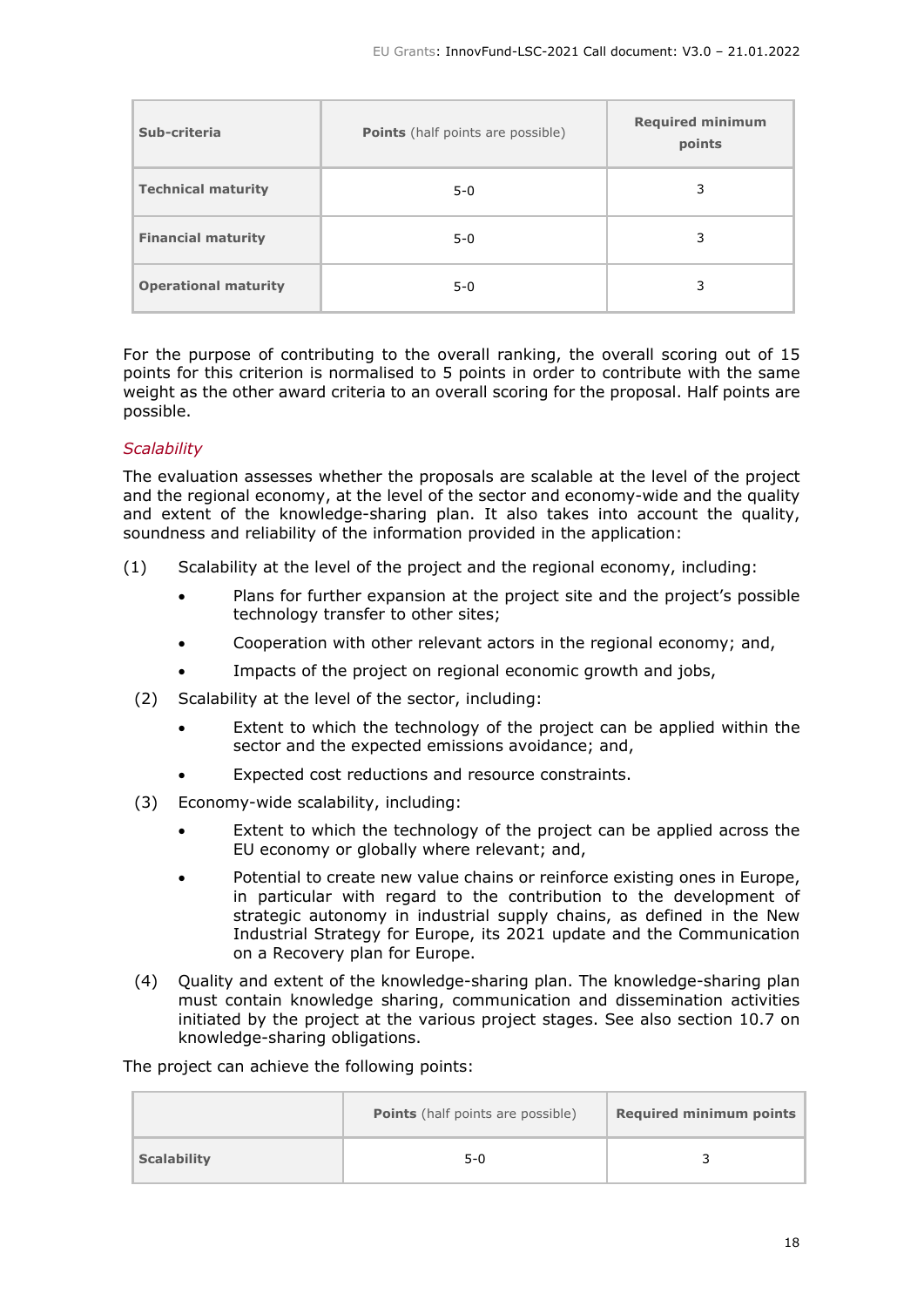The project can achieve a maximum of 5 points and must achieve 3 points as a minimum threshold. Half points are possible.

## <span id="page-18-0"></span>*Cost efficiency*

The cost efficiency ratio is expressed as follows:

Cost efficiency ratio =  $\frac{Required\, grant}{d}$ Absolute GHG emission avoidance

Whereby:

- The applicant must calculate the relevant costs according to the methodology provided in Annex B.
- The maximum amount of the requested grant cannot exceed 60% of the relevant costs in line with the fourth sentence of the third subparagraph of Article 10a(8) of the EU ETS Directive.
- The applicant can request less than 60% of the relevant costs and this smaller amount will be taken as the numerator in the cost efficiency calculation only on the condition that this reduction is due to applicant's own contribution to the relevant costs. This own contribution can come from private sector sources or own sources of the applicant (as defined in *Annex B*) but not from projectspecific state-aid.
- In case that the sum of the requested grant and the project-specific state aid exceeds 60% of the relevant costs, the applicant should use 60% of the relevant costs as numerator in the calculation of the cost efficiency ratio.
- The applicants must use the amount of absolute GHG emission avoidance as calculated for the first criterion in *section 8* to calculate the cost efficiency ratio.
- Applicants must submit a statement by an independent auditor confirming the correctness of the relevant costs calculation. The audit statement should confirm that the relevant cost calculation is consistent with the methodology provided in Annex B of the call text, that the data used in the applicant's financial model is consistent with the data used in the relevant cost calculation, and that the underlying assumptions used for the relevant cost calculation are valid and in line with potential quotes or indicative contract terms received from contractors. The auditor should be affiliated to a professional audit firm.

The points are calculated as follows:

- If the cost efficiency ratio is higher than 600 EUR /  $t$  CO2-eq, the project is awarded zero points.
- If the cost efficiency ratio is lower or equal than  $600$  EUR / t CO2-eq, the points are calculated based on the following formula (rounded to nearest half point):

## *5 – (5 x (cost efficiency ratio / 600)*

- In the case of manifest errors, the score for this criterion is set at 0 and the proposal will be rejected. In the case of issues in the robustness of the calculation, including the reliability and margin of uncertainty of key parameters, points may be reduced.
- If the Application Form Part B for this criteria or the excel Relevant Cost Template have not been filled completely or in the case of a manifest error in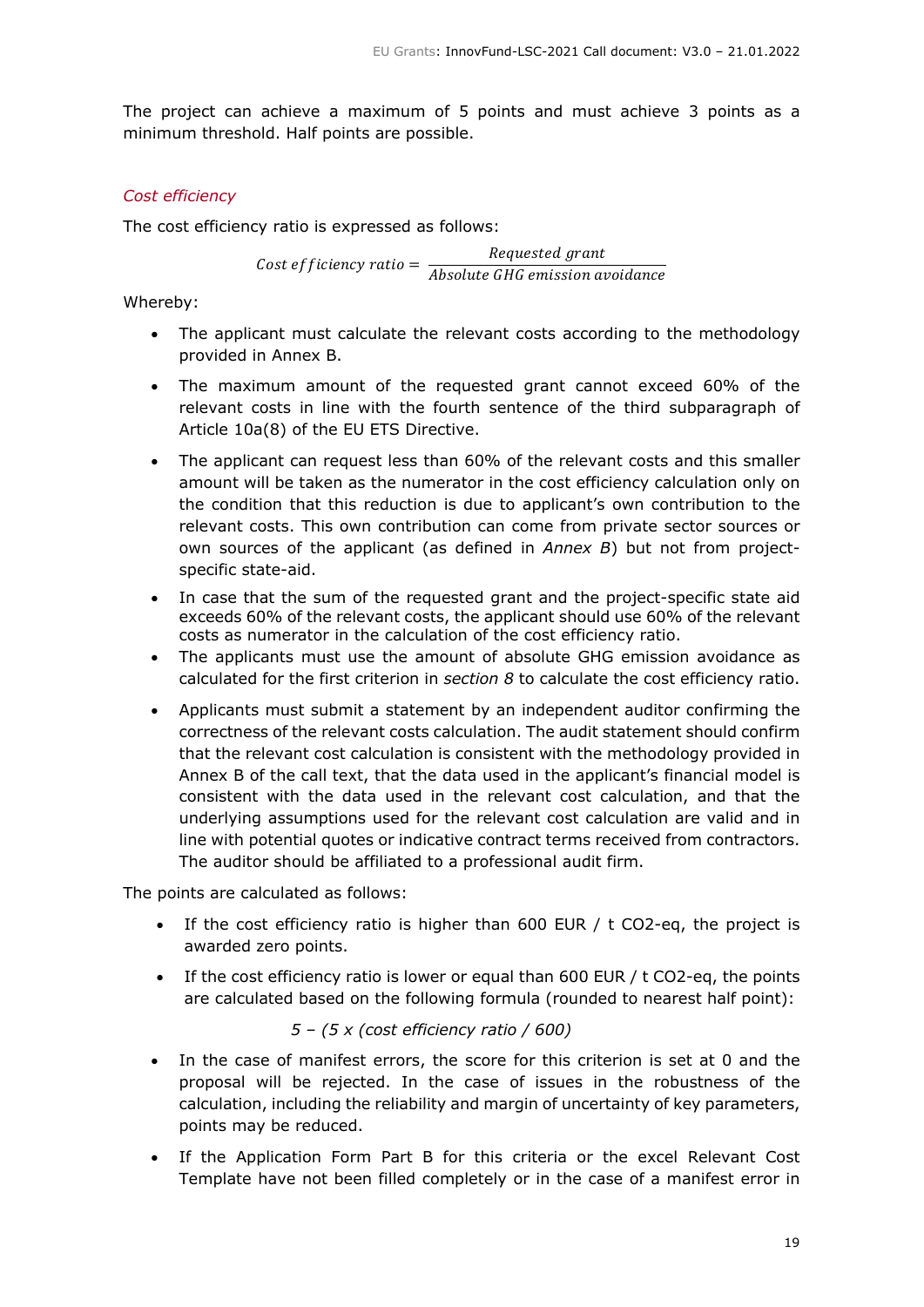the calculation of Relevant Cost, the score for this criterion is set at 0 and the proposal will be rejected.

If errors are of a clerical nature and can be easily corrected, CINEA may ask from the applicants to correct the error by a certain deadline. If the applicant does not make the correction by the deadline, the evaluators may consider this a manifest error. The recalculated cost efficiency, based on the error correction suggested by CINEA and accepted by the applicant, will be taken into account for the preparation of the grant agreement.

## <span id="page-19-0"></span>**9. Project development assistance support (PDA)**

Out of the proposals that fail any of the project maturity sub-criteria, those proposals are considered for project development assistance that:

- (a) meet the minimum requirements under greenhouse gas emissions avoidance, degree of innovation criteria and scalability; and
	- (b) are awarded at least 50% of points under each of the project maturity subcriteria; and
	- (c) are considered by evaluators as having the potential for improving their maturity through specific project development assistance.

CINEA will communicate a list of up to 40 proposals eligible for the project development assistance to the European Investment Bank (the EIB). The EIB will provide a short-list of up to 20 proposals that could be awarded the project development assistance. A consultation with Member States will take place on the award of the project development assistance before the Commission takes the final decision. The awarded proposals will be invited to sign a project development support agreement with the EIB.

#### <span id="page-19-1"></span>**10. Legal & financial set-up of the grants**

The grants will be awarded subject to the availability of the Innovation Fund revenues.

Applicants awarded funding will be invited to sign a grant agreement. The preparation of the grant agreement between CINEA and the successful applicants will be based on the model grant agreement available on Portal Reference [Documents.](https://ec.europa.eu/info/funding-tenders/opportunities/portal/screen/how-to-participate/reference-documents) The provisions of the model grant agreement are not negotiable and will be signed in English.

Grant preparation will involve a dialogue between CINEA and the applicant in order to fine-tune technical and financial aspects of the project. It may include adjustments or corrections to the proposal to address recommendations of the evaluation committee, such as changes to the grant amount and its scheduling over the project milestones, or other changes. The failure to comply with the requirements by the applicant may lead to the non-signature of the grant agreement.

The submission of the application implies the acceptance of the terms and conditions of the model grant agreement and this call for proposals. Applicants are invited to carefully read the model grant agreement, including the annexes, before submitting an application.

Successful grant agreement preparation leads to a signature of the grant agreement. The grant will not be considered awarded until the grant agreement is signed by both parties.

The following points of *section 10* summarize the main obligations of the beneficiaries that will be further specified in the grant agreement.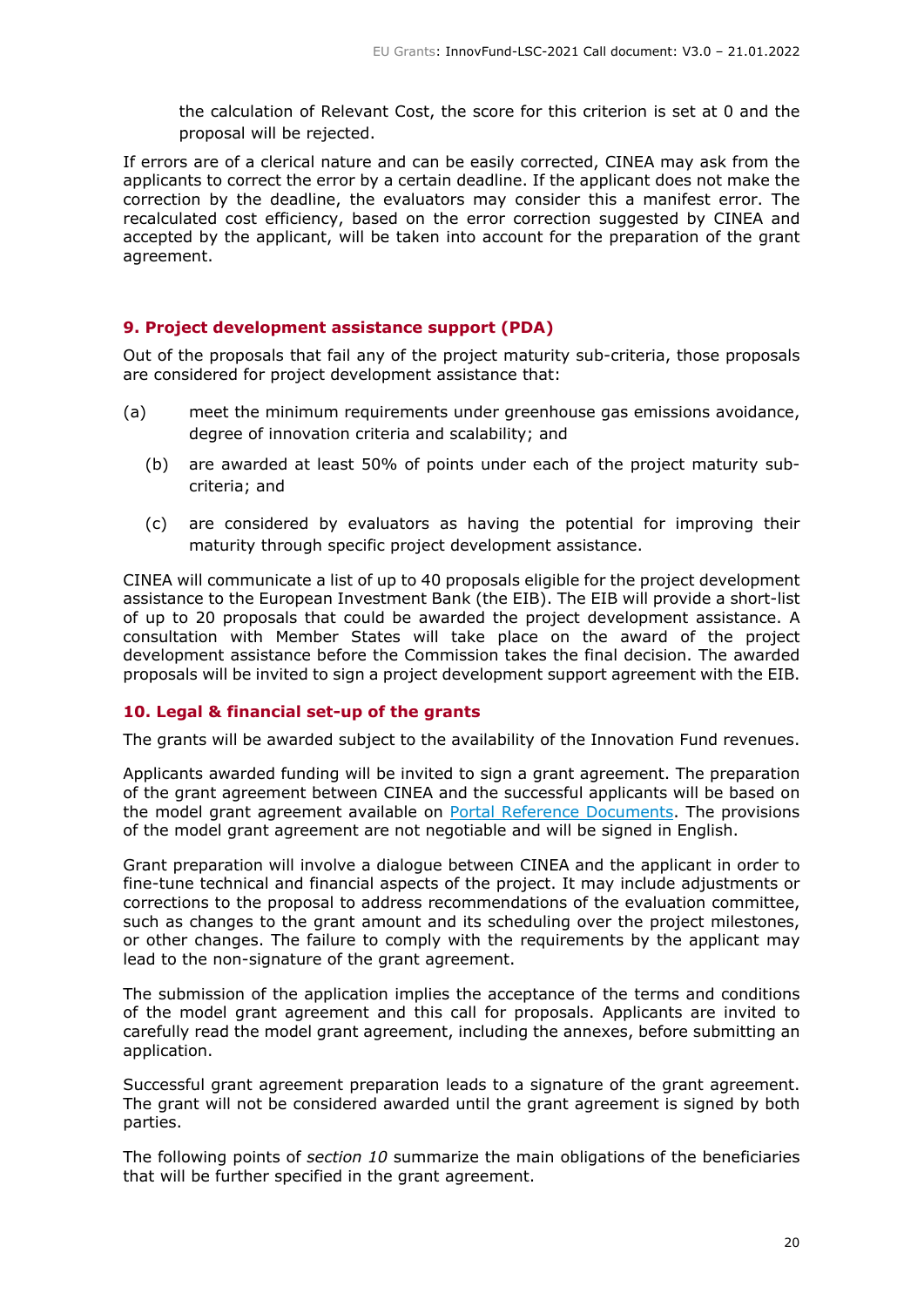#### <span id="page-20-0"></span>**10.1 Starting date & project duration**

The starting date of the project as well as its duration will be established in the grant agreement. They are based on the project planning information submitted by the applicants.

#### <span id="page-20-1"></span>**10.2 Maximum grant amount**

The maximum grant amount is fixed for each project on the basis of the relevant costs calculation done according to the methodology described in Annex B and covers up to 60% of the relevant costs of projects.

The grant will be paid in lump sums. Payments will not depend on the costs actually incurred but on the proper implementation of the action, achievement of the results and completion of the work packages in accordance with Annex 1 to the grant agreement during the project duration.

Applicants will indicate the requested maximum grant amount and the estimated lump sum contributions broken down by participant and work package as part of the application. Applicants must describe, for each work package, the activities that are covered by the lump sum contribution, related deliverables, milestones and means of verification of their achievement. Applicants must ensure that the estimated lump sum contribution for each work package is proportional to the activities covered by that work package and provide justification for proposed lump-sum breakdown. This means that the proposed lump sums must be in line with the activities to be completed and their foreseen expenditure during the period covered by the work package. At least 10% of the grant amount must be allocated during the monitoring and reporting period after the entry into operation.

The applicants must ensure that the portion of the grant amount requested to be paid upon financial close work package or upon completing a work package preceding financial close does not exceed 40% of the total grant amount requested.

The annual payment schedule for the monitoring and reporting period after the entry into operation must be proportional to the activities covered in the relevant year.

The lump sum breakdown from the application form will become Annex 2 to the grant agreement. During the grant agreement preparation, the lump sum contribution may be reallocated between work packages, if, for instance, the evaluators considered that the lump sum contribution shares are not proportional to the activities and the foreseen expenditure covered by the corresponding work packages.

During the grant agreement preparation CINEA checks*, inter alia,* whether the project receives additional Union funding, and may adjust the grant accordingly.

At the entry into operation, beneficiaries will be required to submit a statement by an independent auditor confirming the correctness of the relevant costs calculation. If capital or operating costs and revenues, such as the carbon or energy prices, changed significantly and decrease the relevant costs below the amount of the grant, the beneficiaries must request an amendment to adapt the grant amount. Increase of the grant amount however is not possible.

#### <span id="page-20-2"></span>**10.3 Reporting & payment arrangements**

The reporting, payment arrangements and relevant time-limits will be defined in the grant agreement.

The lump sums will be paid by CINEA if the corresponding work packages have been properly implemented in accordance with Annex 1 to the grant agreement and provided that all other obligations under the grant agreement and the text of the call have been fulfilled.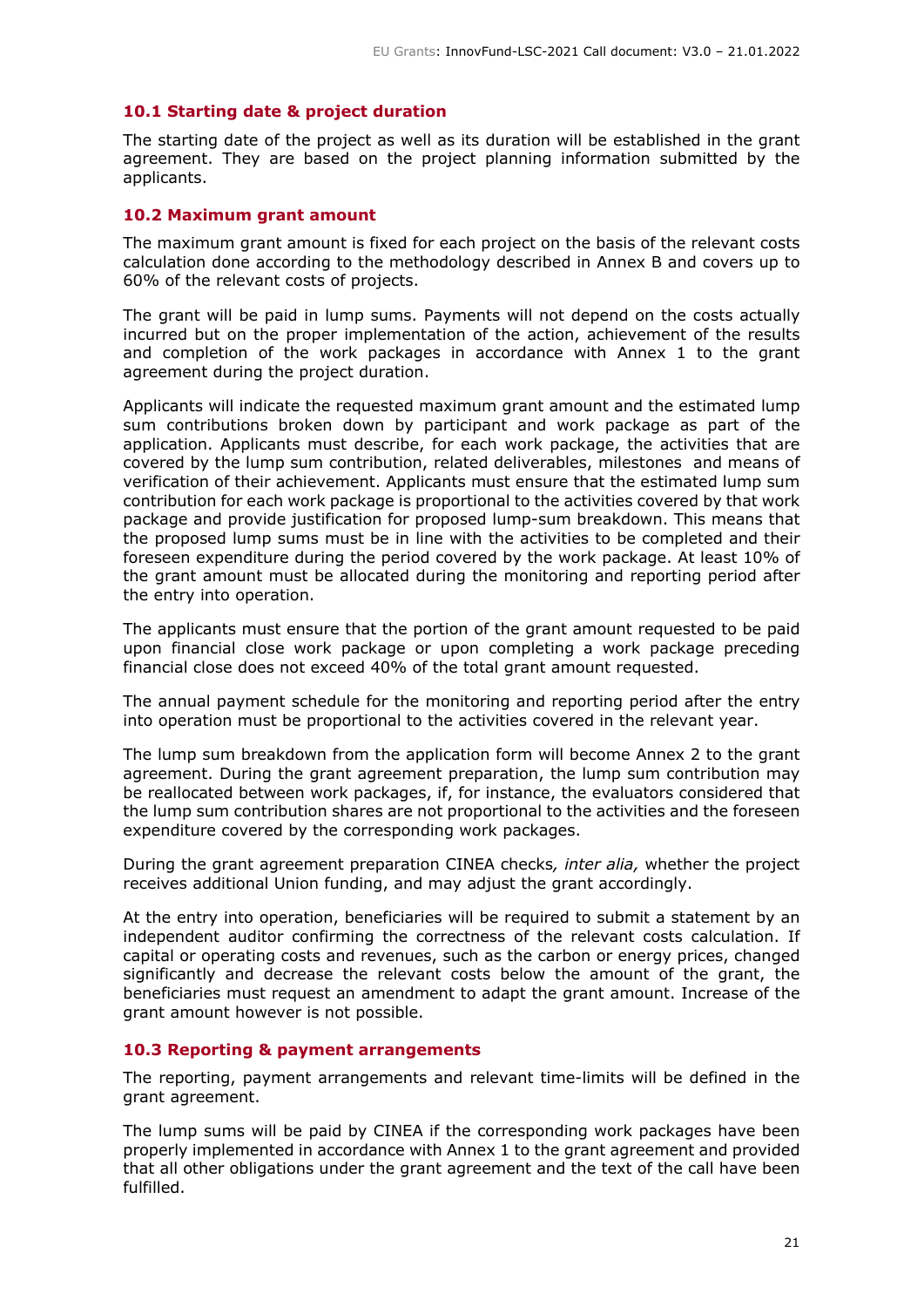The reporting will consist of continuous and periodic reporting.

#### <span id="page-21-0"></span>*Continuous reporting*

The beneficiaries will be required to continuously report on the progress of the project (e.g. deliverables, milestones, outputs/outcomes, critical risks, indicators), in the Portal Continuous Reporting tool and in accordance with the timing and conditions set out in the grant agreement.

The beneficiaries will be required to submit, as deliverables, progress reports on a biannual basis before financial close and on an annual basis after financial close. These progress reports will cover at least the following areas:

- Progress of the project in terms of delivery of work packages, activities and project management milestones (compared to the project implementation plan and timetable)
- Challenges encountered in relation to project technical, financial and operational aspects and how they are addressed

#### <span id="page-21-1"></span>*Periodic reports*

The beneficiaries will be required to provide periodic reports to request payments, in accordance with the schedule and modalities set out in the grant agreement. After the entry into operation, the periodic reports will be annual.

The periodic reports will consist of technical and financial parts. The technical part includes an overview of the implementation of the action during the reporting period. The financial part includes the financial statement (consolidated statement for the consortium) containing the lump sum contributions for the work packages that were completed during the reporting period. The beneficiaries are required to prepare the reports using the template available in the Portal Periodic Reporting tool.

#### <span id="page-21-2"></span>*Knowledge-sharing reports*

Knowledge-sharing reports will be due at financial close, at entry into operation and every two years after entry into operation. The first report after entry into operation will be due after the first year. If there are further milestones before entry into operation linked to payments, a knowledge-sharing report will be also due but not more often than once a year.

#### <span id="page-21-3"></span>*Payments*

There is no pre-financing payment. The payment of the lump sum contributions will be subject to the proper implementation of the action and the achievement of the results, and the completion of the work packages in accordance with Annex 1 to the grant agreement during the reporting period. The lump sum breakdown is set up in Annex 2 to the grant agreement (see section 10.2 of the call text).

#### *Payments at financial close*

Up to 40% of the total grant amount awarded may be disbursed upon reaching financial close or upon completing a work package preceding financial close, if such work package has been fixed in the grant agreement.

#### *Payments at or prior to entry into operation*

The remaining amount of the grant will be disbursed after the financial close. It may be partially disbursed prior to the entry into operation upon completing the work packages fixed in the grant agreement.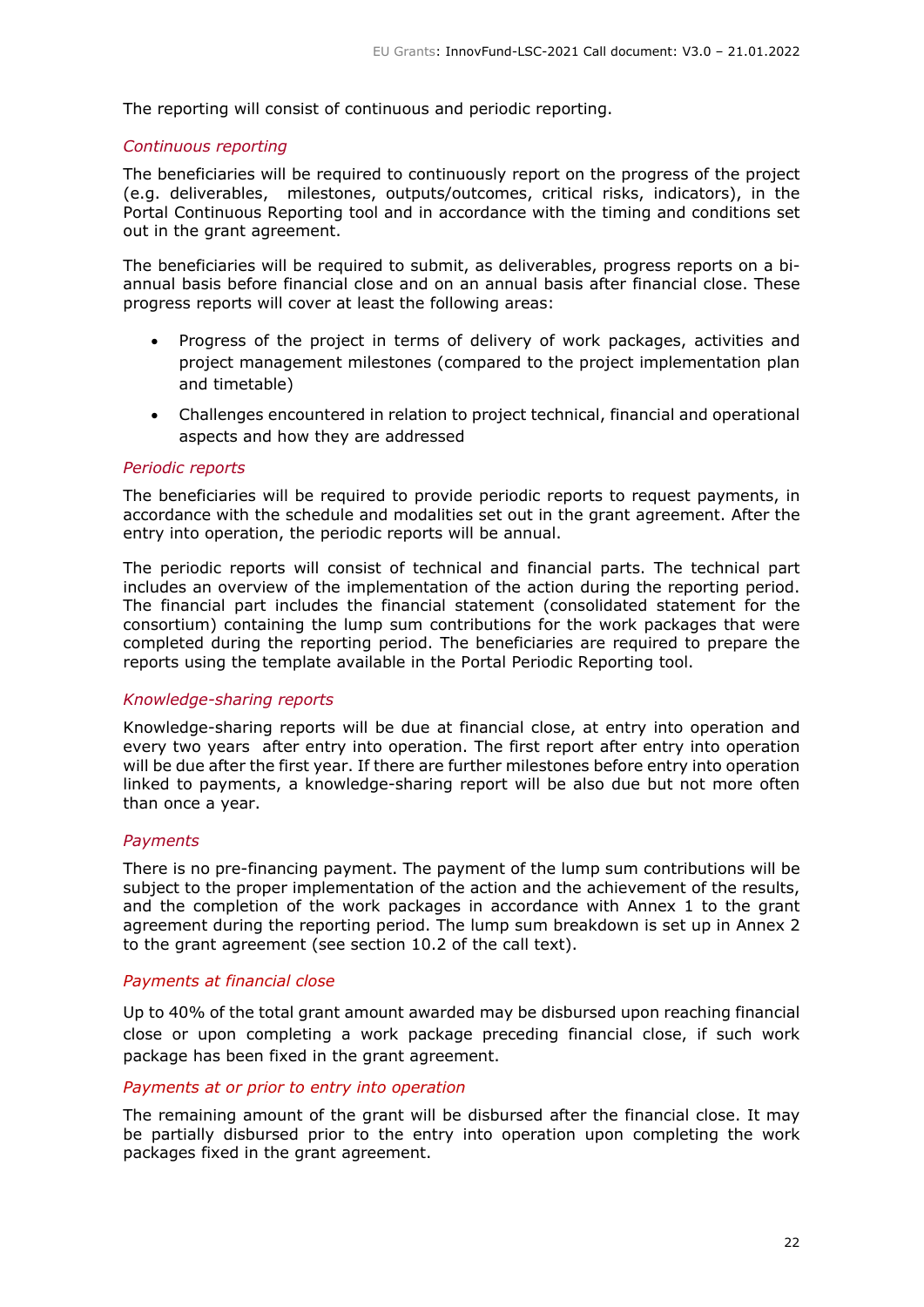#### *Payments after entry into operation*

The payments will be disbursed in annual instalments based on verified emission avoidance.

The maximum grant amount will only be paid out, if over the entire project duration, the project reaches at least 75% of the total amount of greenhouse gas emissions planned to be avoided. The beneficiary must submit a verified report on the GHG emission avoidance as part of the last periodic report before the request for the final payment. Whenever the total or part of emission avoidance takes place outside the project, the beneficiary must present the contracts signed with the suppliers or users, on which the emission avoidance depends, along with a verified report on the performance of the installation or components of the suppliers or users.

In addition, beneficiaries will have to prove that all other claims made during the application, in particular with regards to degree of innovation and scalability, are fulfilled. Otherwise, this may be considered as improper implementation and the grant may be reduced or recovered, see next section.

## <span id="page-22-0"></span>**10.4 Grant reductions and recovery**

The grounds for grant reduction and recovery as well as the procedures will be specified in the grant agreement.

In particular, the amount of the grant disbursed after the financial close will be proportionally reduced or recovered if the total amount of greenhouse gas emissions avoided during the entire monitoring and reporting period after entry into operation is lower than 75 % of the total amount of greenhouse gas emissions planned to be avoided during that period. The amount paid after the financial close work package will be fully recovered where the project fails to enter into operation by the pre-determined time or the beneficiary fails to demonstrate any real avoidance of greenhouse gas emissions.

#### <span id="page-22-1"></span>**10.5 Liability regime for recoveries**

The liability regime for recoveries will be established in the grant agreement.

#### <span id="page-22-2"></span>**10.6 Deliverables, milestones and means of verification**

The applicants are requested to define the deliverables in their application. Deliverables must include the standard deliverables listed in Article 21 of the model grant agreement and project-specific deliverables. Applicants must also list in the application all documents to be provided as a means of verification of reaching the project milestones. Please see *Annex F* for further guidance.

#### <span id="page-22-3"></span>**10.7 Special provisions**

#### <span id="page-22-4"></span>*Visibility of EU funding*

The beneficiaries are required to include an explicit reference to the Union support received. The beneficiaries must ensure the provision of coherent, effective and targeted information, including visual content, on the Union support received to multiple audiences, including the media and the public.

#### <span id="page-22-5"></span>*Knowledge sharing, communication and dissemination*

The purpose of the knowledge sharing is to de-risk the innovative technologies or solutions with regard to scaling up to a commercial size, to accelerate their deployment, to increase the uptake of and confidence in these technologies or solutions by the investment community and wider public, as well as to maintain a competitive market for their post-demonstration deployment.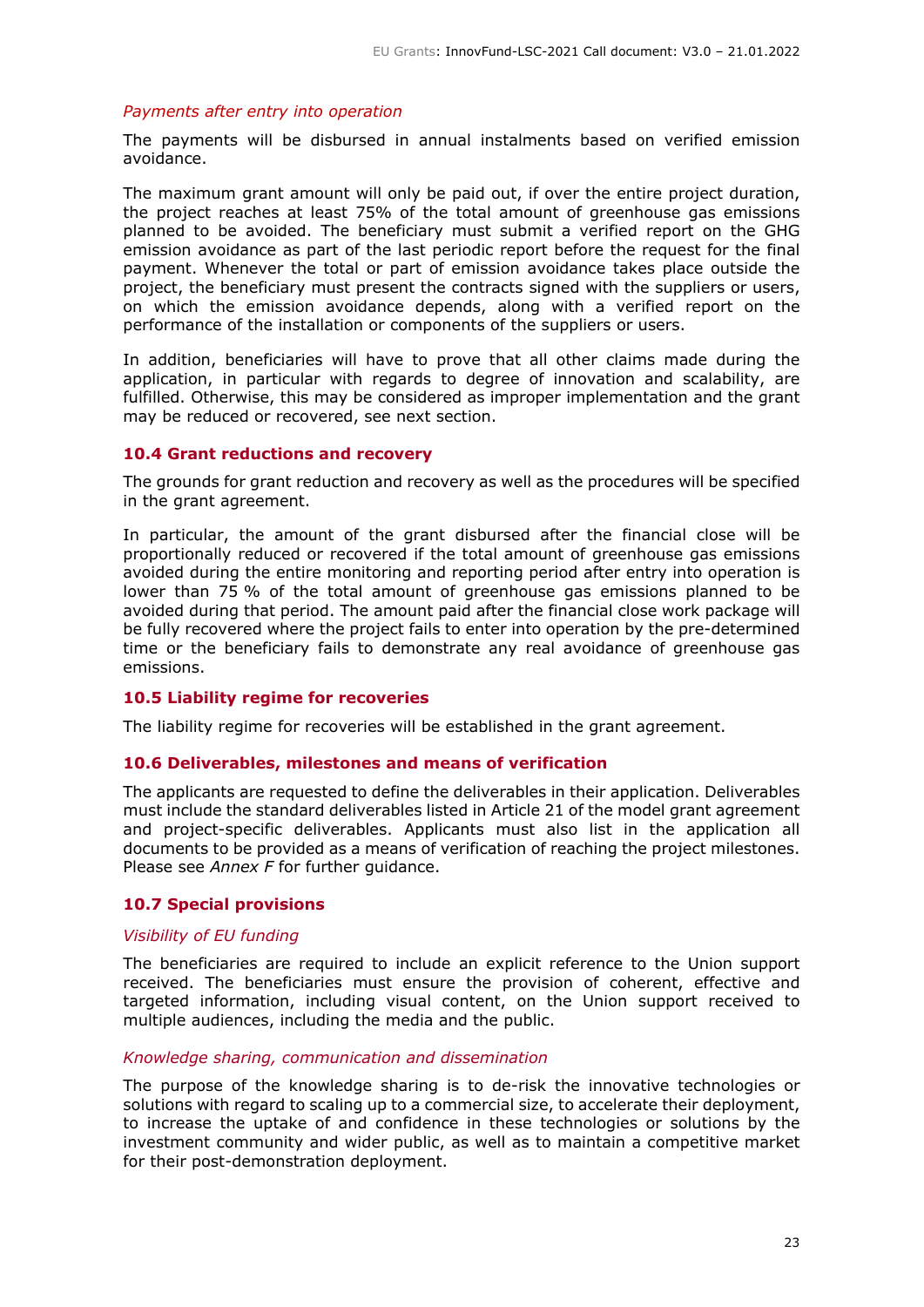Projects are required to actively share information with the public and other market participants to ensure transparency and knowledge dissemination. Beneficiaries must present the project on their organisation websites and social media accounts.

The knowledge to be shared, for example through the Knowledge Sharing reports, Part C of the call documentation or through the GHG emissions avoidance reports, as well as communication and dissemination activities must cover the whole project cycle: award; financial close; entry into operation; and during operation. The areas of relevant knowledge to be shared cover project management, financial engineering, permitting, procurement, construction, commissioning, performance, cost level and cost per unit performance, stakeholder engagement, environmental impacts, health and safety, as well as needs for further research and development.

More in-depth knowledge will be shared with all Innovation Fund projects of the same sector or category and with any other project (from the specific sector or category) that has agreed to share information on the same terms as the Innovation Fund projects. Fair competition will be safeguarded during knowledge-sharing activities.

More general knowledge on the innovative technologies demonstrated under the Innovation Fund will also be shared with a wider community - Member States, researchers, NGOs, international organisations and other projects.

General information on the background and rationale of the project, its objectives, impacts and contribution to EU policy objectives can be communicated in a summarised way before the signature of the grant agreement, unless the applicants express their justified disagreement.

Confidential (sensitive) information shared by the beneficiaries will be fully preserved. Only anonymised and aggregated information will be shared with the public. Moreover, no information will be disclosed which could lead to the reverse-engineering of the beneficiaries' technology or prejudge their ability to obtain patent or other registered intellectual property right protection.

Beneficiaries will report on the knowledge gained on as of signature of the grant agreement. In addition, beneficiaries are expected to participate in and contribute to Innovation Fund knowledge-sharing activities.

Each year, information about EU grants awarded is published on the Europa [website.](https://ec.europa.eu/budget/fts/index_en.htm) Furthermore, the grant agreement allows EU services to use project material, documents, information and results to communicate widely on the project (including beneficiary names, the purpose for which the grant was awarded, the maximum amount awarded, etc.).

The publication can exceptionally be waived (on reasoned and duly substantiated request), if there is a risk that the disclosure could jeopardise the rights and freedoms under the EU Charter of Fundamental Rights or harm applicant's commercial interests.

## <span id="page-23-0"></span>**11. Instruction to applicants**

Detailed instructions on how to submit the application are provided in the Portal [Online](https://ec.europa.eu/info/funding-tenders/opportunities/portal/screen/support/manuals) [Manual](https://ec.europa.eu/info/funding-tenders/opportunities/portal/screen/support/manuals) and IT How To. By submitting an application, all applicants accept:

- the terms and conditions of this call (as described in this call text and the documents it refers to); and
- to use the Portal Electronic Exchange System in accordance with the Portal Terms and Conditions.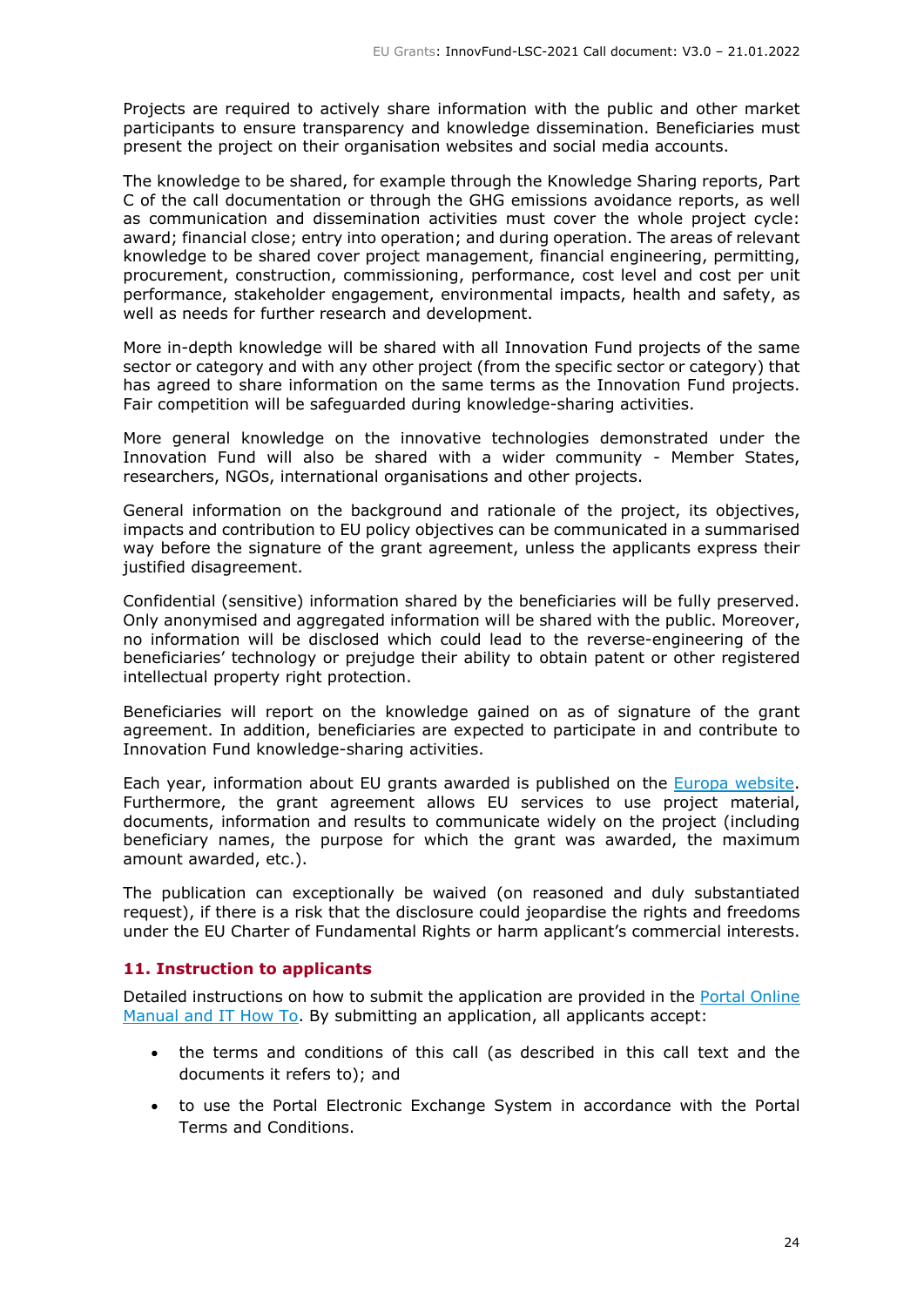Once the application has been submitted, applicants will receive a confirmation e-mail (with date and time of your application). Should it not be the case, this means that the application has not been submitted.

## <span id="page-24-0"></span>**11.1 Preparing the submission of an application**

Before submitting their application, applicants must:

- Read carefully the present call text and its annexes;
- Create an EU Login user account; and
- Register their organisation in the Participant Register.

When registration is finalised, applicants will receive a 9-digit participant identification code (PIC). They will need the PIC numbers to complete Part A of the application. For more information on the registration and validation of an entity applicants can refer to the Rules on Legal Entity [Validation.](https://ec.europa.eu/info/funding-tenders/opportunities/docs/2021-2027/common/guidance/rules-lev-lear-fca_en.pdf)

Applicants do not need to complete the registration process in a single session. They can enter some information, save it and continue later.

It is strongly advised to submit proposals sufficiently in advance of the deadline, to avoid any last minute problems. Any technical problems due to last minute submissions will be at applicants' risk.

#### <span id="page-24-1"></span>**11.2 Changes to the call**

Should there be any change at any time to the call, information will be published on the Innovation Fund page of the Funding and [Tenders](https://ec.europa.eu/info/funding-tenders/opportunities/portal/screen/programmes/innovfund) Portal. All interested parties are advised to regularly check the Portal website.

CINEA reserves the right to change or cancel the call. Please note that changes and cancellations are without entitlement to compensation.

#### <span id="page-24-2"></span>**11.3 Costs and expenses of application**

All costs and expenses incurred by the applicant in preparing their application will be borne by the applicant. There will be no recourse for the recovering of these costs, regardless of the outcome of the evaluation. All applications relating to this call for proposals are made under the sole responsibility of the applicants and at their own risk.

#### <span id="page-24-3"></span>**11.4 Notification of changes to application**

#### <span id="page-24-4"></span>Changes after submission

Applicants are required, without delay, to inform CINEA of any change that may impact the eligibility of the project or their operational and financial capacity. All changes must be notified to the following e-mail address: [CINEA-Innovationfund-calls@ec.europa.eu.](mailto:CINEA-Innovationfund-calls@ec.europa.eu)

The applicant may be required to provide further clarification.

#### <span id="page-24-5"></span>Changes before grant signature

CINEA must be informed of any other change to the application, consortium composition, regulatory framework or market conditions before starting grant preparation. CINEA will decide how to handle such changes. The grant may be signed only if such changes do not call into question the outcome of the evaluation. The Innovation Fund contribution may be reduced or cancelled if necessary.

## <span id="page-24-6"></span>**11.5 Language of application**

In order to ensure a swift and expedient evaluation, applicants are strongly advised to submit their applications and supporting documents in English.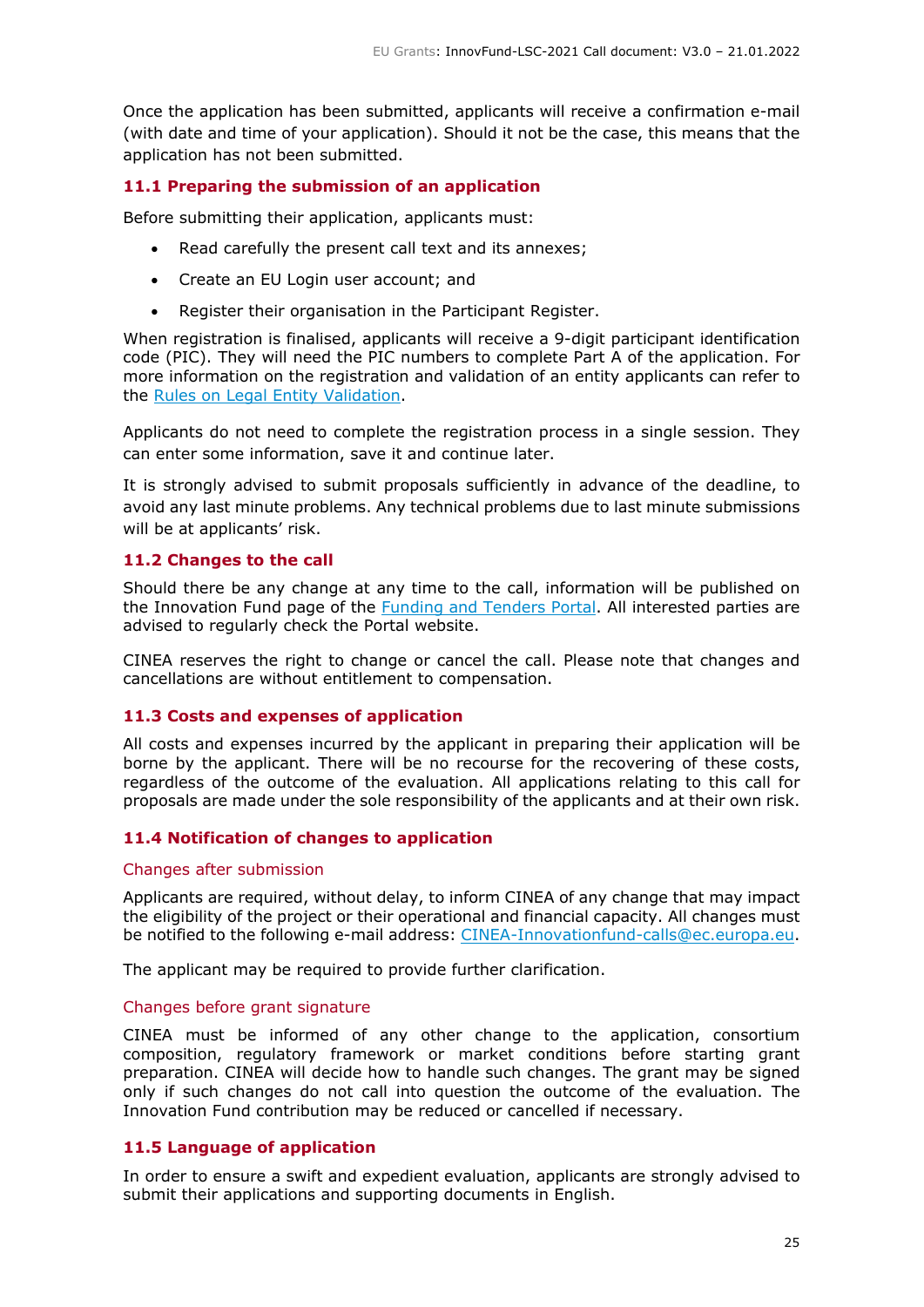The grant agreement, project management, formal reporting, key deliverables and all communication with CINEA will be in English.

#### <span id="page-25-0"></span>**11.6 Request of information after submission**

Where an applicant wishes to seek further information or clarification in relation to a submitted application, they are requested to submit a written request to CINEA electronically.

For questions that may arise prior to the submission of an application, see *section 1.2*.

### <span id="page-25-1"></span>**11.7 Confidentiality of the application**

Applications will be treated as confidential (sensitive). Applications recommended for PDA will be shared with the EIB unless applicants declare they do not wish to be considered for PDA in the relevant section of Application Form part B.

#### <span id="page-25-2"></span>**11.8 Personal data protection**

Personal data will be processed pursuant to EU Regulation 2018/1725<sup>30</sup>. Detailed information on the object and scope of processing is available in the Portal [Privacy](https://ec.europa.eu/info/funding-tenders/opportunities/portal/screen/support/legalnotice) [Statement.](https://ec.europa.eu/info/funding-tenders/opportunities/portal/screen/support/legalnotice)

<sup>&</sup>lt;sup>30</sup> Regulation (EU) [2018/1725](https://eur-lex.europa.eu/eli/reg/2018/1725/oj) of the European Parliament and of the Council of 23 October 2018 on the protection of natural persons with regard to the processing of personal data by the Union institutions, bodies, offices and agencies and on the free movement of such data, and repealing Regulation (EC) No 45/2001 and Decision No 1247/2002/EC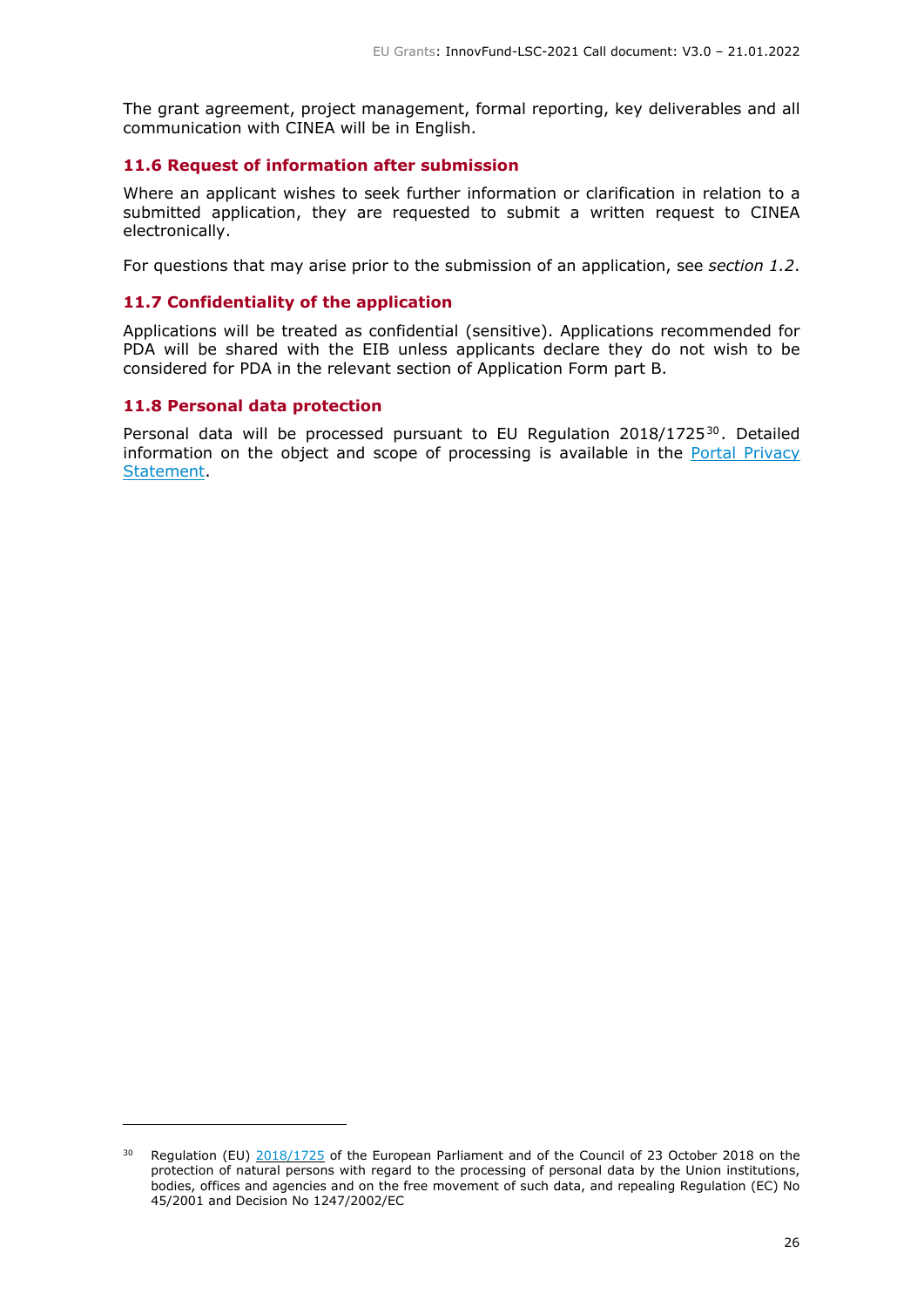## **LIST OF ANNEXES**

- Annex A Glossary List of abbreviations
- Annex B Methodology for relevant costs calculation (separate document)
- Annex C Methodology for GHG emissions avoidance calculations (separate document)
- Annex D Degree of Innovation
- Annex E Sector classification
- Annex F Guidance on work packages, deliverables, milestones and means of their verification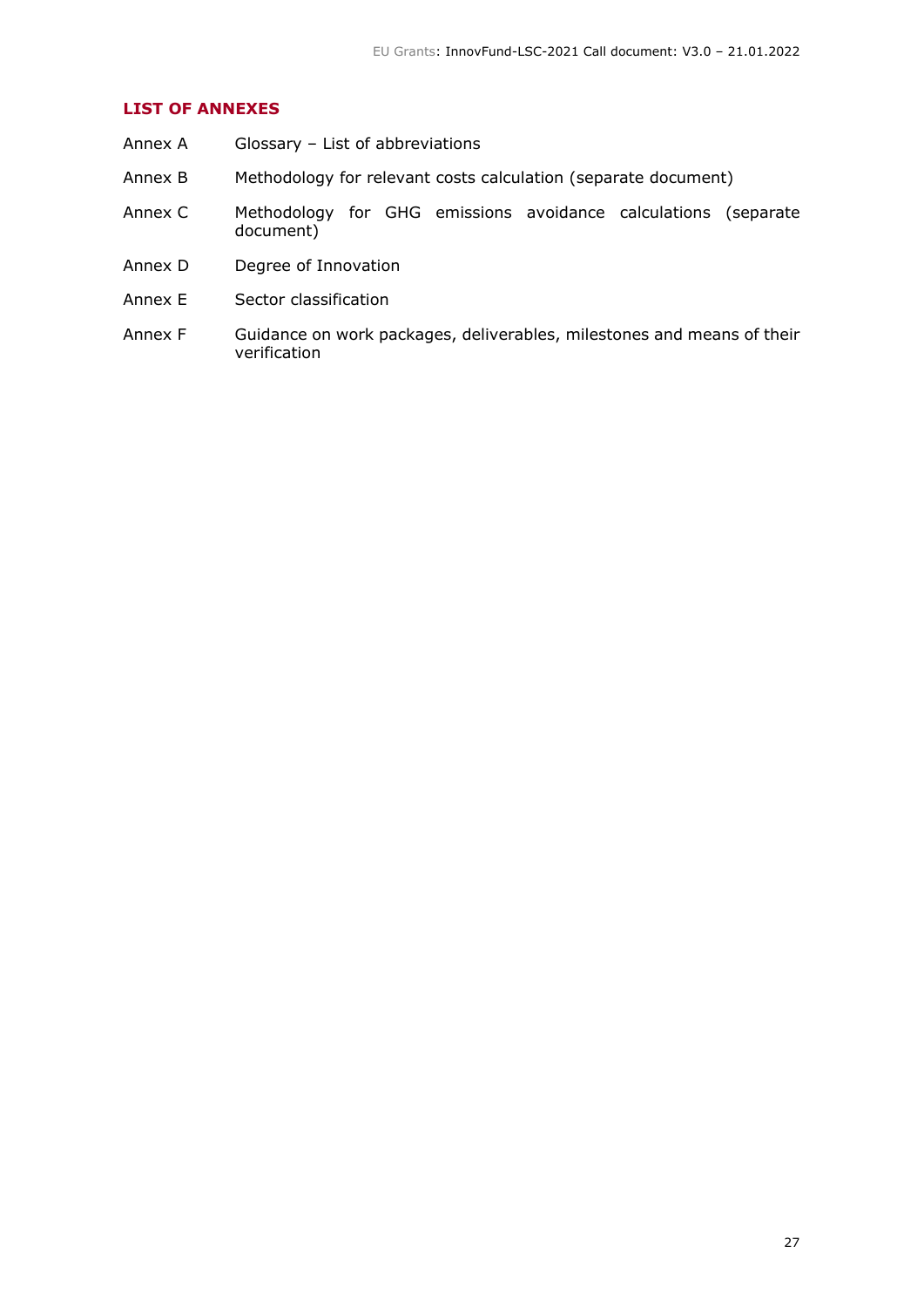## <span id="page-27-0"></span>**Annex A Glossary**

Terms related to the general process of application, evaluation and grant management are explained in the on-line [Glossary](https://ec.europa.eu/info/funding-tenders/opportunities/portal/screen/support/glossary) of the Funding and Tenders Portal. Terms specific to this call are included in the present Glossary.

| <b>Term</b>                               | <b>Meaning</b>                                                                                                                                                                                                                                                                                                                                                 |
|-------------------------------------------|----------------------------------------------------------------------------------------------------------------------------------------------------------------------------------------------------------------------------------------------------------------------------------------------------------------------------------------------------------------|
| <b>Action</b>                             | Beneficiary activities (proposed to be) funded by the Innovation Fund. Used<br>interchangeably with "project".                                                                                                                                                                                                                                                 |
| <b>Applicant</b>                          | Person or organisation (or group of them) that requests EU funding. Also<br>referred to as project proponent in the Innovation Fund Regulation.                                                                                                                                                                                                                |
| <b>Application</b>                        | Documentation that sets out the detail of the proposed project consisting<br>of the completed Application Forms and all supporting documents<br>(submitted by the applicant in the Funding and Tenders Portal).                                                                                                                                                |
| <b>Deliverable</b>                        | A specific output of the project, meaningful in terms of the project's overall<br>objectives in the form of a report, document, technical diagram, piece of<br>software, etc.                                                                                                                                                                                  |
| <b>Entry into operation</b>               | The moment in the project development cycle where all elements and<br>systems required for operation of the project have been tested and<br>activities resulting in effective avoidance of greenhouse gas emissions have<br>commenced.                                                                                                                         |
| <b>Financial close</b>                    | The moment in the project development cycle where all the project and<br>financing agreements have been signed and all the required conditions<br>contained in them have been met.                                                                                                                                                                             |
| <b>Funding</b>                            | The funding awarded to successful projects in the context of the present<br>call.                                                                                                                                                                                                                                                                              |
| <b>EU Funding &amp; Tenders</b><br>Portal | The electronic portal and exchange system managed by the European<br>Commission and used by itself and other EU institutions, bodies, offices or<br>agencies for the management of their funding programmes (grants,<br>procurements, prizes, etc.).                                                                                                           |
| Grant                                     | A type of EU funding: direct financial contribution donated from the EU<br>budget in order to finance activities that are in line with EU policies.                                                                                                                                                                                                            |
| Lump-sum                                  | A Union contribution which covers in global terms all or certain specific<br>categories of relevant costs which are clearly identified in advance.                                                                                                                                                                                                             |
| <b>Manifest errors</b>                    | Discrepancies or mistakes that can significantly influence the relevant cost<br>calculations or GHG emissions avoidance estimates and, consequently, the<br>result of the evaluation and scoring. Such errors could derive from an<br>incorrect application of the relevant cost calculation guidance or GHG<br>emission guidance, omission or miscalculation. |
| <b>Member State (MS)</b>                  | A Member State of the European Union                                                                                                                                                                                                                                                                                                                           |
| <b>Milestones</b>                         | Control points in the project that help to chart progress. They may<br>correspond to the completion of a key deliverable or work package                                                                                                                                                                                                                       |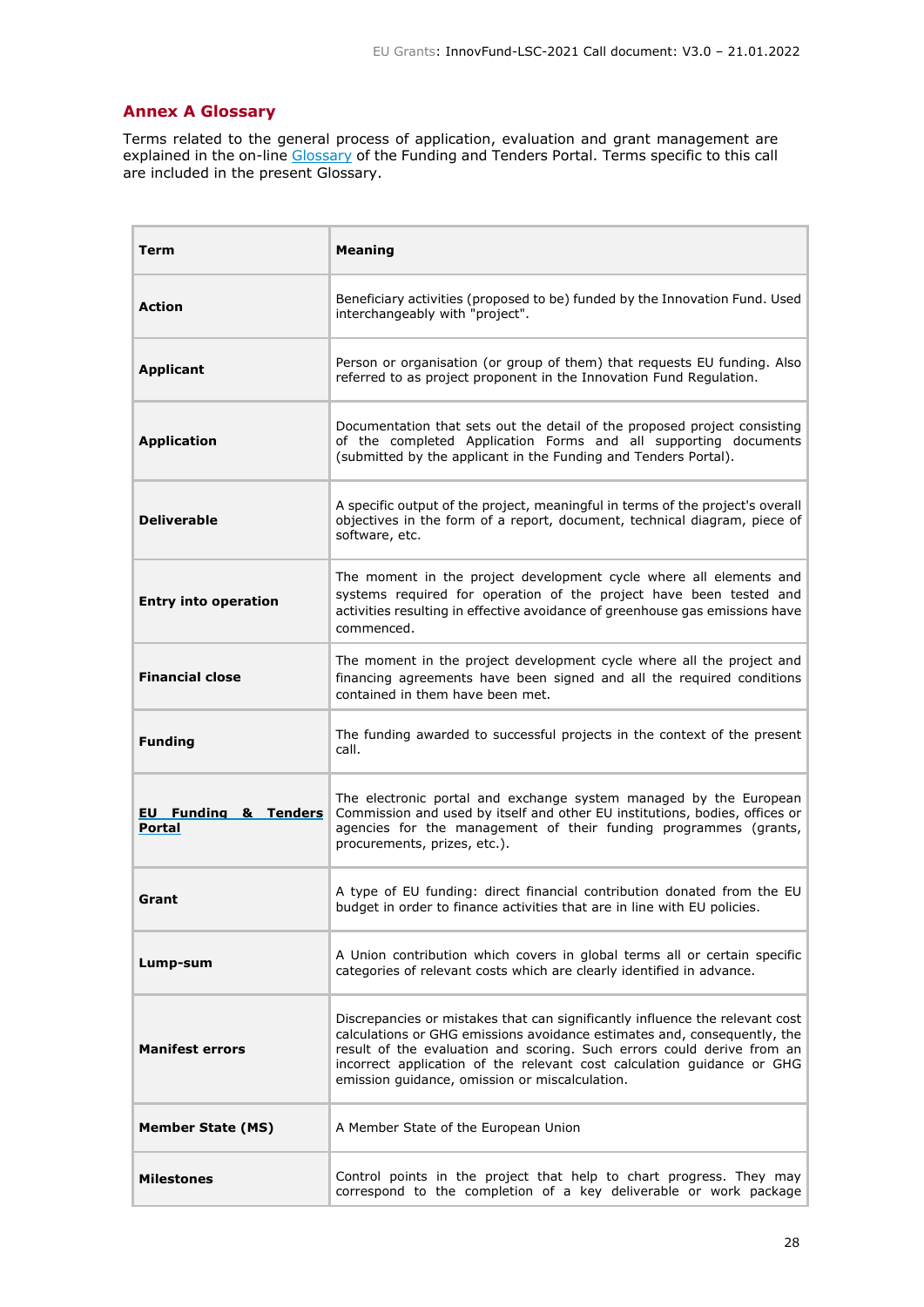|                        | (financial reporting milestone), allowing the next phase of the work to<br>begin. But may also be needed at interim stages, to enable corrective<br>measures to be taken for any problems that have arisen (project<br>management milestone).                                                   |
|------------------------|-------------------------------------------------------------------------------------------------------------------------------------------------------------------------------------------------------------------------------------------------------------------------------------------------|
| <b>Operating costs</b> | Operating expenses borne by the project proponent. Further explained in<br>the methodology for calculation of relevant cost in Annex B.                                                                                                                                                         |
| <b>Participants</b>    | Entities participating in the project/action as applicants, beneficiaries,<br>affiliated entities, associated partners, third parties giving in-kind<br>contributions, sub-contractor recipients of financial support to third parties.                                                         |
| <b>Permits</b>         | Any consents, permissions, licences, authorisations, or approvals<br>necessary for a project to be planned, constructed and enter into operation<br>under relevant applicable national or EU law.                                                                                               |
| <b>Project</b>         | The activities covered by the application, also referred to as "action".                                                                                                                                                                                                                        |
| <b>Proposal</b>        | Application for EU funding, submitted in response to the call.                                                                                                                                                                                                                                  |
| <b>Relevant costs</b>  | The relevant costs are the additional costs borne by the project applicant<br>as a result of the application of the innovative technology related to the<br>reduction or avoidance of the greenhouse gas emissions. Please refer to<br>Annex B for the methodology to calculate relevant costs. |
| Work package           | A major sub-division of the project. Upon its completion the beneficiary<br>may request payment of the respective lump sum contribution share.                                                                                                                                                  |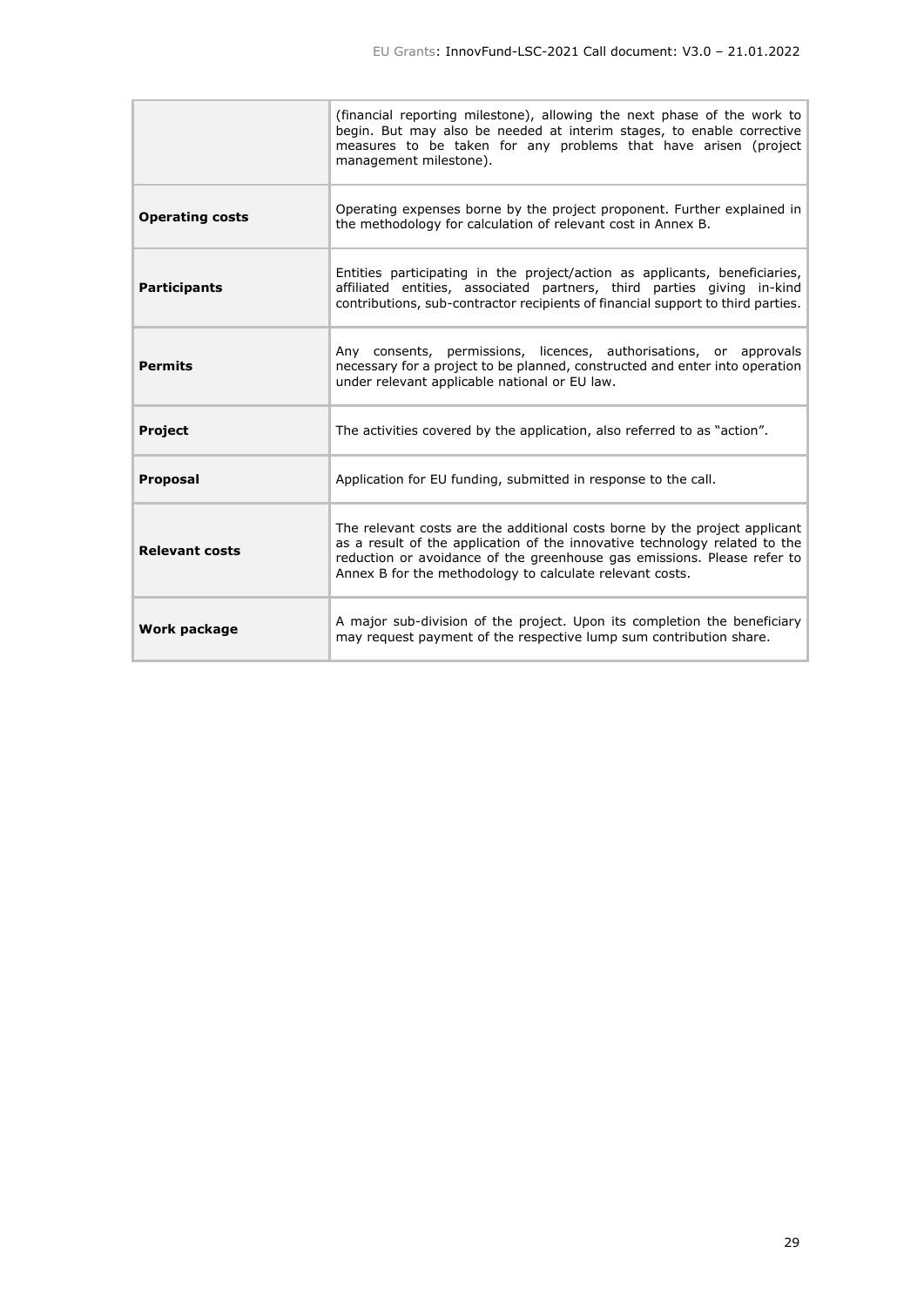## <span id="page-29-0"></span>**Annex D Degree of innovation**

#### **D.1 Examples for innovative actions**

The Innovation Fund aims to support technologies that are not yet commercially available, but represent breakthrough solutions or are sufficiently mature to be ready for demonstration at pre-commercial scale.

Thus a project may consist of a first-of-a-kind commercialisation or large-scale commercial size demonstration of processes previously proven at pilot, smaller scale or large-scale demonstration plants.

A second or more of a kind commercialisation can also be considered innovative under certain conditions. In particular, where the relevant costs remain a significant share of total costs that prohibit commercialisation without further public support.

Smaller demonstrations or pilot plants are also eligible for support, especially if this is the right scale at which technology needs to be proven before moving to a larger scale demonstration.

#### **State-of-the-art: commercial and technological**

The state-of-the-art for a proposed production process, product or service comprises *both* the characteristics of the commercially available process, product or service that is most similar to the proposed one (**commercial state-of-the-art**) and the already proved characteristics of the proposed technological solution at the highest technological readiness level (**technological state-of-the-art**). Hence, a proposed project activity or product may be considered as innovative compared to the state-ofthe-art if:

- it differs from that normally offered by existing vendors/technology suppliers with respect to key characteristics, such as quality of service, carbon footprint, resource use, etc;
- it is not currently offered in the EU market by multiple vendors or it is not offered as a standard product or service from a single vendor;
- its expected outcomes go well beyond existing solutions;
- it is further advanced from previously conducted demonstrations for instance in terms of technology readiness level (TRL) or more generally system readiness level (SRL<sup>31</sup>), covering also integration of various technologies;
- optimally, but not necessarily, it also outperforms competing innovations.

The following list presents examples for activities or products that may be considered innovative compared to commercial state-of-the-art:

- a new product/service that requires more than incremental technical adjustments in production facilities/supply chain or a new production set up/plants;
- a product substitution i.e. a new product/service that eliminates the need for existing products;

 $31$  System Readiness Level (SRL) adds a consideration of the integration readiness of the different elements of a system. For further information, you can refer to https://www.etv4innovation.eu/images/Module%202.pdf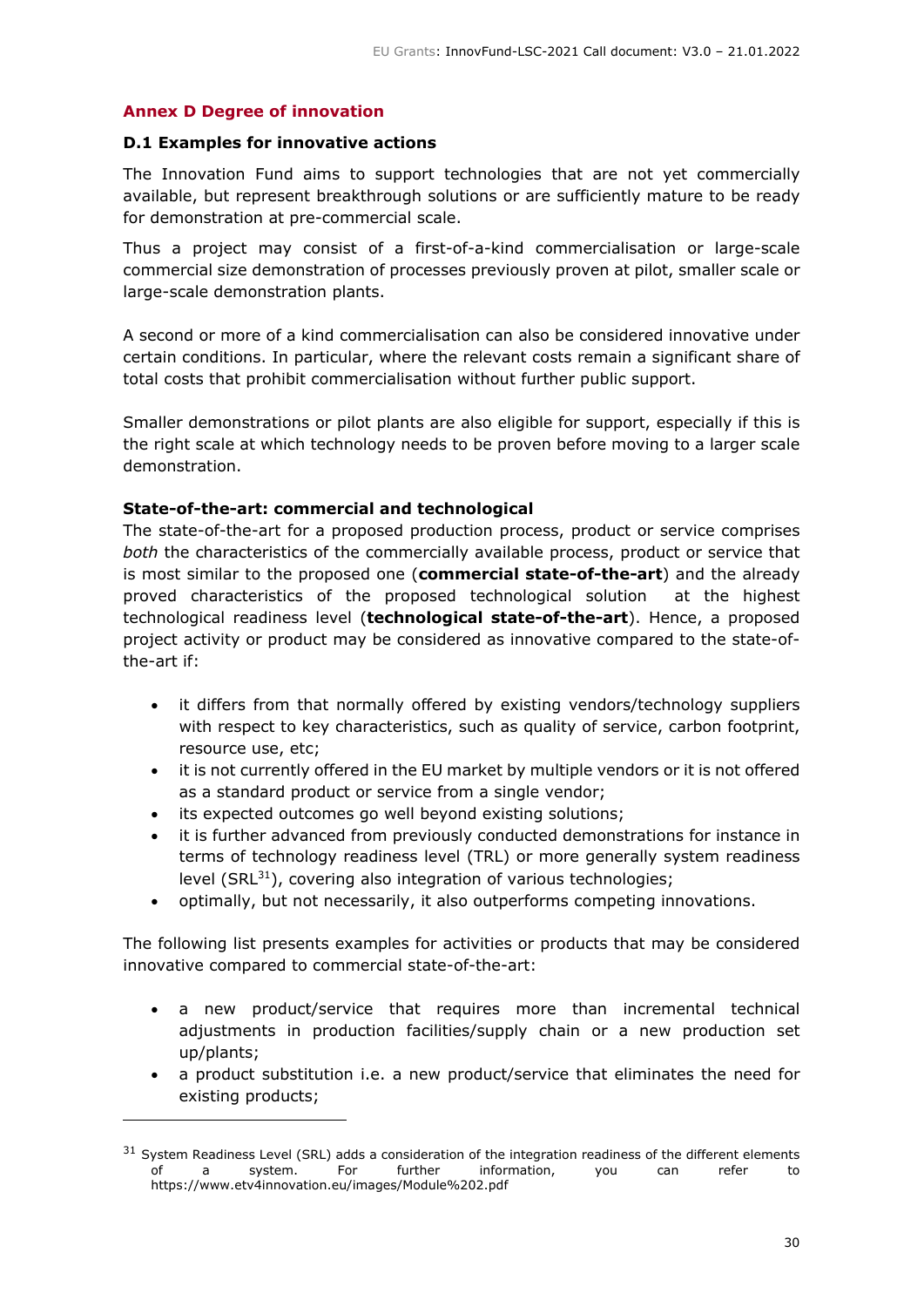- a new technology that can substitute an existing technology, or that allows the novel integrated use of existing technology;
- more than incremental adjustments in production facilities/supply chain that enable intrinsically cleaner production, for instance making it possible to substitute (totally or to a large extent) fossil fuel energy with renewable energy;
- an existing technical solution or use applied in one sector is applied and more incrementally adapted for a new sector or a different use;
- system integration, i.e. an integration of existing technologies with lower system integration readiness today.

## **Degree of Innovation**

The Innovation Fund aims to support projects that go beyond incremental innovation. A more than incremental innovation requires overcoming major technological and/or economic barriers, for instance by upscaling production processes or reducing production costs by an order of magnitude.

In incremental innovation, the degree of innovation is very low since only minor changes or improvements are made to existing products, processes or business models (which result in e.g. reduction of costs or functional improvements in existing products, services or processes at low levels of uncertainty). Incremental innovation does not imply substantially new knowledge or technology. Since the Innovation Fund aims to support projects with at least intermediate, possibly even higher degree of innovation, projects which are likely to deliver only incremental innovation will not be retained.

Intermediate or strong degree of innovation is likely to be present in new or considerably changed technologies or processes for the production or delivery of existing or new products or services. Furthermore, novel combinations of mature technologies, the scale-up of innovative technologies and second (or more) commercialisations may also fall under this category, if technological and/or economic barriers need to be overcome to ensure the realisation of the project. Examples could include, for instance, a lack of interoperability between mature technologies, a required increase of the commercial readiness level, an adaptation of existing solutions to fundamentally different markets. A strong degree of innovation is usually accompanied by an increase of the overall TRL or SRL of key technologies.

Very strong or breakthrough degree of innovation is likely to be present in completely new technologies or processes or completely new products or services, which substitute existing products. Such innovation is likely to lead to significant change that transforms entire markets or industries or creates new ones and is characterised by high uncertainty. For such a level of innovation, the projects usually overcome substantial technological and/or economical barriers, for instance well-known technological limitations or unexpected cost decreases, and are accompanied by a strong increase of the TRL of key technologies or the SRL. A breakthrough innovation entails that the project is a first-of-a-kind commercialisation.

#### **D.2 Energy efficiency and circular economy objectives**

Actions that contribute to *energy efficiency and circular economy objectives* are likely to involve one or more of the following:

(i) *increased energy and resource efficiency and reduced impact on water use* including through adoption of circular business models within and between industrial facilities (incl. industrial symbiosis) and through using less water/reuse/recycling of wastewater; or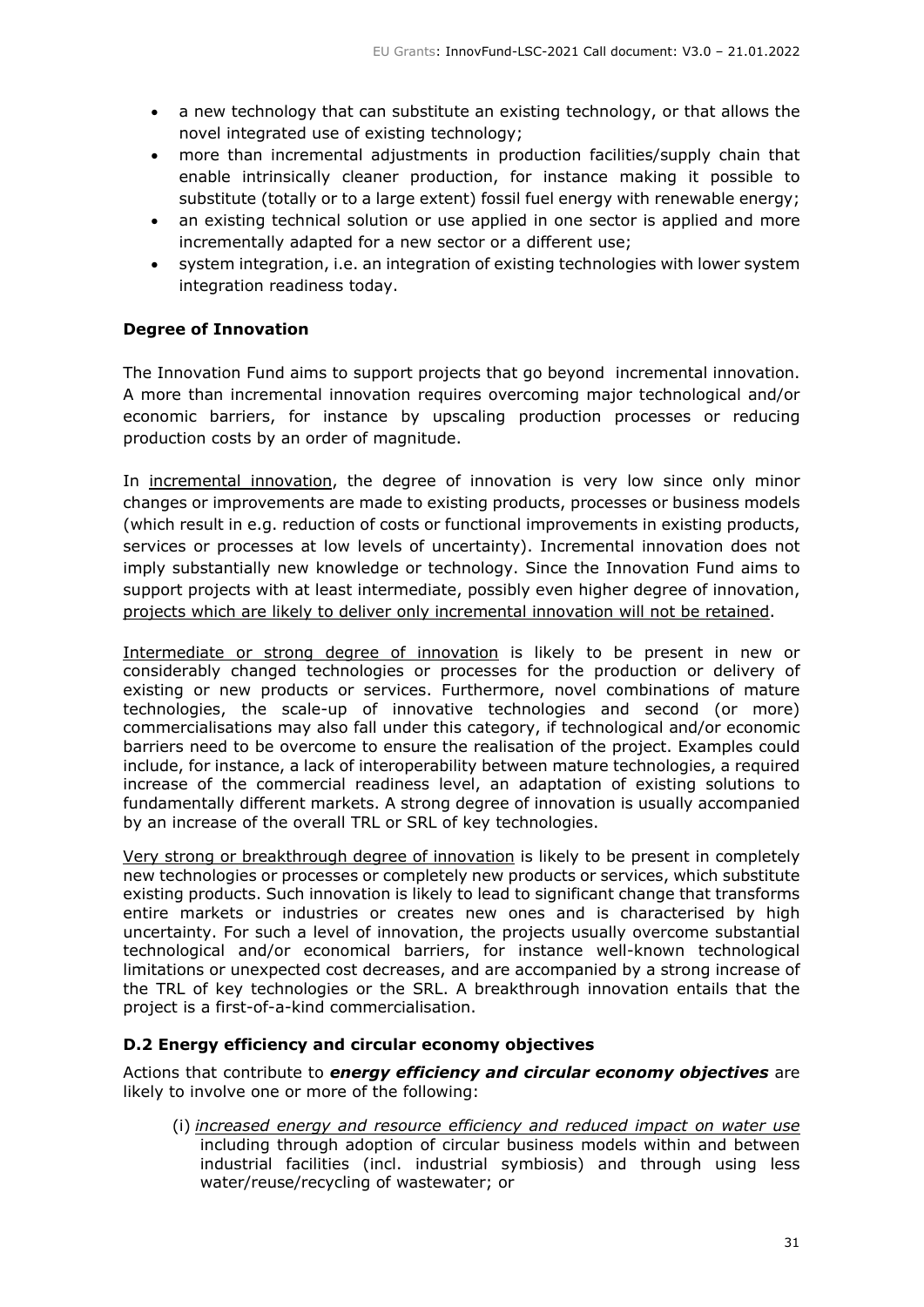- (ii)*increased durability, longer lifespan, functionality, modularity, upgradability, easy disassembly and/or repair*; or
- (iii)*recovery of materials and energy from waste and waste water, including biomass waste and residues* e.g. as food, feed, nutrients, fertilisers, bio-based materials or chemical feedstock, while respecting the waste hierarchy; or
- (iv)*substitution of virgin materials with secondary raw materials and byproducts, more sustainable sourcing of raw materials* or
- (v) development and sustainable production of new *materials* (including biobased or synthetic materials based on CO2) that are *reusable, recyclable or compostable*; or use of materials that are reusable and recyclable; or
- (vi) *reuse, repair, refurbishing, repurposing and remanufacturing* of end-of-life or redundant products, movable assets and their components that would otherwise be discarded or immovable assets (buildings / infrastructure / facilities)

The evaluation will take into account whether the proposed action follows the best practice with regard to the applied technology or could have performed better with regard to one or more of the above approaches.

The applicants must justify the above with quantitative indicators to the extent possible always with regard to both the best available technology and the reference scenario, for example:

- $\circ$  estimated primary energy avoidance of the proposed action in percent;
- $\circ$  amount of energy that can be produced in case of (net) energy recovery,
- o quantity of virgin raw material saved;
- o increase of recycled content in new products compared to baseline;
- o quantity of materials recovered;
- o volume of water reused or recycled.

These indicators will be based on a life-cycle assessment (LCA) where this is available. The baseline (based on the Best Available Technology (BAT), in particular the BAT Reference (BREF) document if available) and LCA methodology should be described. In general, projects should give information at unit level (e.g. for each product, service, process or installation) and what is expected to be achieved during the monitoring and reporting period (e.g. products, services or processes in the market). The applicant should provide quantitative information and the corresponding calculations in the tab "Degree of Innovation" of GHG emission calculator sheet.

#### **D.3 Innovative solutions for procurement of renewable electricity**

The procurement of renewable electricity for the operation of the project will be an important element for the evaluation of the criterion "Degree of innovation". In particular, as industry projects will potentially use significant amounts of electricity, the applicants should consider how to ensure that electricity is fully of renewable origin and does not increase grid congestion (which could otherwise prevent additional renewable electricity reaching the project). With regard to transport fuels of non-biological origin (e.g. hydrogen, e-fuels), Directive (EU) 2018/2001 on the promotion of the use of energy from renewable sources (REDII), Article 27(3), requests the Commission to adopt a delegated act by December 2021 on how to document that the used electricity is of renewable origin and leads to emissions reductions, while recital 90 provides direction for the conditions.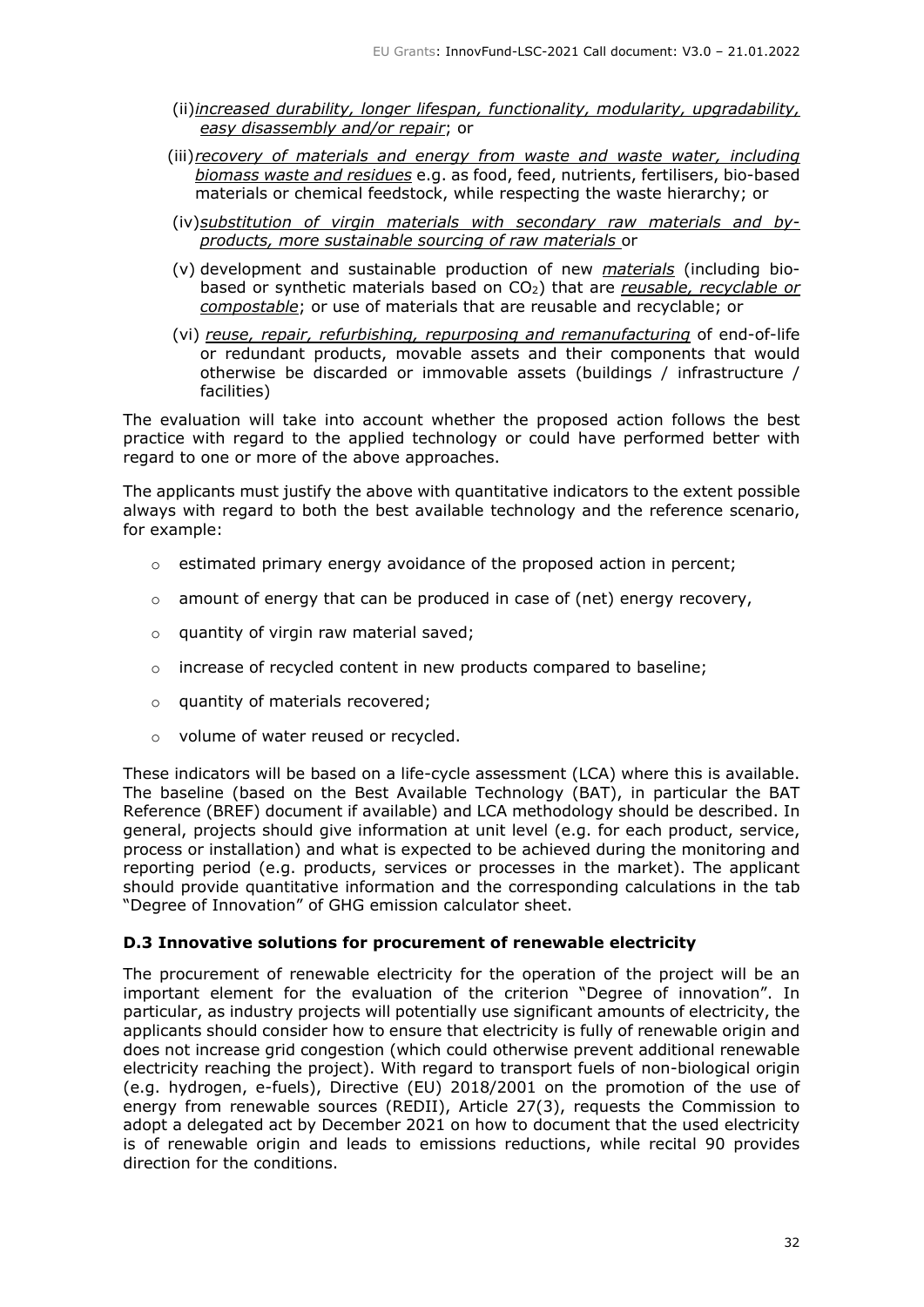Any applicant with a project proposal including substantial electricity consumption should submit a planning for the procurement of fully renewable electricity compliant with the RED II rules (e.g. through a Renewable Power Purchase Agreement (PPA) with a provider in the same regional market). At financial close or before the start of operations, the applicant has to submit the relevant contracts and documentation.

Examples for successful solutions for the procurement of additional renewable electricity could include among others, including their combinations:

- Electricity supplied by a direct connection to a dedicated renewable source, not connected to the grid; no additional electricity taken from grid;
- Wind electricity delivered by the grid, that would otherwise be curtailed;
- Hydroelectricity that has insufficient demand in the region and will probably be insufficiently connected to the rest of the grid even in 2030 to allow all of it to be used;
- Renewable electricity supplied under a PPA via the grid if the following conditions are satisfied:
	- $\circ$  The project contracts a utility to supply renewable electricity from a particular renewable energy installation or installations (e.g. wind farm).
	- $\circ$  The power (MW) used at any time under the PPA should not exceed the power that is being generated by the renewable energy installation(s)
	- $\circ$  The grid connection between producer and user of the electricity does not pass a zone of grid congestion for electricity passing in the same direction as attested by the grid operator. To avoid negative impacts on the functioning of the electricity market, applicants should at least prove that the procurement of renewable electricity does not lead to additional congestion.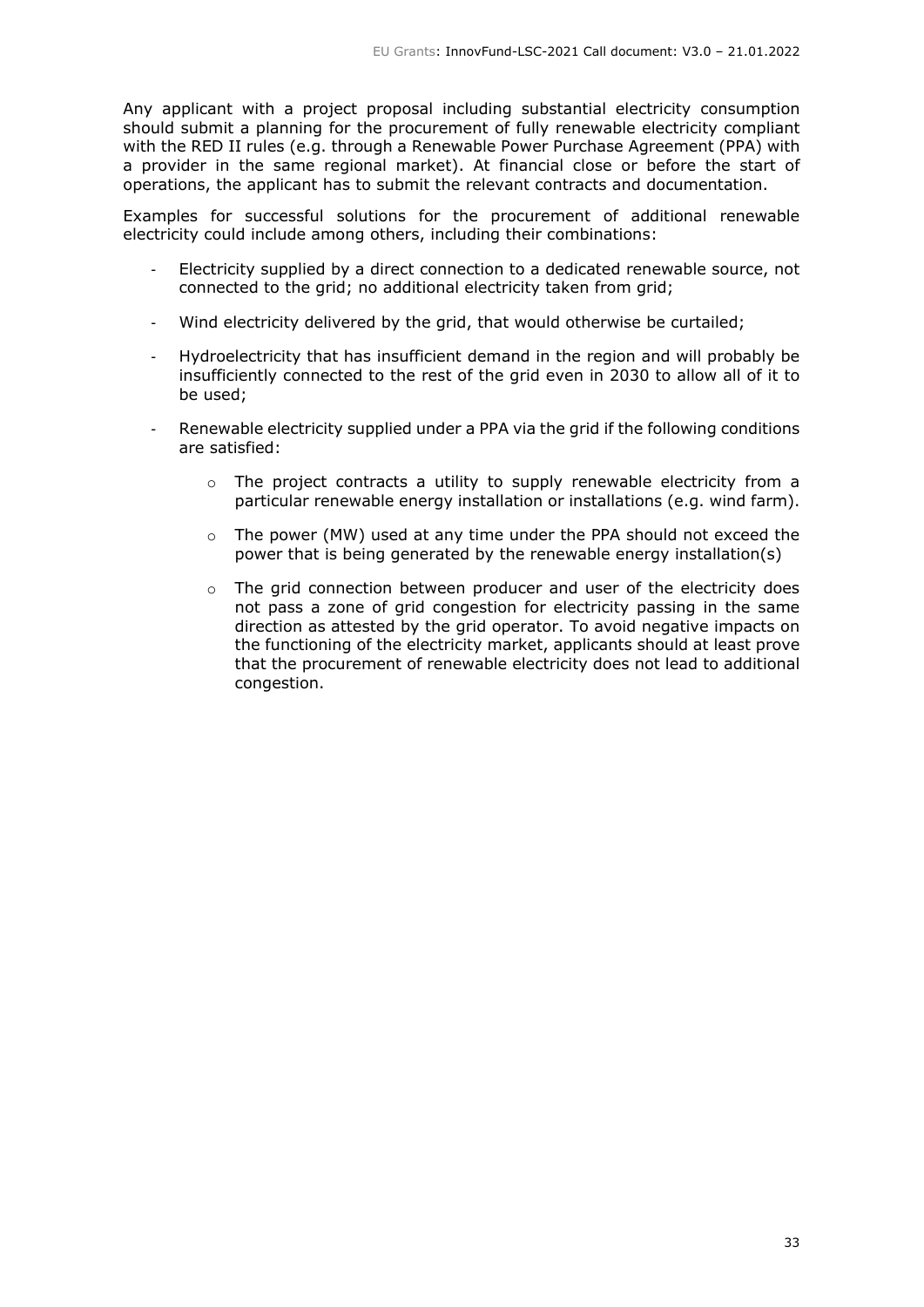## <span id="page-33-0"></span>**Annex E Sector classification**

| <b>CATEGORY</b>  | <b>SECTOR</b>                              | <b>PRODUCTS/SERVICES</b>                                                                                                                                                                                                                                                                                 |
|------------------|--------------------------------------------|----------------------------------------------------------------------------------------------------------------------------------------------------------------------------------------------------------------------------------------------------------------------------------------------------------|
| Energy Intensive | Refineries                                 | fuels (incl. e-fuels, bio-fuels)                                                                                                                                                                                                                                                                         |
| Industries (EII) | Iron & steel                               | coke<br>iron ore<br>steel<br>cast ferrous metal products<br>other ferrous metal products<br>or substitute products, please<br>specify                                                                                                                                                                    |
|                  | Non-ferrous metals                         | aluminium, precious metals,<br>copper, other non-ferrous<br>metal, cast non-ferrous metal<br>products, other ferrous metal<br>products or substitute<br>products, please specify                                                                                                                         |
|                  | Cement & lime                              | cement<br>lime, dolime, sintered dolime<br>other cement or lime products<br>or substitute products, please<br>specify                                                                                                                                                                                    |
|                  | Glass, ceramics &<br>construction material | flat glass<br>container glass<br>glass fibres<br>other glass products<br>tiles, plates, refractory<br>products<br>bricks<br>houseware, sanitary ware<br>other ceramic products<br>mineral wool<br>gypsum and gypsum products<br>other construction materials or<br>substitute products please<br>specify |
|                  | Pulp & paper                               | chemical pulp<br>mechanical pulp<br>paper and paperboard<br>sanitary and tissue paper<br>other paper products or<br>substitute products, please<br>specify                                                                                                                                               |
|                  | Chemicals                                  | organic basic chemicals<br>inorganic basic chemicals<br>nitrogen compounds<br>plastics in primary forms<br>synthetic rubber<br>other chemical products or<br>substitute products, incl. bio-<br>based products, please specify                                                                           |
|                  | Hydrogen                                   | hydrogen                                                                                                                                                                                                                                                                                                 |
|                  | Other                                      | electricity, incl. bio-electricity<br>heat, incl. bio-heat<br>other, please specify                                                                                                                                                                                                                      |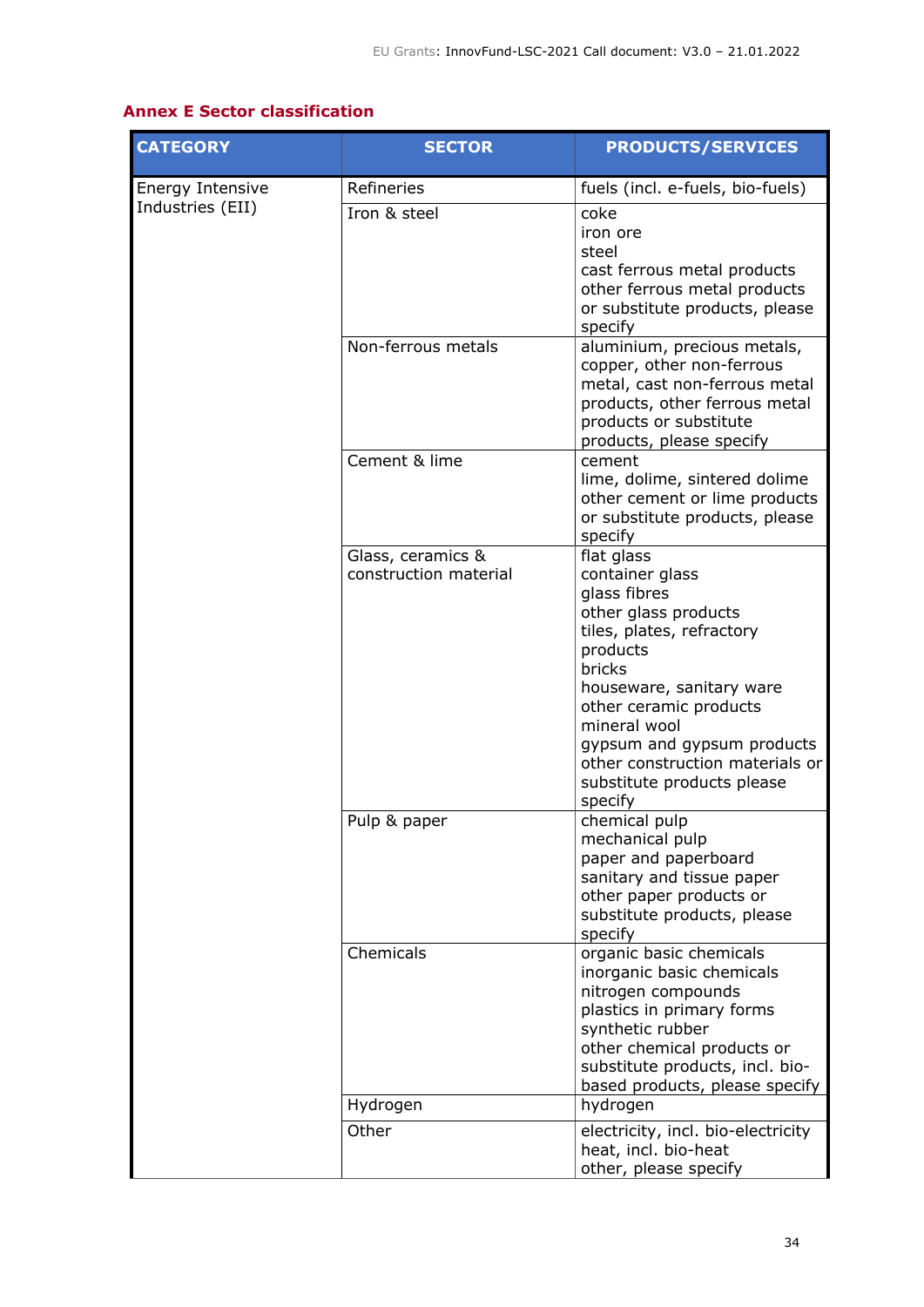| <b>CATEGORY</b>  | <b>SECTOR</b>                                                                             | <b>PRODUCTS/SERVICES</b>                                                                                                 |
|------------------|-------------------------------------------------------------------------------------------|--------------------------------------------------------------------------------------------------------------------------|
| CCS              | choose an EII sector or<br>Renewable energy /<br>Geothermal Energy                        | Annex I product                                                                                                          |
|                  | EII / Other                                                                               | CO <sub>2</sub> Transport                                                                                                |
|                  | EII / Other                                                                               | CO <sub>2</sub> Storage                                                                                                  |
| Renewable energy | Wind energy                                                                               | electricity                                                                                                              |
|                  | Solar energy                                                                              | electricity<br>heating<br>cooling                                                                                        |
|                  | Hydro/Ocean energy                                                                        | electricity                                                                                                              |
|                  | Geothermal energy                                                                         | electricity<br>heating<br>cooling                                                                                        |
|                  | Use of renewable energy<br>outside Annex I                                                | please specify                                                                                                           |
|                  | Manufacturing of<br>components for production<br>of renewable energy or<br>energy storage | please specify                                                                                                           |
| Energy storage   | Intra-day electricity storage                                                             | electricity                                                                                                              |
|                  | Other energy storage                                                                      | electricity<br>heating<br>cooling<br>e-fuels<br>hydrogen                                                                 |
|                  | Manufacturing of<br>components for production<br>of renewable energy or<br>energy storage | batteries and their sub-<br>components<br>recycling of materials for<br>production of batteries<br>other, please specify |

## *Notes:*

*Categories***:** those are derived from the legal basis – Article 10(a) of the EU ETS Directive.

*Sectors*: are derived from the sectors listed in Annex I of the EU ETS Directive, the type of renewable energy source or energy storage.

- Full value chain CCUS projects, i.e. projects capturing CO<sub>2</sub> for geological storage or use, are categorised in the sector where they capture the CO2. Direct air capture plants or waste-to-energy plants that capture CO<sup>2</sup> for incorporation in substitute products choose the sector of the product they substitute. Direct air capture plants for geological storage, waste-to-energy plants for geological storage, CO<sup>2</sup> transport and/or CO<sup>2</sup> storage projects are all categorised in sector 'Other'.
- The sector 'use of renewable energy outside Annex I' is aimed at projects whose main innovation is linked to the use rather than production of renewable energy.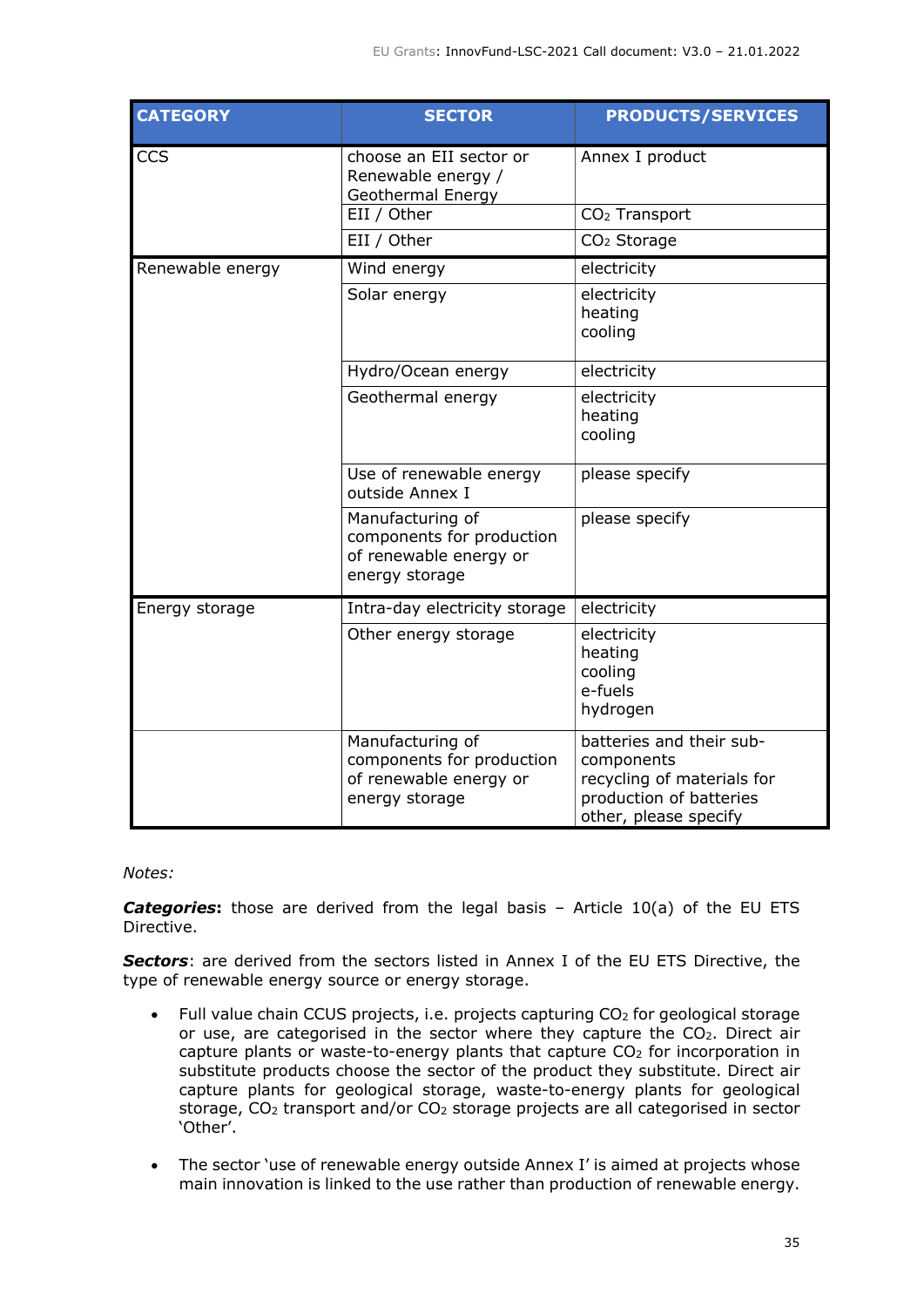Such projects may for example concern the use of renewable energy in buildings or transport at local level or in specific applications such as in waterborne transport.

*Products*: The list of products given for each sector are non-exclusive and most give 'other products' as an option, where applicant is expected to specify the principal and other product(s) both in Application Form B and C.

- The sector 'Glass, ceramics & construction material' is a combination of the EU ETS sectors 'Glass and ceramics', 'Mineral wool' and 'Gypsum'.
- The sector 'Other' covers all other activities that fall under the EU ETS. This particularly covers combustion to generate heat and electricity. This could include projects that improve efficiency in conventional combustion plants for electricity generation or make use of CCS in the power sector or electricity and heat produced from biogenic feedstocks. The sector also covers all other combustion for industrial purposes, which falls under the EU ETS if the thermal heat input exceeds 20MW. This can apply to many sectors such as food processing or textiles. The list of products therefore also gives 'other' as an option, next to heat and electricity.
- For 'Intra-day electricity storage' the only product is electricity, while the products of 'other energy storage' can take different forms, which is accounted for by the different products listed separately and in line with products of other sectors.

Annex C provides guidance to applicants how to choose their sector and principal products.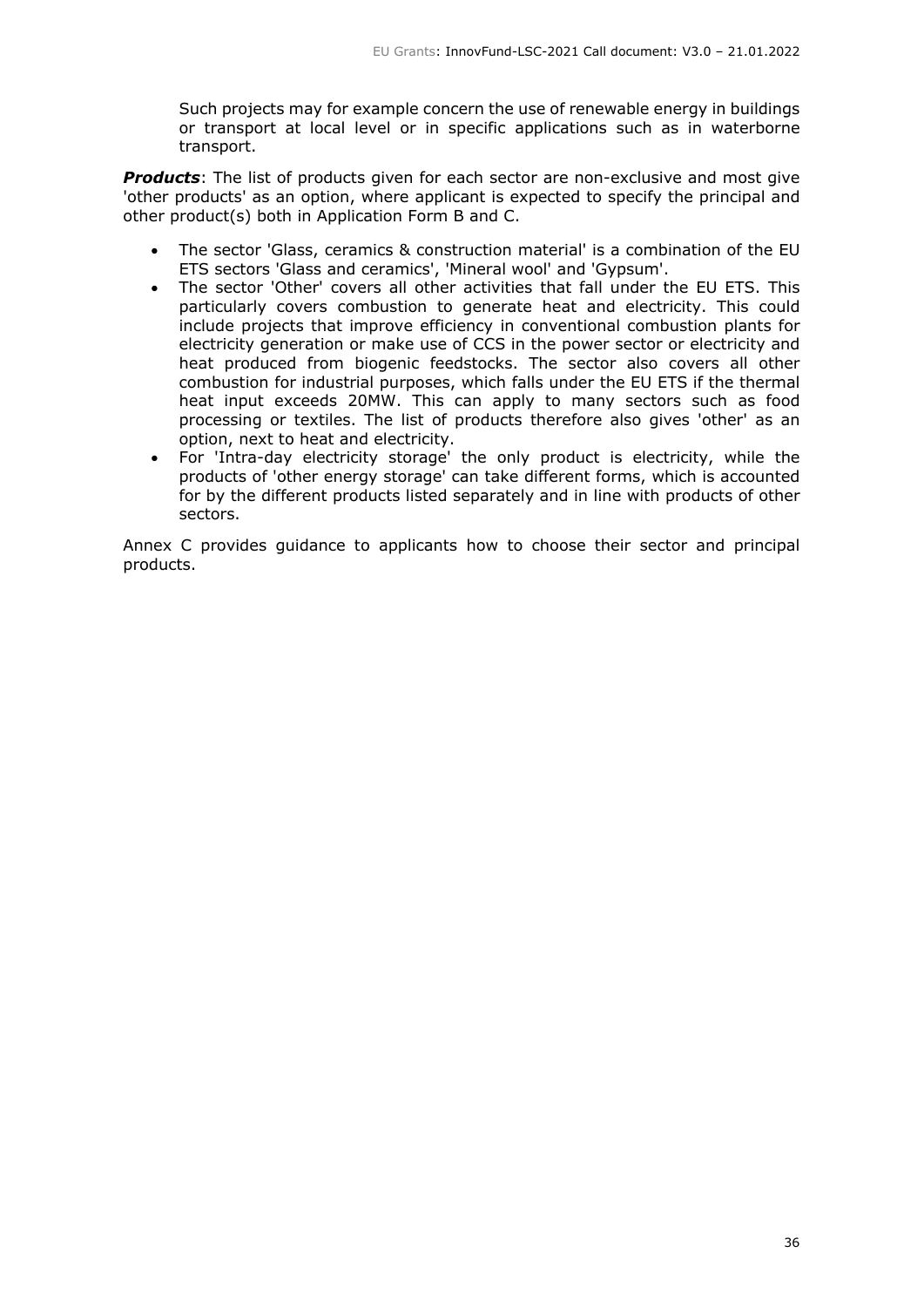## <span id="page-36-0"></span>**Annex F Guidance of Work packages, deliverables, milestones and means of their verification**

The objective of this document is to support the applicant in the preparation of the application form, Part B (Section 7. Work packages, activities, milestones). It contains the list of mandatory deliverables and mandatory financial reporting milestones applicable to all Innovation Fund projects. In addition, it includes a list of suggested milestones for each work package and means of their verification. The applicant may add additional deliverables and milestones with their means of verification according to the project needs.

The call text foresees mandatory financial milestones: Financial close, Entry into operation, and annual reporting of GHG emission avoidance after entry into operation (i.e. 10 annual reports). These form the basic mandatory structure and organisation of the work packages: each work package ends with a financial reporting milestone and contains several deliverables and milestones. For each milestone the means of verification of achievement have to be specified in the application. Applicants may add additional work packages (and associated financial reporting milestones) according to project needs.

To assist with the planning of a solid reporting and monitoring of project implementation, the table below also contains examples of the most frequent and suggested key project milestones, and means of verification of their achievement. Their sequence, structure, timing and composition may depend on the specific situation of each individual project.

 $D =$  Deliverable (documentation that is evidencing progress)

ML = Milestone (key step in the project implementation)

FRM = Financial reporting milestone (key step in the project implementation that marks the completion of a work package and is related to a payment).

| <b>Work package 1/ Up to Financial Close</b> |                                               |                                                                                               |                          |                                             |
|----------------------------------------------|-----------------------------------------------|-----------------------------------------------------------------------------------------------|--------------------------|---------------------------------------------|
| D/ML/FRM <sup>32</sup>                       | <b>Standard title</b>                         | <b>Means of</b><br>verification                                                               | <b>Comments</b>          | <b>Dissemination</b><br>level <sup>33</sup> |
| D                                            | <b>Detailed</b><br>project<br>management plan |                                                                                               | Mandatory<br>deliverable | [SEN/PU]                                    |
|                                              |                                               | <b>FEED Study finished</b>                                                                    |                          |                                             |
| <b>ML</b>                                    | Project Planning<br>approved                  | Go to market<br>strategy                                                                      |                          |                                             |
|                                              |                                               | Supply/Procurement<br><b>Strategy</b>                                                         |                          |                                             |
|                                              |                                               | Relevant<br>permits<br>granted<br>(environment,<br>building, operation,<br>public acceptance) |                          |                                             |

<sup>32</sup> Please adjust as regards the project deliverables and milestones.

<sup>33</sup> Please choose sensitive [SEN] or public [PU] where [SEN/PU] is indicated in square brackets. It is possible to foresee two deliverables, one [SEN] and one public [PU] when L1 and L2 are specified.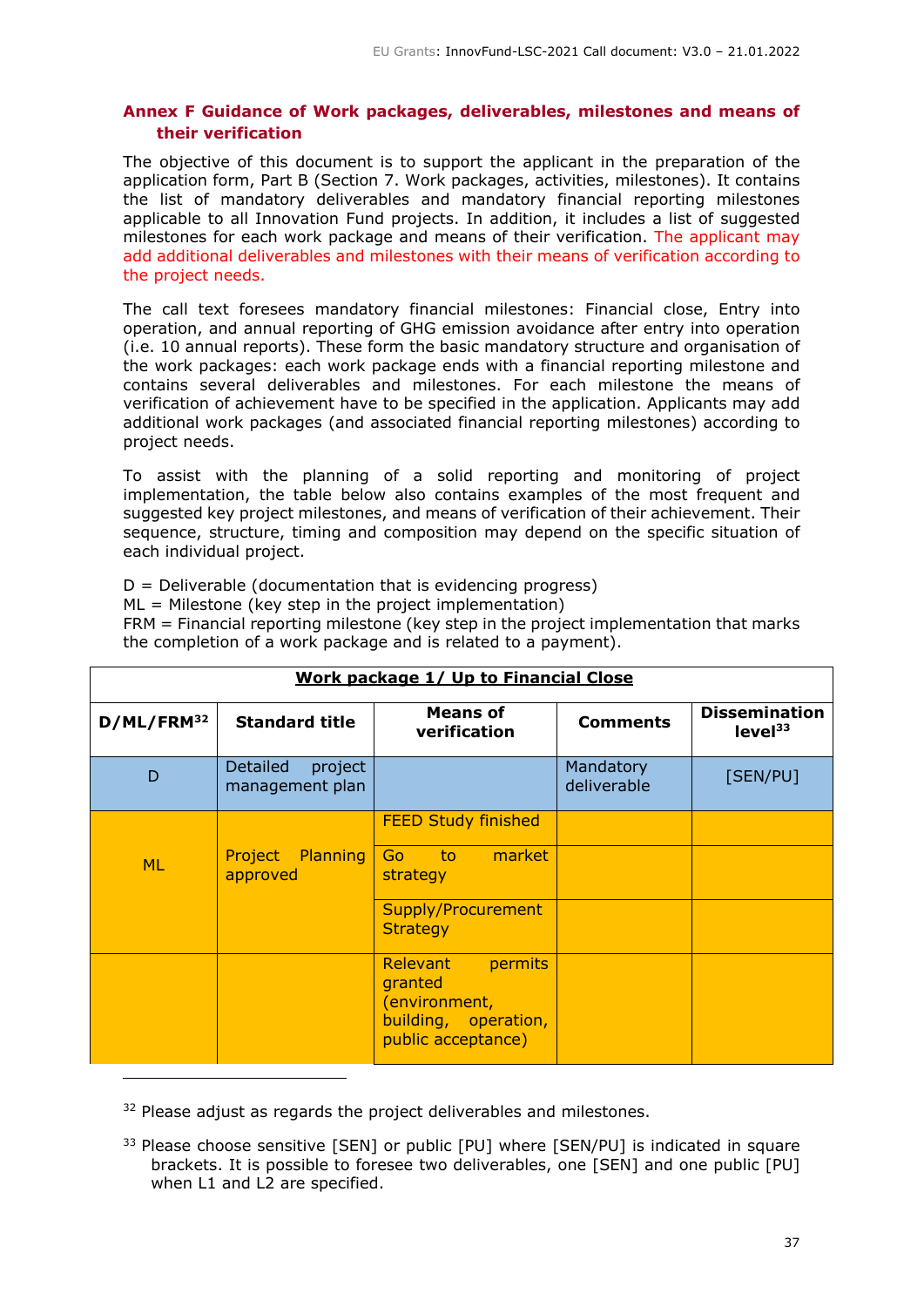| <b>ML</b> | Project<br>authorization<br>granted              | purchase<br>Land<br><b>or</b><br>lease contract signed                                                                          |                                                                                                                                                                   |  |
|-----------|--------------------------------------------------|---------------------------------------------------------------------------------------------------------------------------------|-------------------------------------------------------------------------------------------------------------------------------------------------------------------|--|
|           |                                                  | Final<br><b>Design</b><br><b>Approved</b><br>at<br>appropriate level                                                            |                                                                                                                                                                   |  |
|           |                                                  | Signed PPA/off take<br>contract                                                                                                 | Depending on<br>market<br>the<br>conditions,<br>where relevant                                                                                                    |  |
| <b>ML</b> | <b>Main</b><br>project<br>contracting closed     | <b>Signed</b><br>EPC  <br>document<br>or <sub>1</sub><br>Construction<br>contract <sup>34</sup>                                 | The<br>construction<br>contract<br>should<br>normally<br>define<br>a<br>definitive<br>project<br>planning<br>with<br>penalties and a<br>performance<br>guarantee. |  |
|           |                                                  | Signed Long Term<br><b>Service Agreement</b>                                                                                    |                                                                                                                                                                   |  |
|           |                                                  | <b>Signed</b><br>feedstock/supply<br>contract                                                                                   | <b>The</b><br>contract<br>should<br>normally<br>define<br>a<br>penalty if the<br>volumes<br>/qualities<br>are<br>not delivered.                                   |  |
|           |                                                  | <b>Final</b><br>Investment<br>Decision (FID) with<br>signed<br><b>Financing</b><br><b>Agreements</b><br>at<br>appropriate level |                                                                                                                                                                   |  |
| <b>ML</b> | <b>Project Financing</b><br><b>Means Granted</b> | <b>Signed Credit Facility</b><br>confirmation<br>with<br>all drawdown<br>that<br>conditions<br>are<br>fulfilled                 |                                                                                                                                                                   |  |
|           |                                                  | <b>Public</b><br><b>Signed</b><br><b>Funding Agreement</b>                                                                      |                                                                                                                                                                   |  |

<sup>&</sup>lt;sup>34</sup> If not signed before Financial Close, applicants should provide at least a clear trajectory path for likely timing and cost as well as detailed procurement arrangements for construction works, materials and equipment necessary for the proper completion of the entire project. This should be provided in the relevant documentation.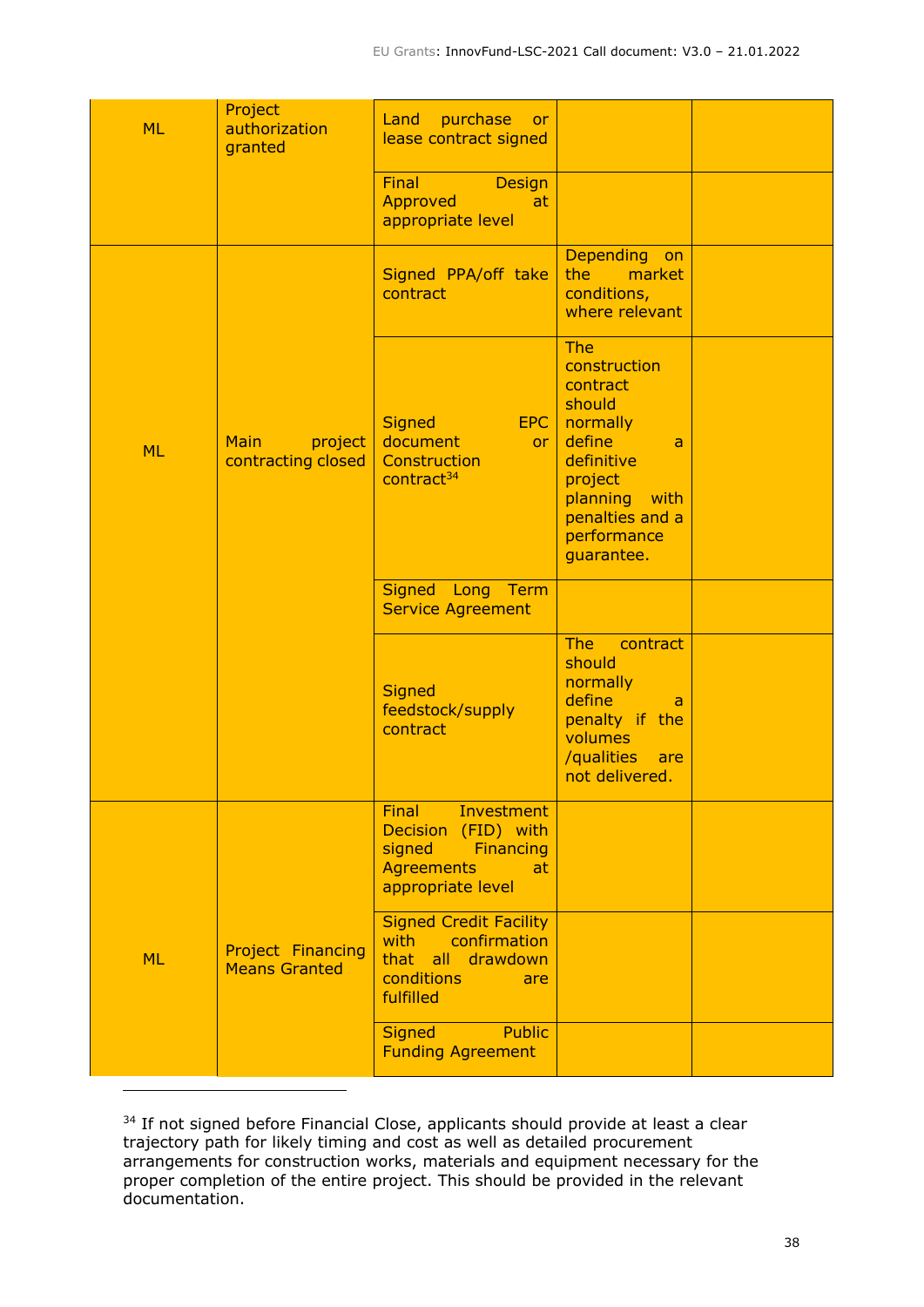|                                            |                                                                               | Shareholder<br><b>Signed</b><br>Agreement                                                                                  |                                                                                                                                                                                               |                               |
|--------------------------------------------|-------------------------------------------------------------------------------|----------------------------------------------------------------------------------------------------------------------------|-----------------------------------------------------------------------------------------------------------------------------------------------------------------------------------------------|-------------------------------|
|                                            |                                                                               |                                                                                                                            |                                                                                                                                                                                               |                               |
| D                                          | Final<br>version<br>of<br>the<br>Financial<br>Model                           |                                                                                                                            | Mandatory<br>deliverable                                                                                                                                                                      | [SEN/PU]                      |
| D                                          | Progress reports                                                              |                                                                                                                            | Mandatory<br>deliverable,<br>once every six<br>months up to<br>financial close,<br>synchronized<br>with<br>periodic<br>reports<br>and<br>other<br>mandatory<br>deliverables<br>when possible. | [SEN/PU]                      |
| D                                          | Knowledge<br>sharing report                                                   |                                                                                                                            | Mandatory<br>deliverable                                                                                                                                                                      | L1: SEN<br><b>L2: PU</b>      |
| D                                          | <b>First</b><br>update<br>to<br>detailed<br>the<br>project<br>management plan |                                                                                                                            | Mandatory<br>deliverable                                                                                                                                                                      | [SEN/PU]                      |
| <b>FRM</b>                                 | <b>Financial close</b>                                                        | the<br>All<br>previous<br>supporting<br>documents<br>and<br>deliverables for this<br>phase, as relevant<br>for the project | Mandatory<br>financial<br>reporting<br>milestone<br>for<br>interim<br>payment                                                                                                                 |                               |
|                                            |                                                                               |                                                                                                                            |                                                                                                                                                                                               |                               |
| Work package 2/ Up to Entry into Operation |                                                                               |                                                                                                                            |                                                                                                                                                                                               |                               |
| D/ML/FRM <sup>35</sup>                     | <b>Standard title</b>                                                         | <b>Means of</b><br>verification                                                                                            | <b>Comments</b>                                                                                                                                                                               | <b>Dissemination</b><br>level |
| <b>ML</b>                                  | <b>Site preparation</b>                                                       | Relevant<br>documentation                                                                                                  |                                                                                                                                                                                               |                               |
| <b>ML</b>                                  | Construction                                                                  | Relevant<br>documentation                                                                                                  |                                                                                                                                                                                               |                               |
| <b>ML</b>                                  | Pre-                                                                          | Relevant                                                                                                                   |                                                                                                                                                                                               |                               |

| <sup>35</sup> Please adjust as regards the project deliverables and milestones. |  |  |
|---------------------------------------------------------------------------------|--|--|
|---------------------------------------------------------------------------------|--|--|

documentation

contracts and maintenance plan

**Maintenance** 

commissioning

**Maintenance** 

ML Signing of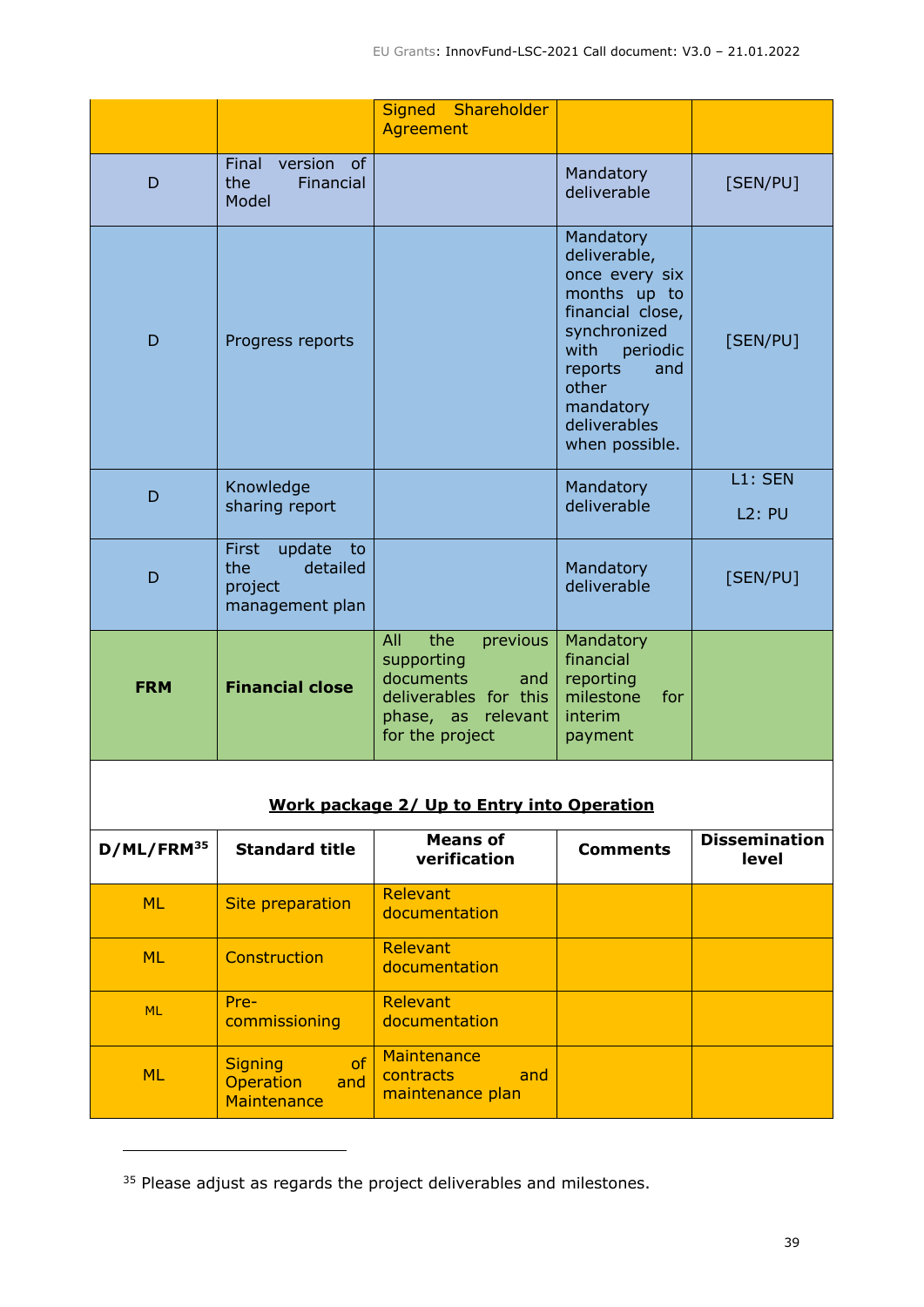|                        | agreement(s)<br>(O&M)                                             |                                                                                                                                                              |                                                                                                                                                   |                               |  |
|------------------------|-------------------------------------------------------------------|--------------------------------------------------------------------------------------------------------------------------------------------------------------|---------------------------------------------------------------------------------------------------------------------------------------------------|-------------------------------|--|
| <b>ML</b>              | Commissioning,<br>start-up<br>and<br>testing                      | Commissioning<br>protocol signed by all<br>relevant parties.<br><b>Signed</b><br>protocol<br>stating the start-up<br>date and procedure<br>and test results. |                                                                                                                                                   |                               |  |
| D                      | Operation<br>readiness<br>and<br>Completion<br>certificate        |                                                                                                                                                              | Mandatory<br>deliverable                                                                                                                          | [SEN/PU]                      |  |
| D                      | Progress reports                                                  |                                                                                                                                                              | Mandatory<br>annual<br>deliverable,<br>synchronized<br>with<br>periodic<br>reports<br>and<br>other<br>mandatory<br>deliverables<br>when possible. | [SEN/PU]                      |  |
| D                      | Knowledge<br>sharing report                                       |                                                                                                                                                              | Mandatory<br>deliverable                                                                                                                          | L1: SEN<br><b>L2: PU</b>      |  |
| D                      | Second update to<br>the<br>detailed<br>project<br>management plan |                                                                                                                                                              | Mandatory<br>deliverable                                                                                                                          | [SEN/PU]                      |  |
| D                      | <b>GHG</b><br>Monitoring<br>plan                                  |                                                                                                                                                              | Mandatory<br>deliverable                                                                                                                          | <b>SEN</b>                    |  |
| <b>FRM</b>             | into<br><b>Entry</b><br>operation                                 | All<br>the<br>previous<br>supporting<br>documents<br>and<br>deliverables for this<br>phase, as relevant                                                      | Mandatory<br>financial<br>reporting<br>milestone<br>for<br>interim<br>payment                                                                     |                               |  |
|                        | Work package 3/ First year of operation                           |                                                                                                                                                              |                                                                                                                                                   |                               |  |
| D/ML/FRM <sup>36</sup> | <b>Standard title</b>                                             | <b>Means of</b><br>verification                                                                                                                              | <b>Comments</b>                                                                                                                                   | <b>Dissemination</b><br>level |  |
| D                      | Progress report                                                   |                                                                                                                                                              | Mandatory<br>deliverable,<br>delivered<br>at<br>the end of each                                                                                   | [SEN/PU]                      |  |

 $^{36}$  Please adjust as regards the project deliverables and milestones.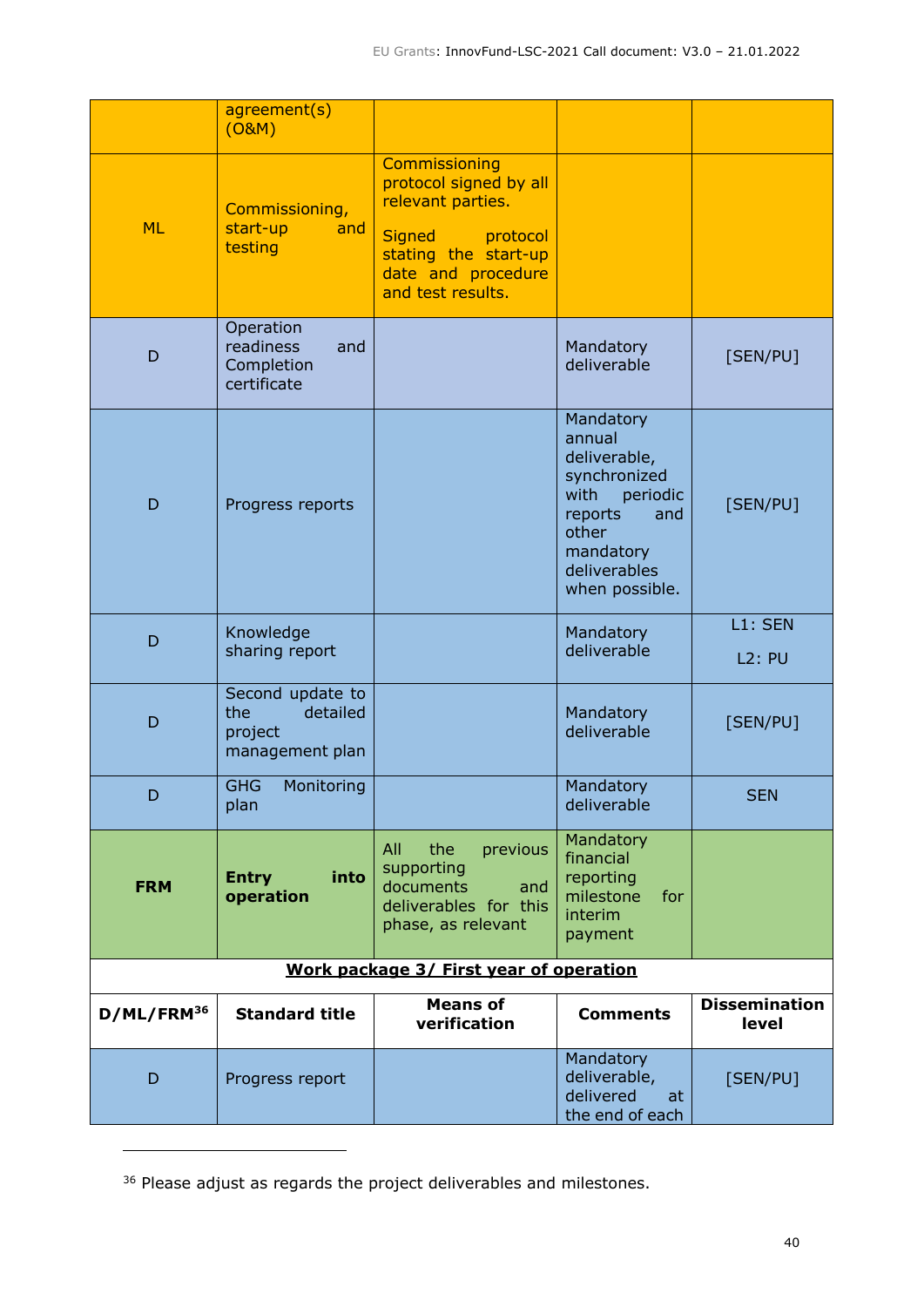|            |                                                 |                                                                                                         | of<br>year<br>operation                                                                    |                               |
|------------|-------------------------------------------------|---------------------------------------------------------------------------------------------------------|--------------------------------------------------------------------------------------------|-------------------------------|
| D          | Annual<br><b>GHG</b><br>emissions report        |                                                                                                         | Mandatory<br>deliverable                                                                   | <b>SEN</b>                    |
| <b>FRM</b> | End of the first<br>year<br>оf<br>operation     | All<br>the<br>previous<br>supporting<br>documents<br>and<br>deliverables for this<br>phase, as relevant | Mandatory<br>financial<br>reporting<br>milestone<br>for<br>interim<br>payment              |                               |
|            |                                                 | Work package 4/ Second year of operation                                                                |                                                                                            |                               |
| D/ML/FRM37 | <b>Standard title</b>                           | <b>Means of</b><br>verification                                                                         | <b>Comments</b>                                                                            | <b>Dissemination</b><br>level |
| D          | Progress report                                 |                                                                                                         | Mandatory<br>deliverable,<br>delivered<br>at<br>the end of each<br>of<br>year<br>operation | [SEN/PU]                      |
| D          | <b>GHG</b><br>Annual<br>emissions report        |                                                                                                         | Mandatory<br>deliverable                                                                   | <b>SEN</b>                    |
| D          | Knowledge<br>sharing report                     |                                                                                                         | Mandatory<br>deliverable                                                                   | L1: SEN<br>L2: PU             |
| <b>FRM</b> | End<br>οf<br>the<br>second year of<br>operation | All<br>the<br>previous<br>supporting<br>documents<br>and<br>deliverables for this<br>phase, as relevant | Mandatory<br>financial<br>reporting<br>milestone<br>for<br>interim<br>payment              |                               |

**Add as many work packages as needed (e.g. from 5 for small-scale projects to 12 for large-scale projects) by replicating the same structure of work package 4 above. Note that a Knowledge sharing report is a mandatory deliverable while its periodicity depends on the call conditions.**

**Work package N (e.g. 12)/ Last year of operation (e.g. tenth)**

<sup>&</sup>lt;sup>37</sup> Please adjust as regards the project deliverables and milestones.